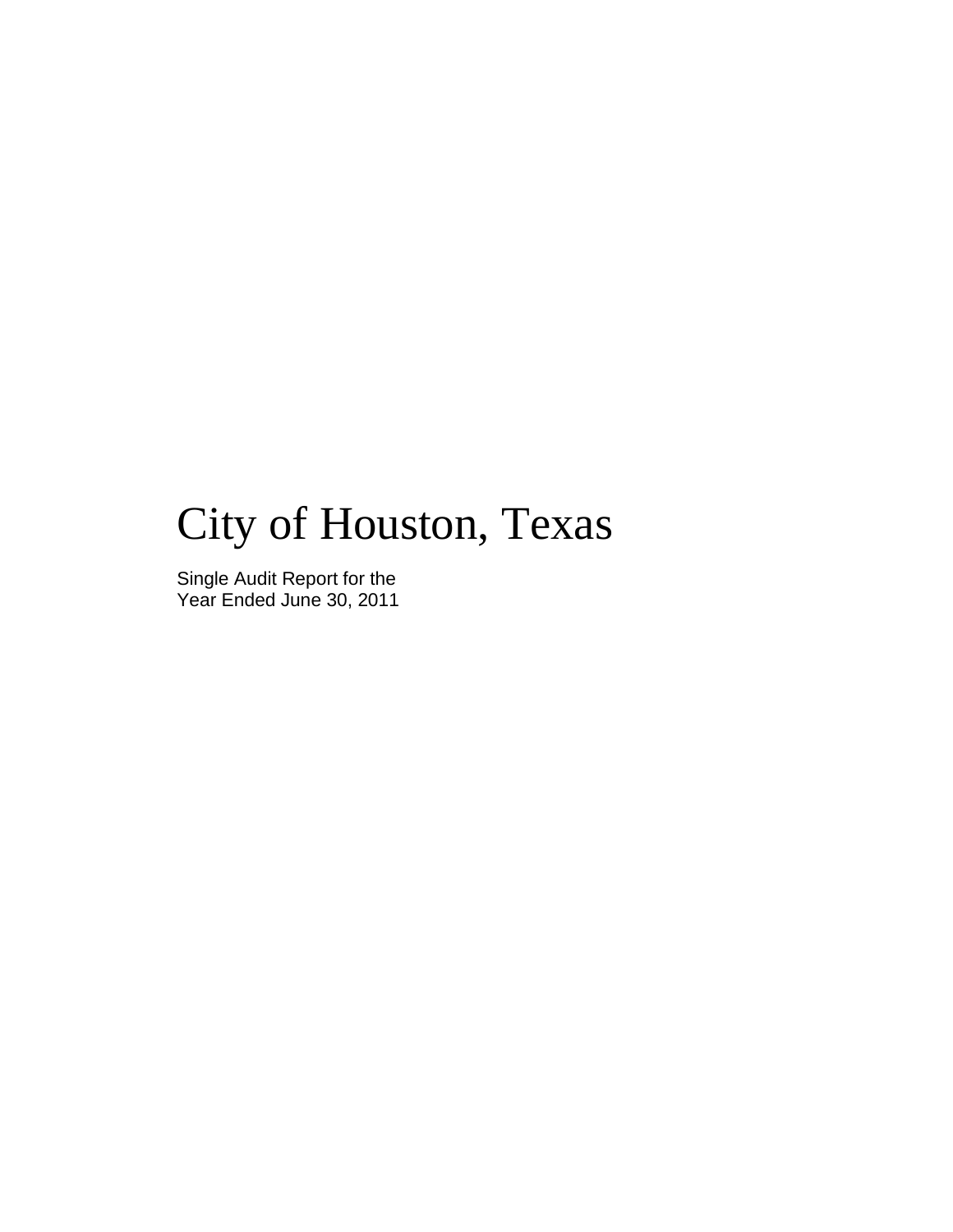### **TABLE OF CONTENTS**

|                                                                                                                                                                                                                                                                                                                   | Page      |
|-------------------------------------------------------------------------------------------------------------------------------------------------------------------------------------------------------------------------------------------------------------------------------------------------------------------|-----------|
| INDEPENDENT AUDITORS' REPORT ON INTERNAL CONTROL OVER FINANCIAL<br>REPORTING AND ON COMPLIANCE AND OTHER MATTERS BASED ON AN AUDIT<br>OF FINANCIAL STATEMENTS PERFORMED IN ACCORDANCE WITH GOVERNMENT<br><b>AUDITING STANDARDS</b>                                                                                | $1 - 2$   |
| INDEPENDENT AUDITORS' REPORT ON COMPLIANCE WITH REQUIREMENTS<br>THAT COULD HAVE A DIRECT AND MATERIAL EFFECT ON EACH MAJOR FEDERAL AND<br>STATE AWARD PROGRAM AND ON INTERNAL CONTROL OVER COMPLIANCE IN<br>ACCORDANCE WITH OMB CIRCULAR A-133 AND ON THE SCHEDULE OF EXPENDITURES OF<br>FEDERAL AND STATE AWARDS | $3 - 5$   |
| SCHEDULE OF EXPENDITURES OF FEDERAL AND STATE AWARDS FOR THE<br>YEAR ENDED JUNE 30, 2011                                                                                                                                                                                                                          | $6 - 22$  |
| NOTES TO THE SCHEDULE OF EXPENDITURES OF FEDERAL AND STATE AWARDS<br>AS OF AND FOR THE YEAR ENDED JUNE 30, 2011                                                                                                                                                                                                   | $23 - 27$ |
| SCHEDULE OF FINDINGS AND QUESTIONED COSTS AS OF AND FOR THE YEAR<br><b>ENDED JUNE 30, 2011</b>                                                                                                                                                                                                                    | $28 - 42$ |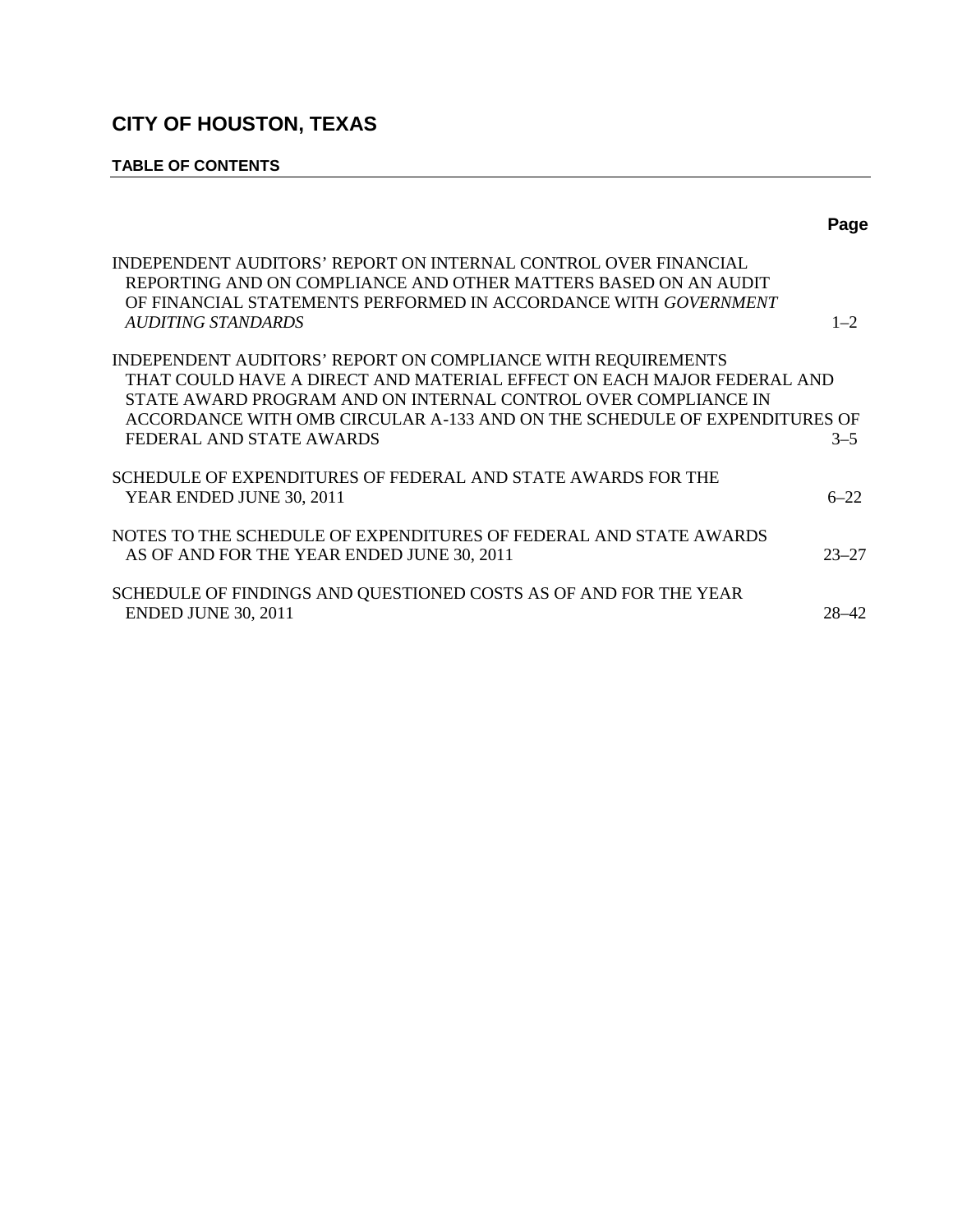

Deloitte & Touche LLP 1111 Bagby Street **Suite 4500** Houston, TX 77002-4196 **USA** Tel: +1 713 982 2000 Fax: +1 713 982 2001 www.deloitte.com

#### **INDEPENDENT AUDITORS' REPORT ON INTERNAL CONTROL OVER FINANCIAL REPORTING AND ON COMPLIANCE AND OTHER MATTERS BASED ON AN AUDIT OF FINANCIAL STATEMENTS PERFORMED IN ACCORDANCE WITH** *GOVERNMENT AUDITING STANDARDS*

To the Honorable Mayor, Members of City Council and City Controller of the City of Houston, Texas

We have audited the financial statements of the governmental activities, the business-type activities, the aggregate discretely presented component units, each major fund, and the aggregate remaining fund information of the City of Houston, Texas (the City), as of and for the year ended June 30, 2011, which collectively comprises the City's basic financial statements and have issued our report thereon dated December 2, 2011. We did not audit the financial statements of the Firefighter's Relief and Retirement Pension Trust Fund, the Municipal Employees' Pension Trust Fund and the Police Officers' Pension Trust Fund, blended component units of the City, which, in aggregate, represent 100% of the assets of the pension trust funds, within the fiduciary funds. We did not audit the financial statements of any governmental discretely presented component units (except for the Houston Area Library Automated Network and Lamar Terrace Public Improvement District, which represent .1% and 1%, respectively, of the assets and revenues of the governmental discretely presented component units) or any business-type discretely presented component units. Those financial statements were audited by other auditors whose reports thereon have been furnished to us, and our opinion, insofar as it relates to the amounts included for such pension trust funds and governmental and business-type discretely presented component units, is based on the reports of the other auditors. The City adopted the provisions of Governmental Accounting Standards Board (GASB) Statement No. 54, "*Fund Balance Reporting and Governmental Fund Type Definitions*" for the year ended June 30, 2011. We conducted our audit in accordance with auditing standards generally accepted in the United States of America and the standards applicable to financial audits contained in *Government Auditing Standards*, issued by the Comptroller General of the United States, and the State of Texas *Uniform Grant Management Standards* (UGMS). None of the financial statements audited by other auditors (except for Houston Business Development, Inc., a governmental discretely presented component unit) were audited in accordance with *Government Auditing Standards*. This report does not include the results of the other auditors' testing of internal control over financial reporting or compliance and other matters that are reported on separately by those auditors.

#### **Internal Control Over Financial Reporting**

Management of the City is responsible for establishing and maintaining effective internal control over financial reporting. In planning and performing our audit, we considered the City's internal control over financial reporting as a basis for designing our auditing procedures for the purpose of expressing our opinion on the financial statements, but not for the purpose of expressing an opinion on the effectiveness of the City's internal control over financial reporting. Accordingly, we do not express an opinion on the effectiveness of the City's internal control over financial reporting.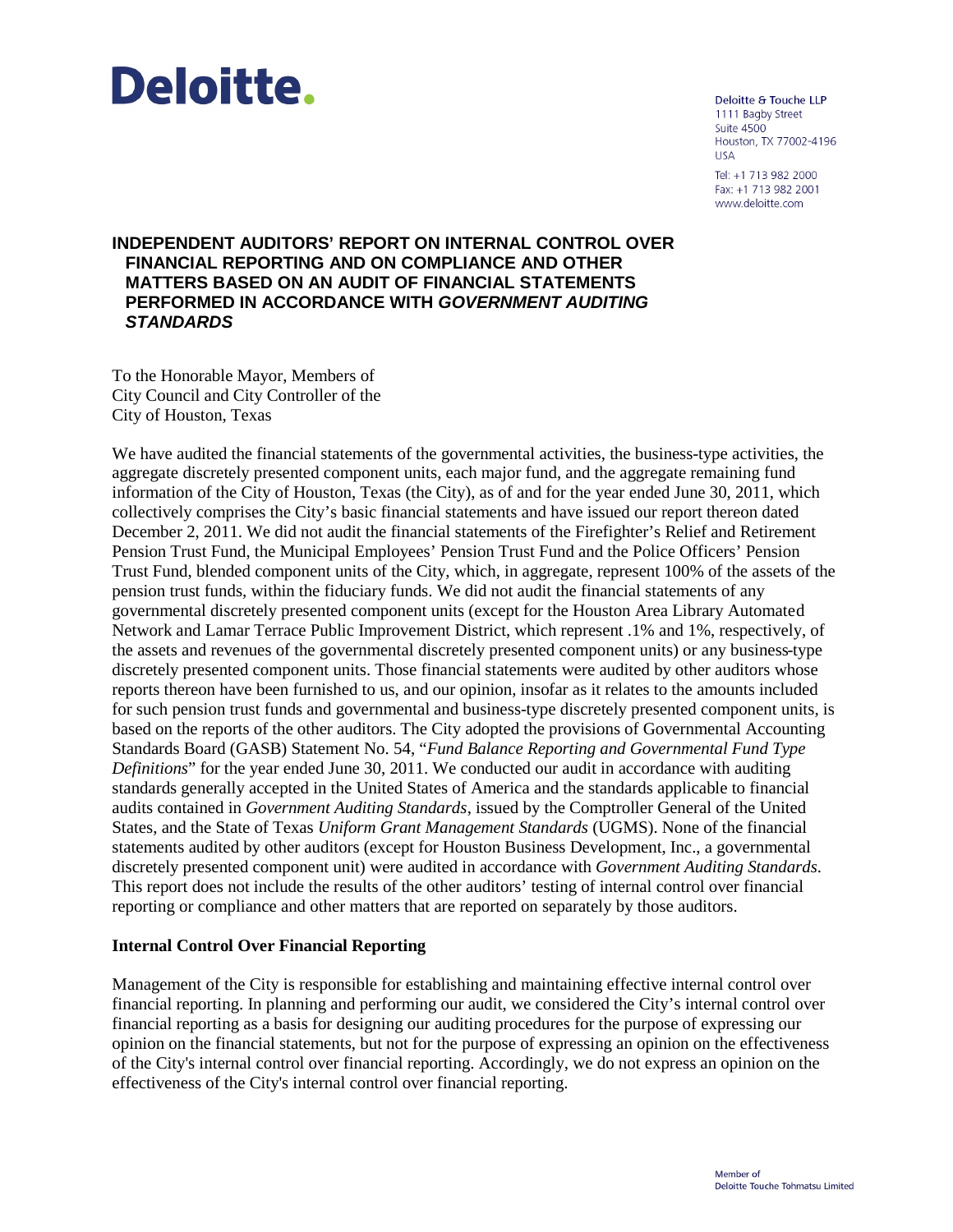A *deficiency in internal control* exists when the design or operation of a control does not allow management or employees, in the normal course of performing their assigned functions, to prevent, or detect and correct misstatements on a timely basis. A *material weakness* is a deficiency, or a combination of deficiencies, in internal control such that there is a reasonable possibility that a material misstatement of the entity's financial statements will not be prevented, or detected and corrected on a timely basis.

Our consideration of internal control over financial reporting was for the limited purpose described in the first paragraph of this section and was not designed to identify all deficiencies in internal control over financial reporting that might be deficiencies or material weaknesses. We did not identify any deficiencies in internal controls over financial reporting that we considered to be material weaknesses as defined above. However, we identified a certain deficiency in internal control over financial reporting, described in the accompanying schedule of findings and questioned costs that we consider to be a significant deficiency in internal control over financial reporting, and is listed as finding 2011-1. A *significant deficiency* is a deficiency or a combination of deficiencies in internal control that is less severe than a material weakness, yet important enough to merit attention by those charged with governance.

### **Compliance and Other Matters**

As part of obtaining reasonable assurance about whether the City's financial statements are free of material misstatement, we performed tests of its compliance with certain provisions of laws, regulations, contracts, and grant agreements, noncompliance with which could have a direct and material effect on the determination of financial statement amounts. However, providing an opinion on compliance with those provisions was not an objective of our audit, and accordingly, we do not express such an opinion. The results of our tests disclosed no instances of noncompliance or other matters that are required to be reported under *Government Auditing Standards*.

We noted certain matters that we reported to management of the City in a separate letter dated December 2, 2011.

The City's response to the findings identified in our audit are described in the accompanying schedule of findings and questioned costs. We did not audit the City's response and, accordingly, we express no opinion on it.

This report is intended solely for the information and use of management, the Mayor, Members of City Council, the City Controller, others within the City, federal and state awarding agencies, and pass-through entities and is not intended to be and should not be used by anyone other than these specified parties.

Deloitte 5 Touche LLP

December 2, 2011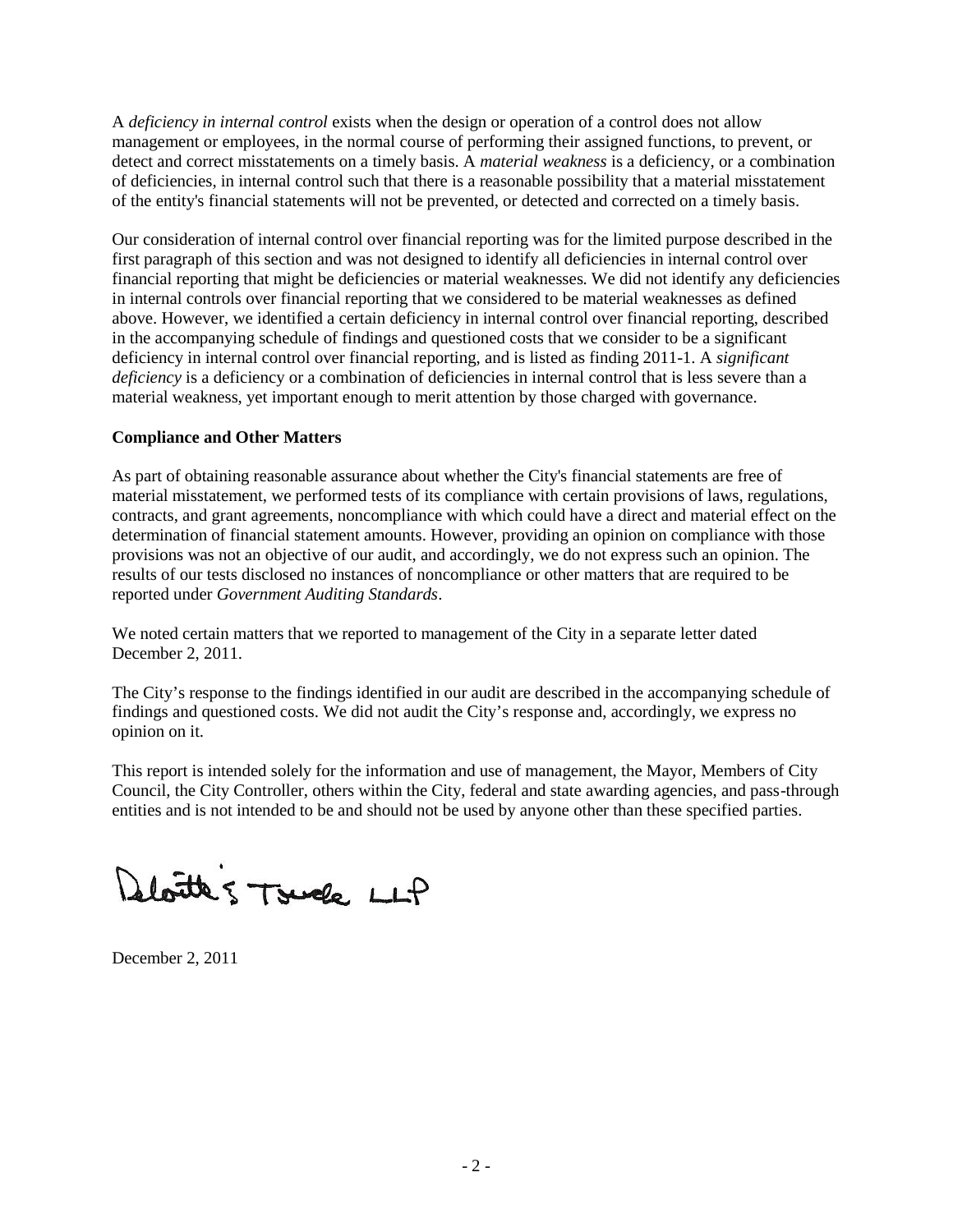

Deloitte & Touche LLP 1111 Bagby Street **Suite 4500** Houston, TX 77002-4196 **USA** Tel: +1 713 982 2000 Fax: +1 713 982 2001 www.deloitte.com

#### **INDEPENDENT AUDITORS' REPORT ON COMPLIANCE WITH REQUIREMENTS THAT COULD HAVE A DIRECT AND MATERIAL EFFECT ON EACH MAJOR FEDERAL AND STATE AWARD PROGRAM AND ON INTERNAL CONTROL OVER COMPLIANCE IN ACCORDANCE WITH OMB CIRCULAR A-133 AND ON THE SCHEDULE OF EXPENDITURES OF FEDERAL AND STATE AWARDS**

To the Honorable Mayor, Members of City Council and City Controller of the City of Houston, Texas

#### **Compliance**

We have audited the City of Houston, Texas' (the City) compliance with the types of compliance requirements described in the *OMB Circular A-133 Compliance Supplement*, and the State of Texas *Uniform Grant Management Standards* (UGMS) that could have a direct and material effect on each of the City's major federal and state programs for the year ended June 30, 2011. The City's major federal and state programs are identified in the summary of auditor's results section of the accompanying schedule of findings and questioned costs. Compliance with the requirements of laws, regulations, contracts, and grants applicable to each of its major federal and state programs is the responsibility of the City's management. Our responsibility is to express an opinion on the City's compliance based on our audit.

We conducted our audit of compliance in accordance with auditing standards generally accepted in the United States of America; the standards applicable to financial audits contained in *Government Auditing Standards*, issued by the Comptroller General of the United States; and OMB Circular A-133, *Audits of States, Local Governments, and Non-Profit Organizations (OMB A-133)*, and UGMS. Those standards, OMB Circular A-133, and UGMS require that we plan and perform the audit to obtain reasonable assurance about whether noncompliance with the types of compliance requirements referred to above that could have a direct and material effect on a major federal and state program occurred. An audit includes examining, on a test basis, evidence about the City's compliance with those requirements and performing such other procedures as we considered necessary in the circumstances. We believe that our audit provides a reasonable basis for our opinion. Our audit does not provide a legal determination of the City's compliance with those requirements.

As described in item 2011-5 in the accompanying schedule of findings and questioned costs, the City did not comply with requirements regarding matching related to the Herman Brown Park Program. Compliance with such requirements is necessary, in our opinion, for the City to comply with the requirements applicable to that program.

In our opinion, except for the noncompliance described in the preceding paragraph, the City complied, in all material respects, with the compliance requirements referred to above that could have a direct and material effect on each of its major federal and state programs for the year ended June 30, 2011. The results of our auditing procedures also disclosed other instances of noncompliance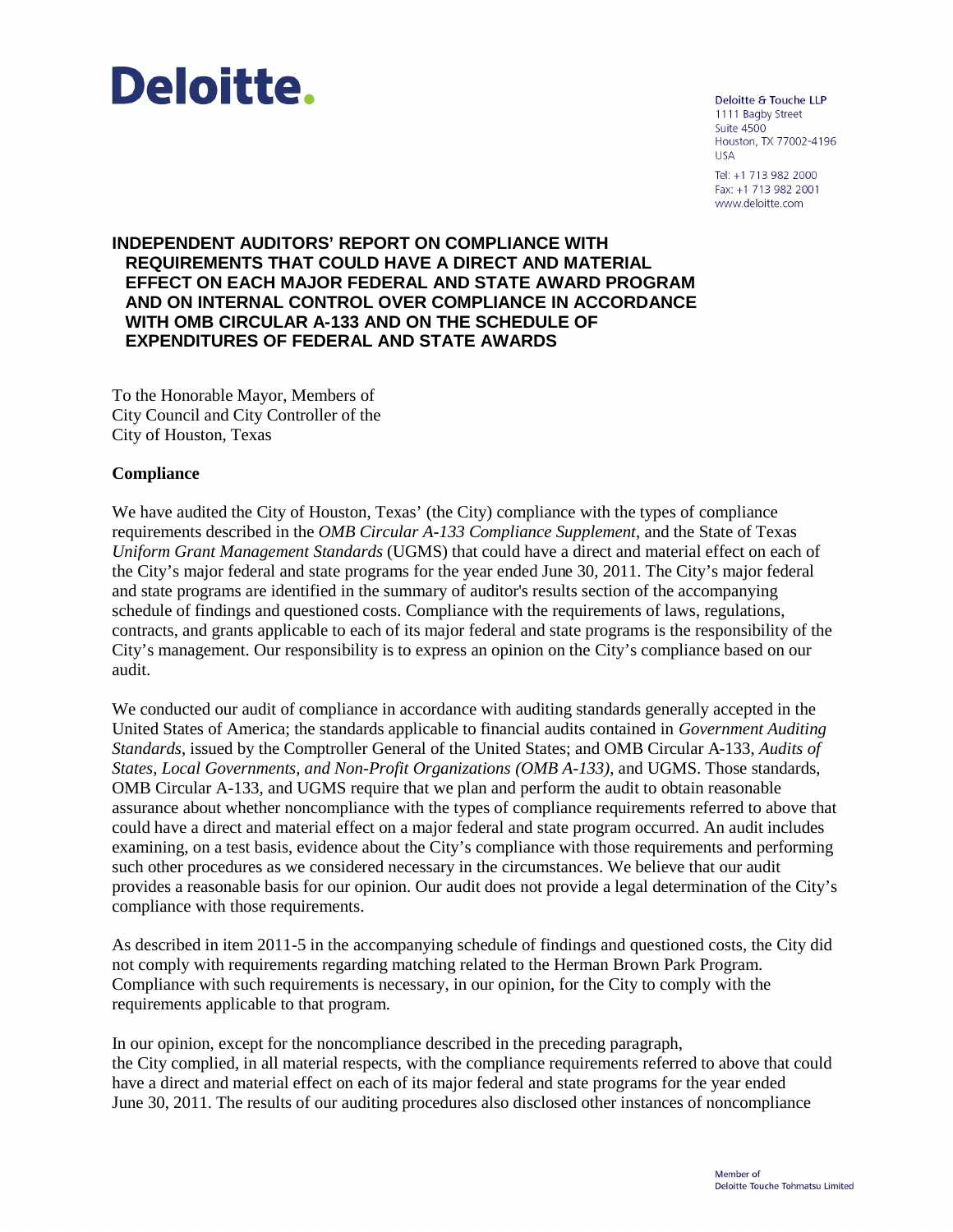with those requirements which are required to be reported in accordance with OMB Circular A-133 and UGMS and which are described in the accompanying schedule of findings and questioned costs as items 2011-2, 2011-3, 2011-4, 2011-6 and 2011-7.

### **Internal Control Over Compliance**

Management of the City is responsible for establishing and maintaining effective internal control over compliance with the requirements of laws, regulations, contracts, and grants applicable to federal and state programs. In planning and performing our audit, we considered the City's internal control over compliance with the requirements that could have a direct and material effect on a major federal and state program to determine the auditing procedures for the purpose of expressing our opinion on compliance and to test and report on internal control over compliance in accordance with OMB Circular A-133 and UGMS, but not for the purpose of expressing an opinion on the effectiveness of internal control over compliance. Accordingly, we do not express an opinion on the effectiveness of the City's internal control over compliance.

Our consideration of internal control over compliance was for the limited purpose described in the preceding paragraph and was not designed to identify all deficiencies in internal control over compliance that might be significant deficiencies or material weaknesses and therefore, there can be no assurance that all deficiencies, significant deficiencies, or material weaknesses have been identified. However, as discussed below, we identified certain deficiencies in internal control over compliance that we consider to be material weaknesses and other deficiencies that we consider to be significant deficiencies.

A *deficiency in internal control over compliance* exists when the design or operation of a control over compliance does not allow management or employees, in the normal course of performing their assigned functions, to prevent, or detect and correct, noncompliance with a type of compliance requirement of a federal program on a timely basis. A *material weakness in internal control over compliance* is a deficiency, or combination of deficiencies, in internal control over compliance, such that there is reasonable possibility that material noncompliance with a type of compliance requirement of a federal program will not be prevented, or detected and corrected, on a timely basis. We consider the deficiency in internal control over compliance described in the accompanying schedule of findings and questioned costs as item 2011-5 to be a material weakness.

A *significant deficiency in internal control over compliance* is a deficiency, or a combination of deficiencies, in internal control over compliance with a type of compliance requirement of a federal program that is less severe than a material weakness in internal control over compliance, yet important enough to merit attention by those charged with governance. We consider the deficiencies in internal control over compliance described in the accompanying schedule of findings and questioned costs as items 2011-2, 2011-3, 2011-4, 2011-6 and 2011-7 to be significant deficiencies.

The City's responses to the findings identified in our audit are described in the accompanying schedule of findings and questioned costs. We did not audit the City's responses and, accordingly, we express no opinion on the responses.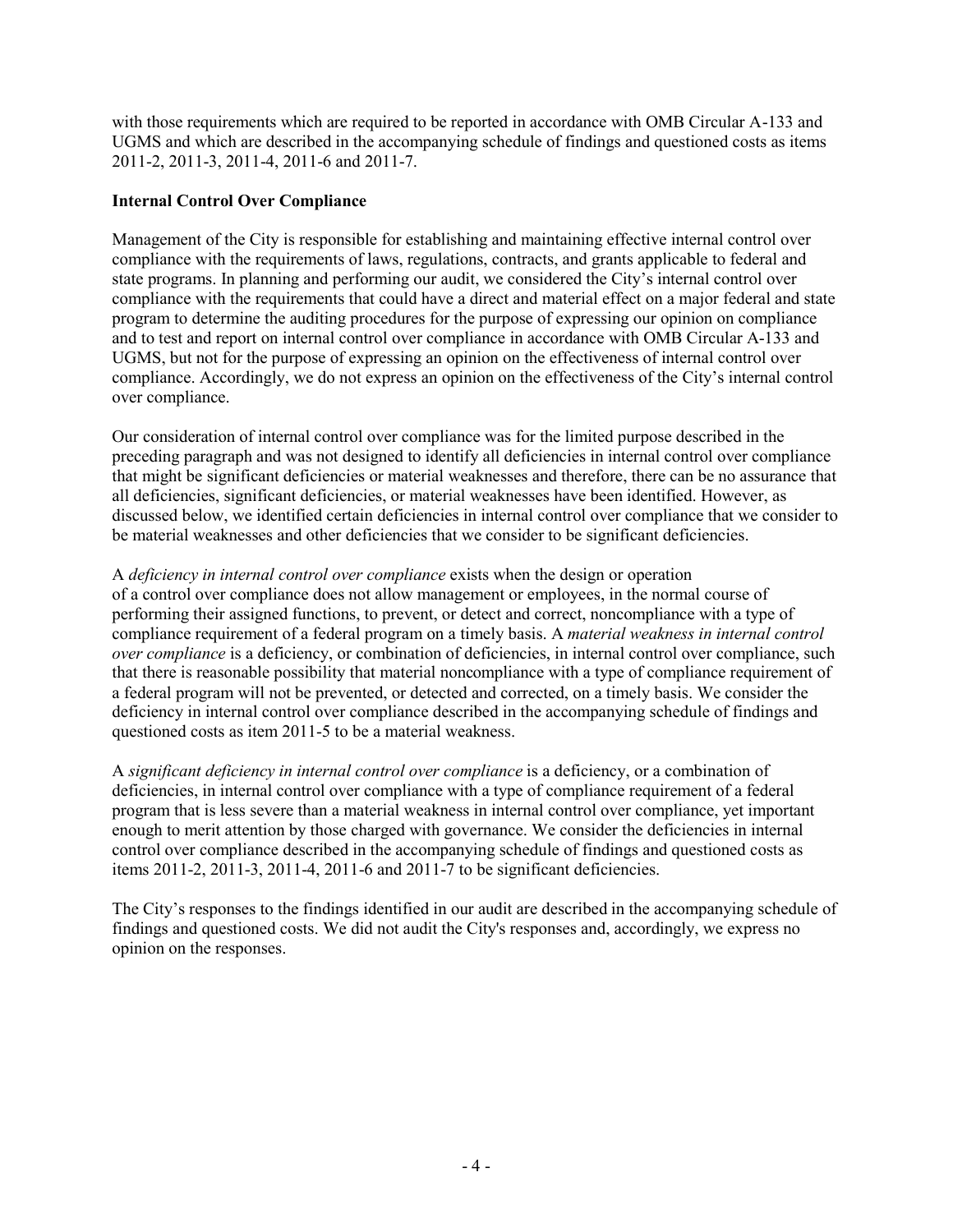#### **Schedule of Expenditures of Federal and State Awards**

We have audited the financial statements of the governmental activities, the business-type activities, the aggregate discretely presented component units, each major fund, and the aggregate remaining fund information of the City, as of and for the year ended June 30, 2011, and have issued our report thereon dated December 2, 2011 which contained an unqualified opinion on the financial statements. We did not audit the financial statements of the Firefighter's Relief and Retirement Pension Trust Fund, the Municipal Employees' Pension Trust Fund and the Police Officers' Pension Trust Fund, blended component units of the City, which, in aggregate, represent 100% of the assets of the pension trust funds, within the fiduciary funds. We did not audit the financial statements of any governmental discretely presented component units (except for the Houston Area Library Automated Network and Lamar Terrace Public Improvement District, which represent .1% and 1%, respectively, of the assets and revenues of the governmental discretely presented component units) or any business-type discretely presented component units. Those financial statements were audited by other auditors whose reports thereon have been furnished to us, and our opinion, insofar as it relates to the amounts included for such pension trust funds and governmental and business-type discretely presented component units, is based on the reports of the other auditors. Our audit was performed for the purpose of forming our opinions on the financial statements that collectively comprise the City's basic financial statements. The accompanying schedule of expenditures of federal and state awards is presented for purposes of additional analysis as required by OMB Circular A-133 and UGMS and is not a required part of the basic financial statements. Such information is the responsibility of management and was derived from and relates directly to the underlying accounting and other records used to prepare the financial statements. The information has been subjected to the auditing procedures applied in the audit of the financial statements and certain other procedures, including comparing and reconciling such information directly to the underlying accounting and other records used to prepare the financial statements or to the financial statements themselves, and other additional procedures in accordance with auditing standards generally accepted in the United States of America. In our opinion, the Schedule of Expenditures of Federal and State Awards is fairly stated in all material respects when considered in relation to the basic financial statements taken as a whole.

This report is intended solely for the information and use of management, the Mayor, Members of City Council, the City Controller, others within the City, federal and state awarding agencies, and pass-through entities and is not intended to be and should not be used by anyone other than these specified parties.

Bloitte 5 Touche LLP

January 6, 2012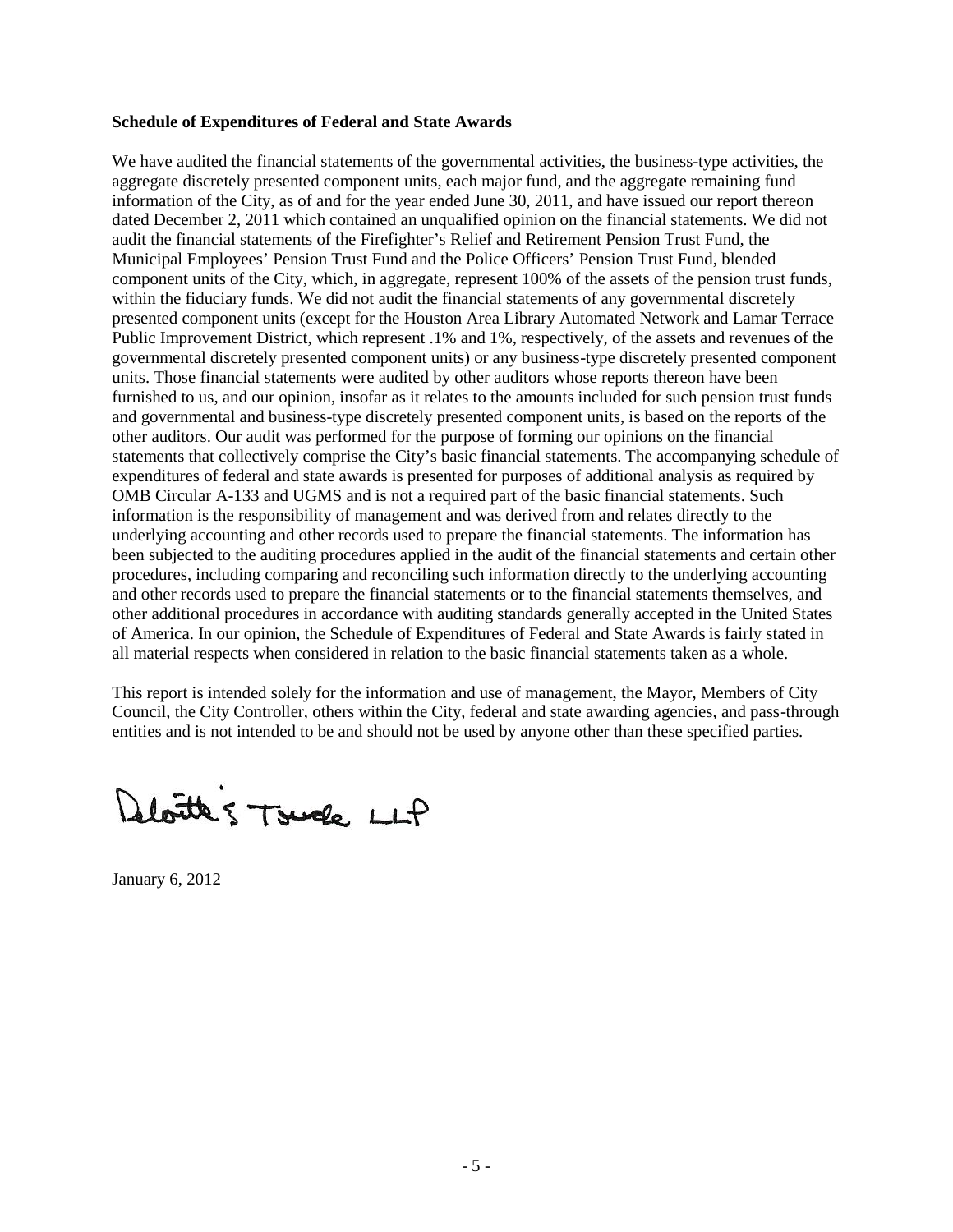| <b>FEDERAL AWARDS</b><br><b>Program Title</b>                           | Federal<br><b>CFDA</b><br><b>Number</b> | Grant<br>Award<br><b>Number</b> | <b>Expenditures</b> |
|-------------------------------------------------------------------------|-----------------------------------------|---------------------------------|---------------------|
| <b>Executive Office of the President</b>                                |                                         |                                 |                     |
| <b>Direct Awards</b>                                                    |                                         |                                 |                     |
| Office of National Drug Control Policy                                  |                                         |                                 |                     |
| Meth Initiative Group                                                   | 07.I8PHNP500Z                           | I8PHNP500Z                      | \$<br>3,537         |
| Meth Initiative Group                                                   | 07.G09HN0001A                           | G09HN0001A                      | 4,580               |
| Meth Initiative Group                                                   | 07.G10HN0001A                           | G10HN0001A                      | 14,912              |
| Major Drug Squads                                                       | 07.I8PHNP500Z                           | I8PHNP500Z                      | 112,416             |
| Major Drug Squads                                                       | 07.G09HN0001A                           | G09HN0001A                      | (1,408)             |
| Major Drug Squads                                                       | 07.G10HN0001A                           | G10HN0001A                      | 42,622              |
| <b>Houston Intl Support</b>                                             | 07.I8PHNP500Z                           | I8PHNP500Z                      | 4,236               |
| <b>Houston Intl Support</b>                                             | 07.G09HN0001A                           | G09HN0001A                      | 17.231              |
| <b>Houston Intl Support</b>                                             | 07.G10HN0001A                           | G10HN0001A                      | 143,154             |
| Truck, Air, Rail, Port                                                  | 07.I8PHNP500Z                           | I8PHNP500Z                      | 145,343             |
| Truck, Air, Rail, Port                                                  | 07.G09HN0001A                           | G09HN0001A                      | 99,314              |
| Truck, Air, Rail, Port                                                  | 07.G10HN0001A                           | G10HN0001A                      | 597,920             |
| <b>Narcotics Operations</b>                                             | 07.I8PHNP500Z                           | I8PHNP500Z                      | 101,710             |
| Narcotics Operations                                                    | 07.G09HN0001A                           | G09HN0001A                      | (40, 787)           |
| Narcotics Operations                                                    | 07.G10HN0001A                           | G10HN0001A                      | 308,751             |
| Houston Money Launder                                                   | 07.I8PHNP500Z                           | I8PHNP500Z                      | 187,188             |
| <b>Houston Money Launder</b>                                            | 07.G09HN0001A                           | G09HN0001A                      | (170,083)           |
| Houston Money Launder                                                   | 07.G10HN0001A                           | G10HN0001A                      | 196,299             |
| Gang & Nontrad Squad                                                    | 07.I8PHNP500Z                           | I8PHNP500Z                      | 154,957             |
| Gang & Nontrad Squad                                                    | 07.G09HN0001A                           | G09HN0001A                      | (8,822)             |
| Gang & Nontrad Squad                                                    | 07.G10HN0001A                           | G10HN0001A                      | 394,286             |
| <b>Target NARC Enforce</b>                                              | 07.I8PHNP500Z                           | I8PHNP500Z                      | 319,163             |
| <b>Target NARC Enforce</b>                                              | 07.G09HN0001A                           | G09HN0001A                      | 10,080              |
| <b>Target NARC Enforce</b>                                              | 07.G10HN0001A                           | G10HN0001A                      | 716,726             |
| <b>Total Office of National Drug Control Policy</b>                     |                                         |                                 | 3,353,325           |
| <b>Total Executive Office of the President</b>                          |                                         |                                 | \$<br>3,353,325     |
| <b>U.S. Department of Agriculture</b>                                   |                                         |                                 |                     |
| <b>Pass-Through Awards</b>                                              |                                         |                                 |                     |
| <b>Baylor College of Medicine</b>                                       |                                         |                                 |                     |
| Grants for Agricultural Research_Competitive Research Grants            | 10.206                                  | 2008-55215-18875                | \$<br>8,731         |
| Grants for Agricultural Research_Competitive Research Grants            | 10.206                                  | 2008-55215-18875                | 147,717             |
| <b>Total Baylor College of Medicine</b>                                 |                                         |                                 | 156,448             |
| Texas Department of State Health Service                                |                                         |                                 |                     |
| Special Supplemental Nutrition Program for Women, Infants, and Childi   | 10.557                                  | 2008-024649                     | (282)               |
| Special Supplemental Nutrition Program for Women, Infants, and Childi   | 10.557                                  | 2009-030104-001                 | 1,689               |
| Special Supplemental Nutrition Program for Women, Infants, and Childi   | 10.557                                  | 2010-033575-001                 | 3,254,031           |
| Special Supplemental Nutrition Program for Women, Infants, and Childi   | 10.557                                  | 2011-037179                     | 8,694,316           |
| <b>Total Texas Department of State Health Service</b>                   |                                         |                                 | 11,949,754          |
| Texas Department of Agriculture Food and Nutrition Service              |                                         |                                 |                     |
| Summer Food Service Program for Children                                | 10.559                                  | 10TX1011007                     | 1,374,004           |
| Summer Food Service Program for Children                                | 10.559                                  | 11TX1011007                     | 1,034,981           |
| <b>Total Texas Department of Agriculture Food and Nutrition Service</b> |                                         |                                 | 2,408,985           |
| <b>Total U.S. Department of Agriculture</b>                             |                                         |                                 | \$<br>14,515,187    |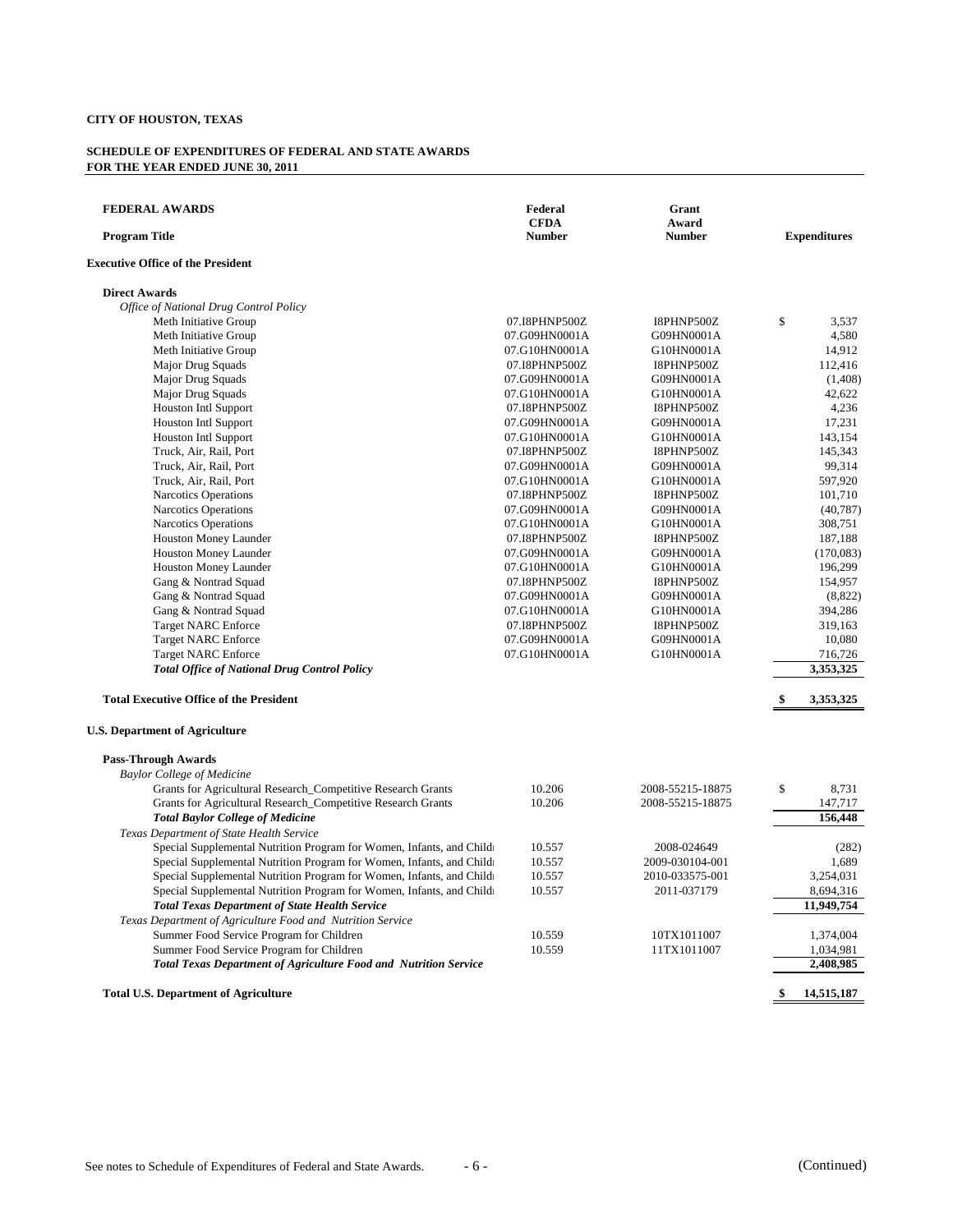| <b>FEDERAL AWARDS</b><br><b>Program Title</b>                | Federal<br><b>CFDA</b><br><b>Number</b> | Grant<br>Award<br><b>Number</b> | <b>Expenditures</b> |
|--------------------------------------------------------------|-----------------------------------------|---------------------------------|---------------------|
| U.S. Department of Housing & Urban Development               |                                         |                                 |                     |
| <b>Direct Awards</b>                                         |                                         |                                 |                     |
| Community Development Block Grant                            |                                         |                                 |                     |
| Community Development Block Grants/Entitlement Grants        | 14.218                                  | B05MC480018                     | \$<br>240,999       |
| Community Development Block Grants/Entitlement Grants        | 14.218                                  | B06MC480018                     | 1,160,903           |
| <b>Community Development Block Grants/Entitlement Grants</b> | 14.218                                  | B07MC480018                     | 208,383             |
| <b>Community Development Block Grants/Entitlement Grants</b> | 14.218                                  | B08MC480018                     | 581,233             |
| <b>Community Development Block Grants/Entitlement Grants</b> | 14.218                                  | B09MC480018                     | 5,054,591           |
| Community Development Block Grants/Entitlement Grants        | 14.218                                  | B10MC480018                     | 17,138,555          |
| Community Development Block Grants/Entitlement Grants        | 14.218                                  | B04MC480018                     | 544,480             |
| <b>Community Development Block Grants/Entitlement Grants</b> | 14.218                                  | B03MC480018                     | 1,100               |
| <b>Community Development Block Grants/Entitlement Grants</b> | 14.218                                  | B02MC480018                     | 29,168              |
| <b>Community Development Block Grants/Entitlement Grants</b> | 14.218                                  | B01MC480018                     | 55,868              |
| Community Development Block Grants/Entitlement Grants        | 14.218                                  | B00MC480018                     | 9,486               |
| Community Development Block Grants/Entitlement Grants        | 14.218                                  | B99MC480018                     | 2,056               |
| <b>Community Development Block Grants/Entitlement Grants</b> | 14.218                                  | B98MC480018                     | (463)               |
| <b>Community Development Block Grants/Entitlement Grants</b> | 14.218                                  | B97MC480018                     | (4, 434)            |
| <b>Community Development Block Grants/Entitlement Grants</b> | 14.218                                  | B96MC480018                     | (27, 144)           |
| Community Development Block Grants/Entitlement Grants        | 14.218                                  | B95MC480018                     | 12,088              |
| <b>Community Development Block Grants/Entitlement Grants</b> | 14.218                                  | B93MC480018                     | 276                 |
| <b>Community Development Block Grants/Entitlement Grants</b> | 14.218                                  | B92MC480018                     | 8,289               |
| <b>Community Development Block Grants/Entitlement Grants</b> | 14.218                                  | B-08-MN-48-0400                 | (419, 114)          |
| <b>Community Development Block Grants/Entitlement Grants</b> | 14.218                                  | B-08-MN-48-0400                 | 3,736,696           |
| <b>Total Community Development Block Grant</b>               |                                         |                                 | 28,333,016          |
| <b>Emergency Shelter Grants Program</b>                      |                                         |                                 |                     |
| <b>Emergency Shelter Grants Program</b>                      | 14.231                                  | S05MC480002                     | 69,246              |
| <b>Emergency Shelter Grants Program</b>                      | 14.231                                  | S09MC480002                     | 216,310             |
| <b>Emergency Shelter Grants Program</b>                      | 14.231                                  | S10MC480002                     | 1,183,425           |
| <b>Emergency Shelter Grants Program</b>                      | 14.231                                  | S04MC480002                     | 3,464               |
| <b>Total Emergency Shelter Grants Program</b>                |                                         |                                 | 1,472,445           |
| <b>HOME</b> Investment Partnerships Program                  |                                         |                                 |                     |
| Home Investment Partnerships Program                         | 14.239                                  | M99MC480206                     | 145,722             |
| Home Investment Partnerships Program                         | 14.239                                  | M98MC480206                     | 1,000               |
| Home Investment Partnerships Program                         | 14.239                                  | M96MC480206                     | $\mathbf{1}$        |
| Home Investment Partnerships Program                         | 14.239                                  | M95MC480206                     | 467,519             |
| Home Investment Partnerships Program                         | 14.239                                  | M02MC480206                     | 1,000               |
| Home Investment Partnerships Program                         | 14.239                                  | M01MC480206                     | 1,651,126           |
| Home Investment Partnerships Program                         | 14.239                                  | M93MC480206                     |                     |
| Home Investment Partnerships Program                         | 14.239                                  | M03MC480206                     | 41,539              |
| Home Investment Partnerships Program                         | 14.239                                  | M06MC480206                     | 149,319             |
| Home Investment Partnerships Program                         | 14.239                                  | M07MC480206                     | (7, 335)            |
| Home Investment Partnerships Program                         | 14.239                                  | M08MC480206                     | 324,020             |
| Home Investment Partnerships Program                         | 14.239                                  | M09MC480206                     | 2,551,411           |
| Home Investment Partnerships Program                         | 14.239                                  | M10MC480206                     | 2,176,067           |
| Home Investment Partnerships Program                         | 14.239                                  | M04MC480206                     | 717,609             |
| Home Investment Partnerships Program                         | 14.239                                  | M05MC480206                     | 168,557             |
| <b>Total HOME Investment Partnerships Program</b>            |                                         |                                 | 8,387,555           |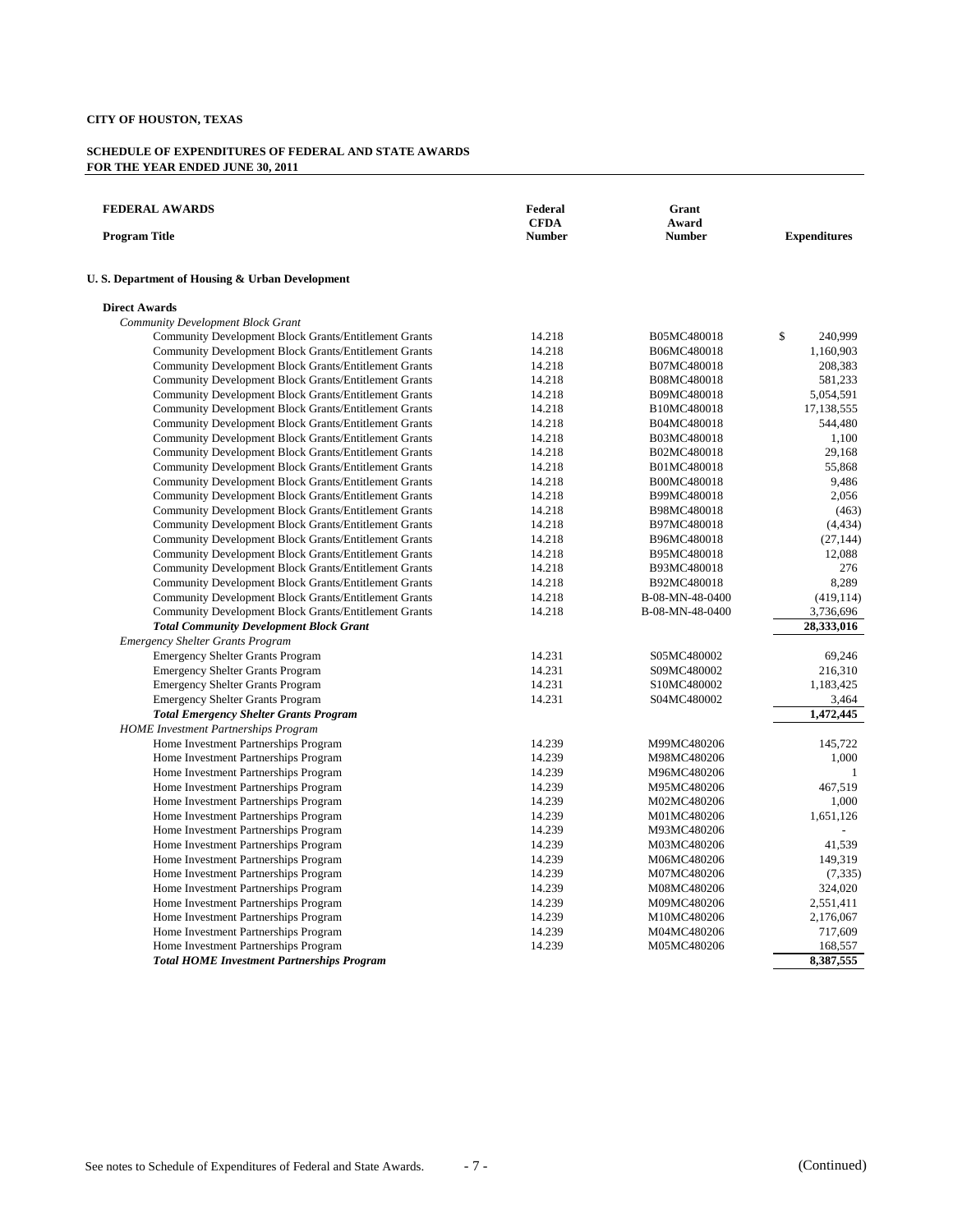| <b>FEDERAL AWARDS</b><br><b>Program Title</b>                    | Federal<br><b>CFDA</b><br><b>Number</b> | Grant<br>Award<br><b>Number</b> | <b>Expenditures</b> |
|------------------------------------------------------------------|-----------------------------------------|---------------------------------|---------------------|
| Housing Opportunities for Persons with AIDS                      |                                         |                                 |                     |
| Housing Opportunities for Persons with AIDS                      | 14.241                                  | TX21H05-F003                    | 477,721             |
| Housing Opportunities for Persons with AIDS                      | 14.241                                  | TX21H04-F003                    | 289,640             |
| Housing Opportunities for Persons with AIDS                      | 14.241                                  | TX21H03-F003                    | 331,678             |
| Housing Opportunities for Persons with AIDS                      | 14.241                                  | TX21H06-F003                    | 393,760             |
| Housing Opportunities for Persons with AIDS                      | 14.241                                  | TX21H07-F003                    | 295,182             |
| Housing Opportunities for Persons with AIDS                      | 14.241                                  | TX-H08-F004                     | 743,789             |
| Housing Opportunities for Persons with AIDS                      | 14.241                                  | TX-H09-F003                     | 3,574,884           |
| Housing Opportunities for Persons with AIDS                      | 14.241                                  | TX-H10-F003                     | 2,976,132           |
| <b>Total Housing Opportunities for Persons with AIDS</b>         |                                         |                                 | 9,082,786           |
| CDBG/Brownfield Economic Development Initiative                  |                                         |                                 |                     |
| Community Development Block Grants/Brownfields Economic          |                                         |                                 |                     |
| Development Initiative                                           | 14.246                                  | E95EZ480006                     | 94,601              |
| Community Development Block Grants/Brownfields Economic          |                                         |                                 |                     |
| Development Initiative                                           | 14.246                                  | B-04-SP-TX-0766                 | 37,000              |
| <b>Total CDBG/Brownfield Economic Development Initiative</b>     |                                         |                                 | 131,601             |
| Lead-Based Paint Hazard Control in Privately-Owned Housing       |                                         |                                 |                     |
| Lead-Based Paint Hazard Control in Privately-Owned Housing       | 14.900                                  | TXLHB0310-05                    | (712)               |
| Lead-Based Paint Hazard Control in Privately-Owned Housing       | 14.900                                  | TXLHB0378-07                    | 466,264             |
| Lead-Based Paint Hazard Control in Privately-Owned Housing       | 14.900                                  | TXLHB0459-09                    | 1,007,817           |
| Total Lead-Based Paint Hazard Control in Privately Owned Housing |                                         |                                 | 1,473,369           |
| Lead Hazard Reduction Demonstration Grant Program                |                                         |                                 |                     |
| Lead Hazard Reduction Demostration Grant Program                 | 14.905                                  | <b>TXLHD0031-04</b>             | (795)               |
| Lead Hazard Reduction Demostration Grant Program                 | 14.905                                  | <b>TXLHDO175-07</b>             | 566,491             |
| Lead Hazard Reduction Demostration Grant Program                 | 14.905                                  | <b>TXLHD0202-09</b>             | 947,812             |
| <b>Total Lead Hazard Reduction Demonstration Grant Program</b>   |                                         |                                 | 1,513,508           |
|                                                                  |                                         |                                 |                     |
| <b>Total Direct Awards</b>                                       |                                         |                                 | \$<br>50,394,280    |
| <b>Pass-Through Awards</b>                                       |                                         |                                 |                     |
| Texas Department Of Housing & Community Affair                   |                                         |                                 |                     |
| Community Development Block Grants/State Programs and Non-       |                                         |                                 |                     |
| Entitlement Grants in Hawaii                                     | 14.228                                  | 70090001                        | \$<br>33,237,190    |
| Community Development Block Grants/State Programs and Non-       |                                         |                                 |                     |
| Entitlement Grants in Hawaii                                     | 14.228                                  | 77090000117                     | 78,345              |
| Community Development Block Grants/State Programs and Non-       |                                         |                                 |                     |
| Entitlement Grants in Hawaii                                     | 14.228                                  | B-06-DG-48-0002                 | 6,508,090           |
| <b>Total Pass-Through Awards</b>                                 |                                         |                                 | \$<br>39,823,625    |
| Total U.S. Department of Housing & Urban Development             |                                         |                                 | \$<br>90,217,905    |
| <b>U.S. Department of the Interior</b>                           |                                         |                                 |                     |
| <b>Pass-Through Awards</b>                                       |                                         |                                 |                     |
| Texas Parks & Wildlife Department                                |                                         |                                 |                     |
| Outdoor Recreation_Acquisition, Development and Planning         | 15.916                                  | 48-001075                       | \$<br>2,121         |
| <b>Total U.S. Department of the Interior</b>                     |                                         |                                 | \$<br>2,121         |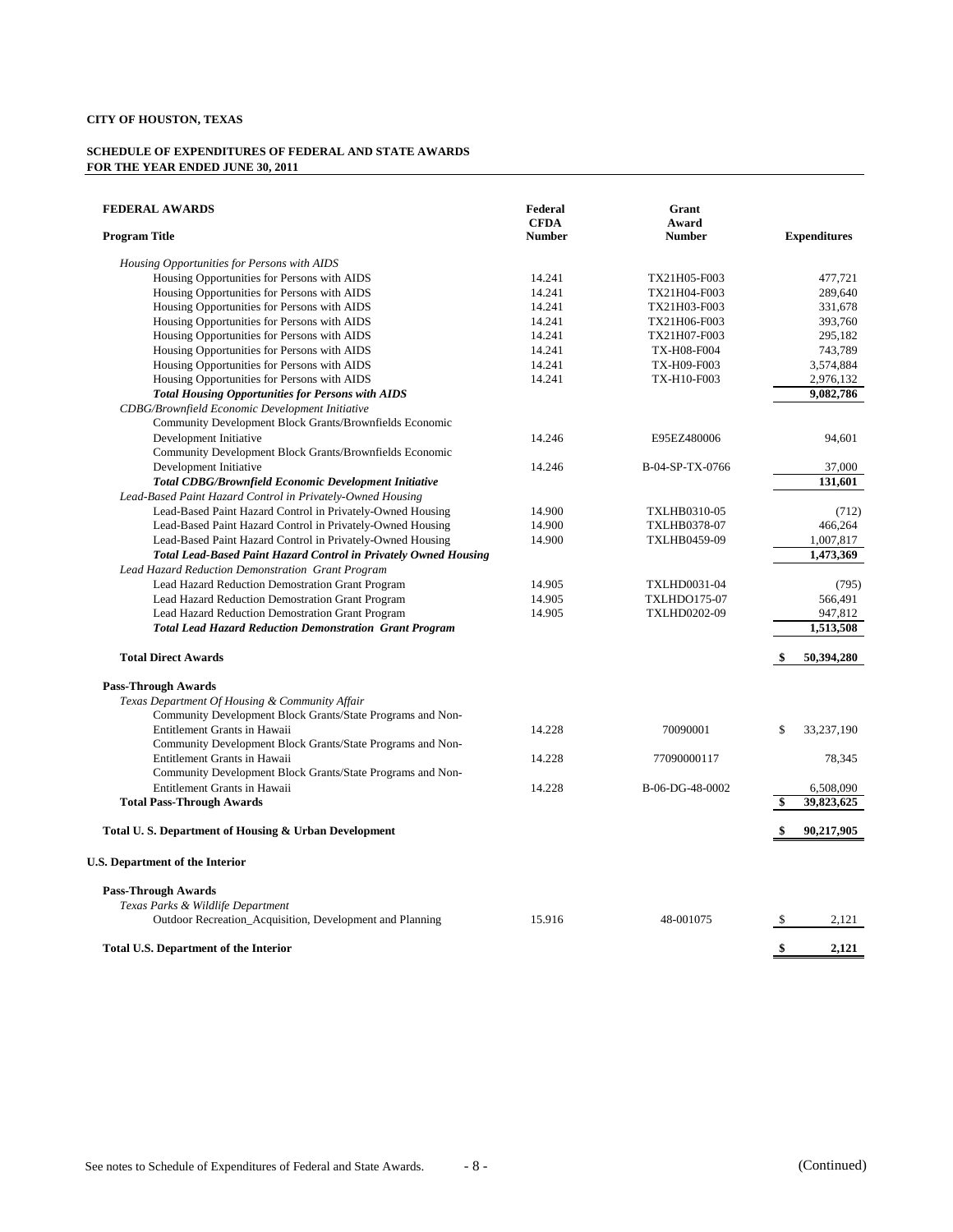| <b>FEDERAL AWARDS</b><br><b>Program Title</b>                                                                  | Federal<br><b>CFDA</b><br><b>Number</b> | Grant<br>Award<br><b>Number</b> | <b>Expenditures</b> |
|----------------------------------------------------------------------------------------------------------------|-----------------------------------------|---------------------------------|---------------------|
| <b>U.S. Department of Justice</b>                                                                              |                                         |                                 |                     |
| <b>Direct Awards</b>                                                                                           |                                         |                                 |                     |
| <b>Shared Forfeiture Property</b>                                                                              | 16.000                                  |                                 | \$<br>1,750,825     |
| Combined DNA Index System<br>National Institute of Justice Research, Evaluation, and Development               |                                         |                                 |                     |
| <b>Project Grants</b>                                                                                          | 16.560                                  | 2008-DN-BX-K205                 | 93,028              |
| Crime Laboratory Improvement Combined Offender<br><b>Edward Byrne Memorial State and Local Law Enforcement</b> |                                         |                                 |                     |
| <b>Assistance Discretionary Grants Program</b>                                                                 | 16.580                                  | 2008-DD-BX-0471                 | 286,566             |
| Executive Office for Weed & Seed                                                                               |                                         |                                 |                     |
| Community Capacity Development Office                                                                          | 16.595                                  | 2007-WS-Q7-0259                 | 3,731               |
| Community Capacity Development Office                                                                          | 16.595                                  | 2009-WS-QX-0025                 | 95,823              |
| Community Capacity Development Office                                                                          | 16.595                                  | 2010-WS-QX-0020                 | 98,452              |
| Total Executive Office for Weed & Seed                                                                         |                                         |                                 | 198,006             |
| <b>Office Community Oriented Policing Services</b>                                                             |                                         |                                 |                     |
| <b>Public Safety Partnership and Community Policing Grants</b>                                                 | 16.710                                  | 2005CKWX0224                    | 153,000             |
| Office of Juvenile Justice and Delinquency Prevention                                                          |                                         |                                 |                     |
| <b>Enforcing Underage Drinking Laws Program</b>                                                                | 16.727                                  | 80912                           | 53,744              |
| <b>Bureau of Justice Assistance</b>                                                                            |                                         |                                 |                     |
| Edward Byrne Memorial Justice Assistance Grant Program                                                         | 16.738                                  | 2005-DJ-BX-0119                 | (34)                |
| Edward Byrne Memorial Justice Assistance Grant Program                                                         | 16.738                                  | 2006-DJ-BX-0286                 | (12)                |
| Edward Byrne Memorial Justice Assistance Grant Program                                                         | 16.738                                  | 2007-DJ-BX-1269                 | 513,896             |
| Edward Byrne Memorial Justice Assistance Grant Program                                                         | 16.738                                  | 2008-DJ-BX-0596                 | 478,119             |
| Edward Byrne Memorial Justice Assistance Grant Program                                                         | 16.738                                  | 2009-DJ-BX-1284                 | 89,798              |
| Economic High-Tech and Cyber Crime Prevention                                                                  | 16.752                                  | 2010-MU-BX-0013                 | 169,875             |
| <b>Congressionally Recommended Awards</b>                                                                      | 16.753                                  | 2010-DD-BX-0529                 | 107,887             |
| Congressionally Recommended Awards                                                                             | 16.753                                  | 2009-D1-BX-0276                 | 125,462             |
| <b>Congressionally Recommended Awards</b>                                                                      | 16.753                                  | 2009-D1-BX-0275                 | 315,493             |
| <b>Total Bureau of Justice Assistance</b>                                                                      |                                         |                                 | 1,800,484           |
| National Institute of Justice                                                                                  |                                         |                                 |                     |
| Forensic DNA Backlog Reduction Program                                                                         | 16.741                                  | 2009-DN-BX-K130                 | 602,728             |
| Forensic DNA Backlog Reduction Program                                                                         | 16.741                                  | 2010-DN-BX-K112                 | 216,719             |
| <b>Total National Institute of Justice</b>                                                                     |                                         |                                 | 819,447             |
| <b>Total Direct Awards</b>                                                                                     |                                         |                                 | \$<br>5,155,100     |
| <b>Pass-Through Awards</b>                                                                                     |                                         |                                 |                     |
| State of Texas - Governor's Office Criminal Justice Division                                                   |                                         |                                 |                     |
| Juvenile Accountability Block Grants                                                                           | 16.523                                  | JB-08-J20-13322-11              | \$<br>19,134        |
| Juvenile Accountability Block Grants                                                                           | 16.523                                  | JB-09-J20-13322-12              | 118,308             |
| Juvenile Justice and Delinquency Prevention_Allocation to States                                               | 16.540                                  | JA-09-J21-21566-01              | 39,316              |
| Crime Victim Assistance                                                                                        | 16.575                                  | VA-08-V30-13592-10              | 3,333               |
| Crime Victim Assistance                                                                                        | 16.575                                  | VA-10-V30-13592-11              | 32,043              |
| Edward Byrne Memorial Justice Assistance Grant Program                                                         | 16.738                                  | DH-06-A10-18445-01              | (177)               |
| Edward Byrne Memorial Justice Assistance Grant Program                                                         | 16.738                                  | DJ-09-J20-23283-01              | 137,721             |
| Paul Coverdell Forensic Sciences Improvement Grant Program                                                     | 16.742                                  | CD-10-A10-17319-07              | 174,263             |
| Total State of Texas - Governor's Office Criminal Justice Division                                             |                                         |                                 | 523,941             |
| National Association of VOCA Assist Administrators                                                             |                                         |                                 |                     |
| <b>Crime Victim Assistance/Discretionary Grants</b>                                                            | 16.582                                  | 11-125                          | 3,167               |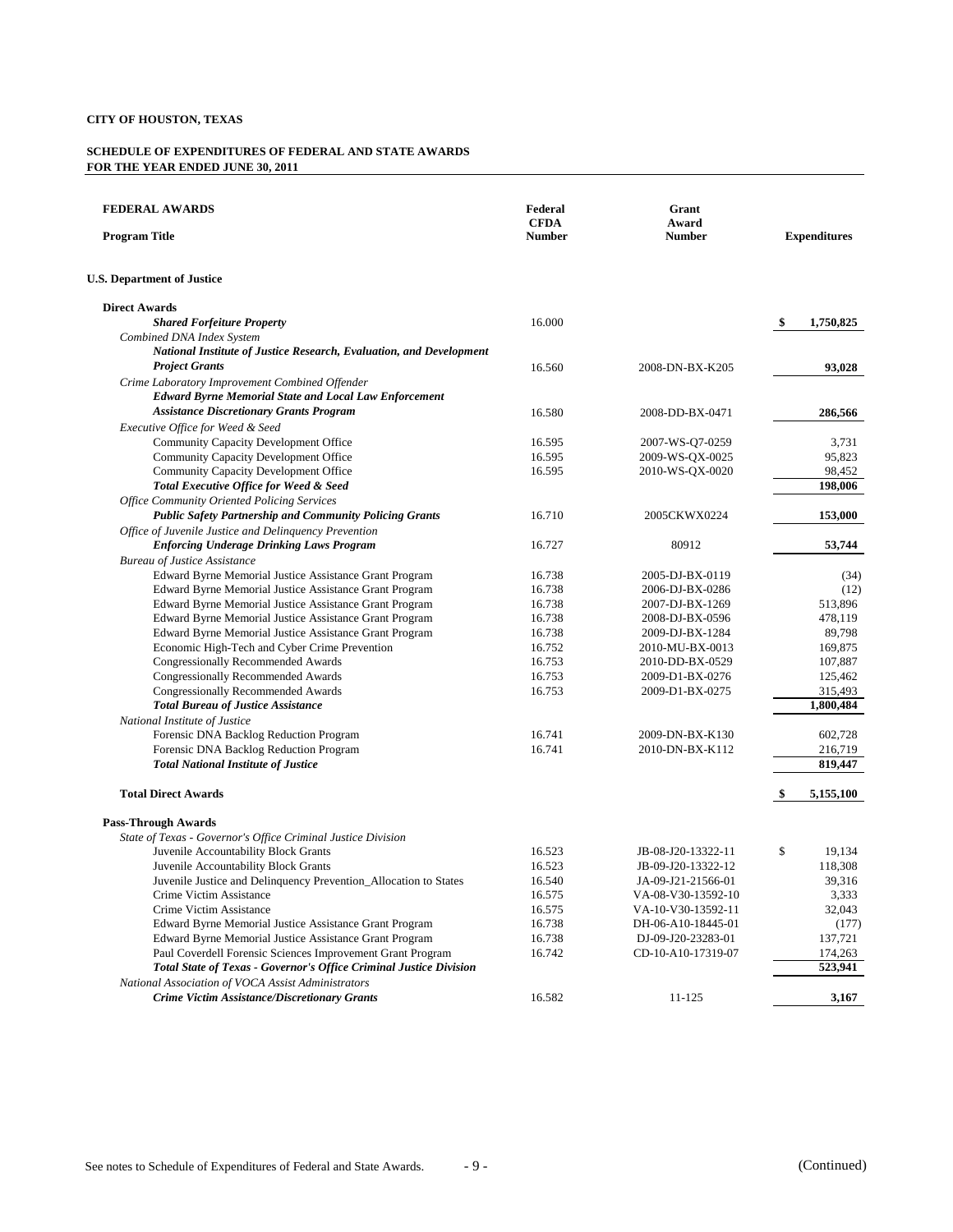| <b>FEDERAL AWARDS</b><br><b>Program Title</b>                                      | Federal<br><b>CFDA</b><br><b>Number</b> | Grant<br>Award<br><b>Number</b> |    | <b>Expenditures</b>   |
|------------------------------------------------------------------------------------|-----------------------------------------|---------------------------------|----|-----------------------|
| Sam Houston State University                                                       |                                         |                                 |    |                       |
| Project Safe Neighborhoods                                                         | 16.609                                  | 321-20-B128                     |    | 77,929                |
| Project Safe Neighborhoods                                                         | 16.609                                  | 321-20-B48C                     |    | 30,803                |
| Project Safe Neighborhoods                                                         | 16.609                                  | 321-20-C03C                     |    | 39,733                |
| Project Safe Neighborhoods                                                         | 16.609                                  | 321-20-B125                     |    | (3,113)               |
| Project Safe Neighborhoods                                                         | 16.609                                  | 321-20-C03F                     |    | 13,912                |
| Project Safe Neighborhoods                                                         | 16.609                                  | 321-20-B145                     |    | 65                    |
| Project Safe Neighborhoods                                                         | 16.609                                  | 321-20-C52K                     |    | 12,733                |
| Project Safe Neighborhoods                                                         | 16.609                                  | 321-20-B147                     |    | 48,728                |
| Project Safe Neighborhoods                                                         | 16.609                                  | 321-20-C52E                     |    | 13,497                |
| Project Safe Neighborhoods                                                         | 16.609                                  | 321-20-B126                     |    | 33                    |
| Paul Coverdell Forensic Sciences Improvement Grant Program                         | 16.742                                  | 321-20-B146                     |    | 11,163                |
| <b>Total Sam Houston State University</b>                                          |                                         |                                 |    | 245,483               |
| <b>Total Pass-Through Awards</b>                                                   |                                         |                                 | S  | 772,591               |
| <b>Total U.S. Department of Justice</b>                                            |                                         |                                 | \$ | 5,927,691             |
| <b>U.S. Department of Transportation</b>                                           |                                         |                                 |    |                       |
| <b>Direct Awards</b>                                                               |                                         |                                 |    |                       |
| <b>Federal Aviation Administration</b>                                             |                                         |                                 |    |                       |
| Airport Improvement Program                                                        | 20.106                                  | 3-48-0111-078                   | \$ | 345,802               |
| <b>Airport Improvement Program</b>                                                 | 20.106                                  | 3-48-0111-086                   |    | 1,452,985             |
| Airport Improvement Program                                                        | 20.106                                  | 3-48-0111-087                   |    | 15,708,243            |
| Airport Improvement Program                                                        | 20.106                                  | 3-48-0111-085                   |    | 8,712,728             |
| Airport Improvement Program                                                        | 20.106                                  | 3-48-0110-037                   |    | 2,307,675             |
| Airport Improvement Program                                                        | 20.106                                  | 3-48-0111-082                   |    | 76,716                |
| Airport Improvement Program                                                        | 20.106                                  | 3-48-0111-056                   |    | (4,308)               |
| Airport Improvement Program                                                        | 20.106                                  | 3-48-0111-090                   |    | 2,524,164             |
| Airport Improvement Program                                                        | 20.106                                  | 3-48-0111-091                   |    | 2,134,685             |
| Airport Improvement Program                                                        | 20.106                                  | 3-48-0111-089                   |    | 10,349,425            |
| Airport Improvement Program                                                        | 20.106                                  | 3-48-0290-018                   |    | (24, 415)             |
| <b>Airport Improvement Program</b><br><b>Total Federal Aviation Administration</b> | 20.106                                  | 3-48-0110-035                   |    | 443,325<br>44,027,025 |
| Federal Highway Administration                                                     |                                         |                                 |    |                       |
| Highway Planning and Construction                                                  | 20.205                                  | TCSP-TX096(001)-55BO            |    | 78,389                |
| Highway Planning and Construction                                                  | 20.205                                  | 06TX001                         |    | 34,979                |
| Highway Planning and Construction                                                  | 20.205                                  | TCSP2001(001)                   |    | 5,149                 |
| Highway Planning and Construction                                                  | 20.205                                  | <b>TCSE010-Q680</b>             |    | 239,362               |
| <b>Total Fedreal Highway Administration</b>                                        |                                         |                                 |    | 357,879               |
| Federal Motor Carrier Safety Administration                                        |                                         |                                 |    |                       |
| National Motor Carrier Safety                                                      | 20.218                                  | 27XX48MH08HOUS15780             |    | 39                    |
| National Motor Carrier Safety                                                      | 20.218                                  | MH10486000000                   |    | 240,637               |
| <b>Total Federal Motor Carrier Safety Administration</b>                           |                                         |                                 |    | 240,676               |
| <b>Total Direct Awards</b>                                                         |                                         |                                 | \$ | 44,625,580            |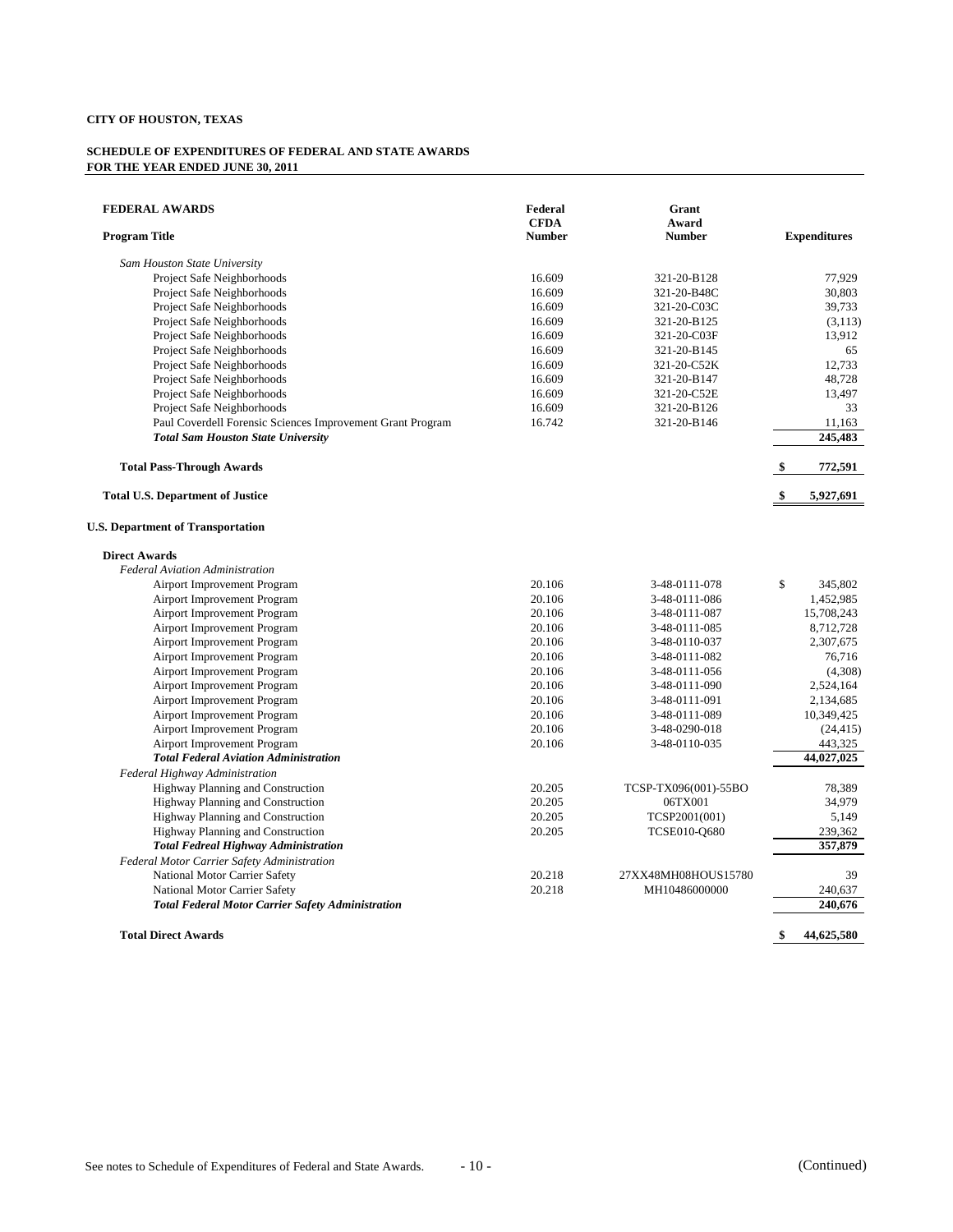| <b>FEDERAL AWARDS</b><br><b>Program Title</b>              | Federal<br><b>CFDA</b><br><b>Number</b> | Grant<br>Award<br><b>Number</b> | <b>Expenditures</b> |            |
|------------------------------------------------------------|-----------------------------------------|---------------------------------|---------------------|------------|
| <b>Pass-Through Awards</b>                                 |                                         |                                 |                     |            |
| State of Texas - Department of Transportation              |                                         |                                 |                     |            |
| Highway Planning and Construction                          | 20.205                                  | CSJ0912-71-705                  | \$                  | 3,670      |
| Highway Planning and Construction                          | 20.205                                  | CSJ0912-72-070                  |                     | 18,284     |
| Highway Planning and Construction                          | 20.205                                  | CSJ0912-72-215                  |                     | 2,190,261  |
| Highway Planning and Construction                          | 20.205                                  | CSJ0912-71-739                  |                     | 191        |
| Highway Planning and Construction                          | 20.205                                  | CSJ0912-71-634                  |                     | 5,036,473  |
| Highway Planning and Construction                          | 20.205                                  | CSJ0912-72-140                  |                     | 200,000    |
| <b>Highway Planning and Construction</b>                   | 20.205                                  | CSJ-0912-72-171                 |                     | 39,297     |
| Highway Planning and Construction                          | 20.205                                  | CSJ-0912-72-169                 |                     | 449,201    |
| Highway Planning and Construction                          | 20.205                                  | CSJ-0912-72-220                 |                     | 731,977    |
| Highway Planning and Construction                          | 20.205                                  | CSJ:0912-72-067                 |                     | 70,088     |
| State and Community Highway Safety                         | 20.600                                  | 070701A1AM                      |                     | (7)        |
| State and Community Highway Safety                         | 20.600                                  | STEP 2009 CMV                   |                     | 247,505    |
| State and Community Highway Safety                         | 20.600                                  | 070701A1AM                      |                     | (17)       |
| State and Community Highway Safety                         | 20.600                                  | 2009-HoustonP-S-MYG-yr1-0108    |                     | 297,742    |
| State and Community Highway Safety                         | 20.600                                  | 070701B1AA                      |                     | (196)      |
| State and Community Highway Safety                         | 20.600                                  | STEP 2009 CMV                   |                     | 297,678    |
| State and Community Highway Safety                         | 20.600                                  | 070701A1AM                      |                     | (43)       |
| State and Community Highway Safety                         | 20.600                                  | 2009-HoustonP-S-MYG-yr1-0108    |                     | 156,199    |
| State and Community Highway Safety                         | 20.600                                  | STEP 2009 CMV                   |                     | 389,590    |
| State and Community Highway Safety                         | 20.600                                  | <b>STEP IDM</b>                 |                     | 102,747    |
| State and Community Highway Safety                         | 20.600                                  | 060504A1BR                      |                     | (25)       |
| State and Community Highway Safety                         | 20.600                                  | 2SC-6-1263                      |                     | 3,865      |
| Alcohol Impaired Driving Countermeasures Incentive Grants  | 20.601                                  | 070202B1BE                      |                     | (73)       |
| Alcohol Impaired Driving Countermeasures Incentive Grants  | 20.601                                  | <b>STEP IDM</b>                 |                     | 71,589     |
| Occupant Protection Incentive Grants                       | 20.602                                  | 2011-HoustonPD-CIOT-00028       |                     | 44,276     |
| <b>Total State of Texas - Department of Transportation</b> |                                         |                                 |                     | 10,350,272 |
| State of Texas - Department of Parks & Wildlife            |                                         |                                 |                     |            |
| <b>Recreational Trails Program</b>                         | 20.219                                  | RT0615                          |                     | 111        |
| <b>Total Pass-Through Awards</b>                           |                                         |                                 | \$                  | 10,350,383 |
| <b>Total U.S. Department of Transportation</b>             |                                         |                                 |                     | 54,975,963 |
| <b>U.S. Department of Treasury</b>                         |                                         |                                 |                     |            |
| <b>Direct Awards</b>                                       |                                         |                                 |                     |            |
| <b>Shared Forfeiture Property - Treasury</b>               | 21.000                                  |                                 | \$                  | 338,115    |
| <b>Total U.S. Department of Treasury</b>                   |                                         |                                 | \$                  | 338,115    |
| <b>National Aeronautics and Space Administration</b>       |                                         |                                 |                     |            |
| <b>Pass-Through Awards</b>                                 |                                         |                                 |                     |            |
| <b>University Corporation for Atmospheric Research</b>     | 43.001                                  | Z11-87947                       | \$                  | 600        |
| <b>Total National Aeronautics and Space Administration</b> |                                         |                                 | \$                  | 600        |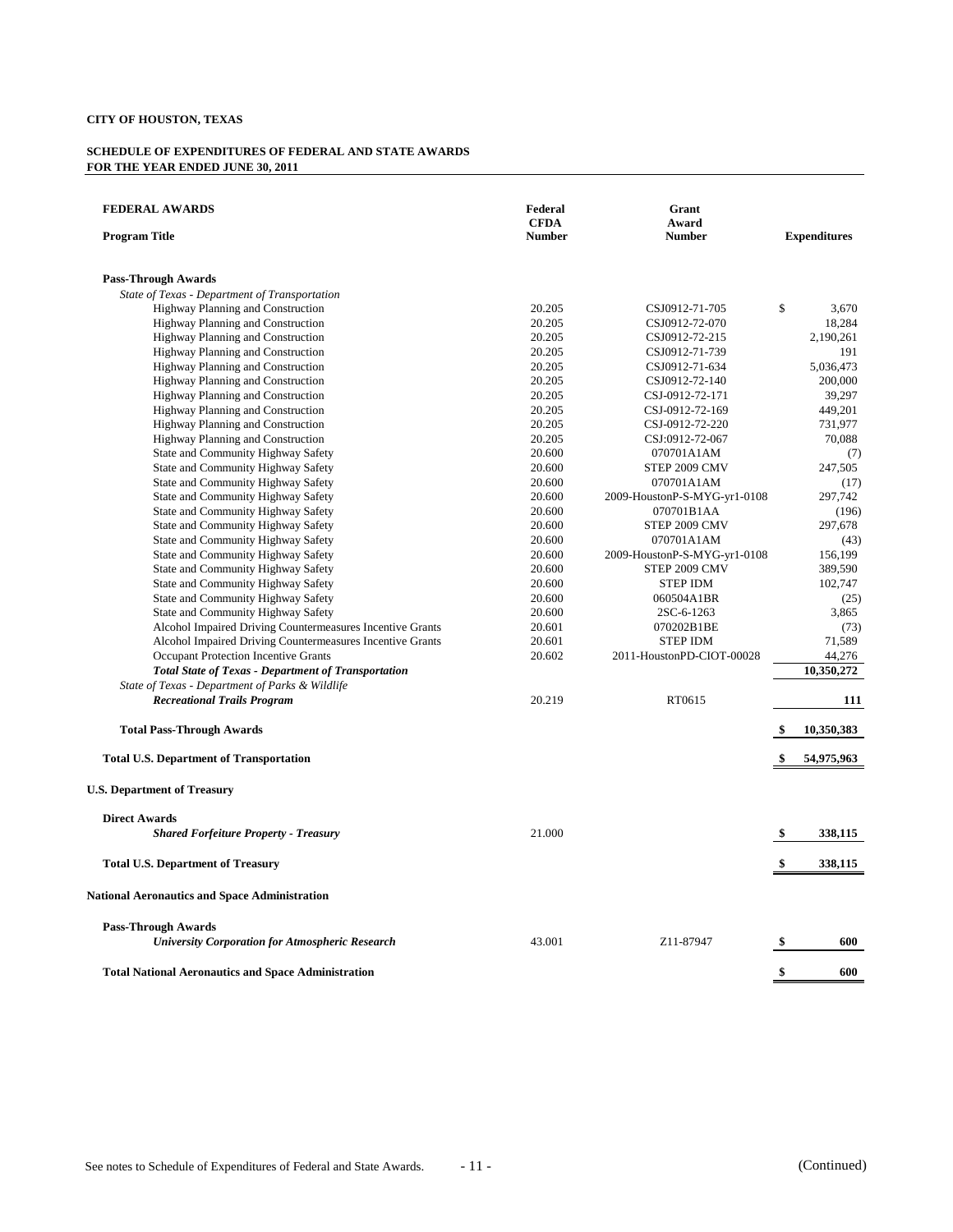| <b>FEDERAL AWARDS</b><br><b>Program Title</b>                   | Federal<br><b>CFDA</b><br><b>Number</b> | Grant<br>Award<br><b>Number</b> |     | <b>Expenditures</b> |
|-----------------------------------------------------------------|-----------------------------------------|---------------------------------|-----|---------------------|
| <b>U.S. National Endowment for the Humanities</b>               |                                         |                                 |     |                     |
| <b>Direct Awards</b>                                            |                                         |                                 |     |                     |
| Laura Bush 21st Century Librarian Program                       | 45.313                                  | RE-01-06-0088                   | \$  | 361                 |
| <b>Pass-Through Awards</b>                                      |                                         |                                 |     |                     |
| Texas State Library and Archive Commission                      |                                         |                                 |     |                     |
| <b>Grants to States</b>                                         | 45.310                                  | 476-10014                       | \$  | 7,435               |
| <b>Grants to States</b>                                         | 45.310                                  | 476-11030                       |     | 42.654              |
| <b>Grants</b> to States                                         | 45.310                                  | 470-08008                       |     | (259)               |
| <b>Grants</b> to States                                         | 45.310                                  | 470-09010                       |     | (374)               |
| <b>Grants</b> to States                                         | 45.310                                  | 470-10014                       |     | 139,121             |
| <b>Grants</b> to States                                         | 45.310                                  | 470-11032                       |     | 446,735             |
| <b>Grants</b> to States                                         | 45.310                                  | 771-10030                       |     | 58,344              |
| <b>Grants</b> to States                                         | 45.310                                  | 771-11040                       |     | 255,100             |
| <b>Grants</b> to States                                         | 45.310                                  | 723-11001                       |     | 16,567              |
| <b>Total Texas State Library and Archive Commission</b>         |                                         |                                 | \$  | 965,323             |
| <b>Total U.S. National Endowment for the Humanities</b>         |                                         |                                 | \$  | 965,684             |
| <b>U.S. Environmental Protection Agency</b>                     |                                         |                                 |     |                     |
| <b>Direct Awards</b>                                            |                                         |                                 |     |                     |
| Studies, Surveys Demonstrations Clean Air Act                   |                                         |                                 |     |                     |
| Surveys, Studies, Research, Investigations, Demonstrations, and |                                         |                                 |     |                     |
| <b>Special Purpose Activites Relating to the Clean Air Act</b>  | 66.034                                  | XA-96665901-0                   | -\$ | 118,399             |
| Climate Showcase                                                |                                         |                                 |     |                     |
| <b>Climate Showcase Communities Grant Program</b>               | 66.041                                  | AF83453001-0                    |     | 217,893             |
| <b>Brownfields</b>                                              |                                         |                                 |     |                     |
| Brownfields Assessment and Cleanup Cooperative Agreements       | 66.818                                  | BF-96682001-01                  |     | 48,103              |
| Brownfields Assessment and Cleanup Cooperative Agreements       | 66.818                                  | BF-96681901-01                  |     | 82,644              |
| <b>Total Brownfields</b>                                        |                                         |                                 |     | 130,747             |
|                                                                 |                                         |                                 |     |                     |
| <b>Total Direct Awards</b>                                      |                                         |                                 | \$  | 467,039             |
| <b>Pass-Through Awards</b>                                      |                                         |                                 |     |                     |
| Texas Commission on Environmental Quality                       |                                         |                                 |     |                     |
| Air Pollution Control Program Support                           | 66.001                                  | 582-8-72687                     | \$  | 34                  |
| Air Pollution Control Program Support                           | 66.001                                  | 582-10-86413                    |     | 385,590             |
| Surveys, Studies, Research, Investigations, Demonstrations, and |                                         |                                 |     |                     |
| Special Purpose Activites Relating to the Clean Air Act         | 66.034                                  | 582-7-72659                     |     | 12,109              |
| Surveys, Studies, Research, Investigations, Demonstrations, and |                                         |                                 |     |                     |
| Special Purpose Activites Relating to the Clean Air Act         | 66.034                                  | 582-11-86422                    |     | 54,243              |
| Nonpoint Source Implementation Grants                           | 66.460                                  | 582-9-77097                     |     | 129,575             |
| <b>Total Texas Commission on Environmental Quality</b>          |                                         |                                 |     | 581,551             |
| Texas Water Development Board                                   |                                         |                                 |     |                     |
| Capitalization Grants for Clean Water State Revolving Funds     | 66.458                                  | 132500                          |     | 1,267,525           |
| Capitalization Grants for Clean Water State Revolving Funds     | 66.458                                  | L060016                         |     | 387,881             |
| Capitalization Grants for Clean Water State Revolving Funds     | 66.458                                  | L070016                         |     | 1,734,426           |
| <b>Total Texas Water Development Board</b>                      |                                         |                                 |     | 3,389,832           |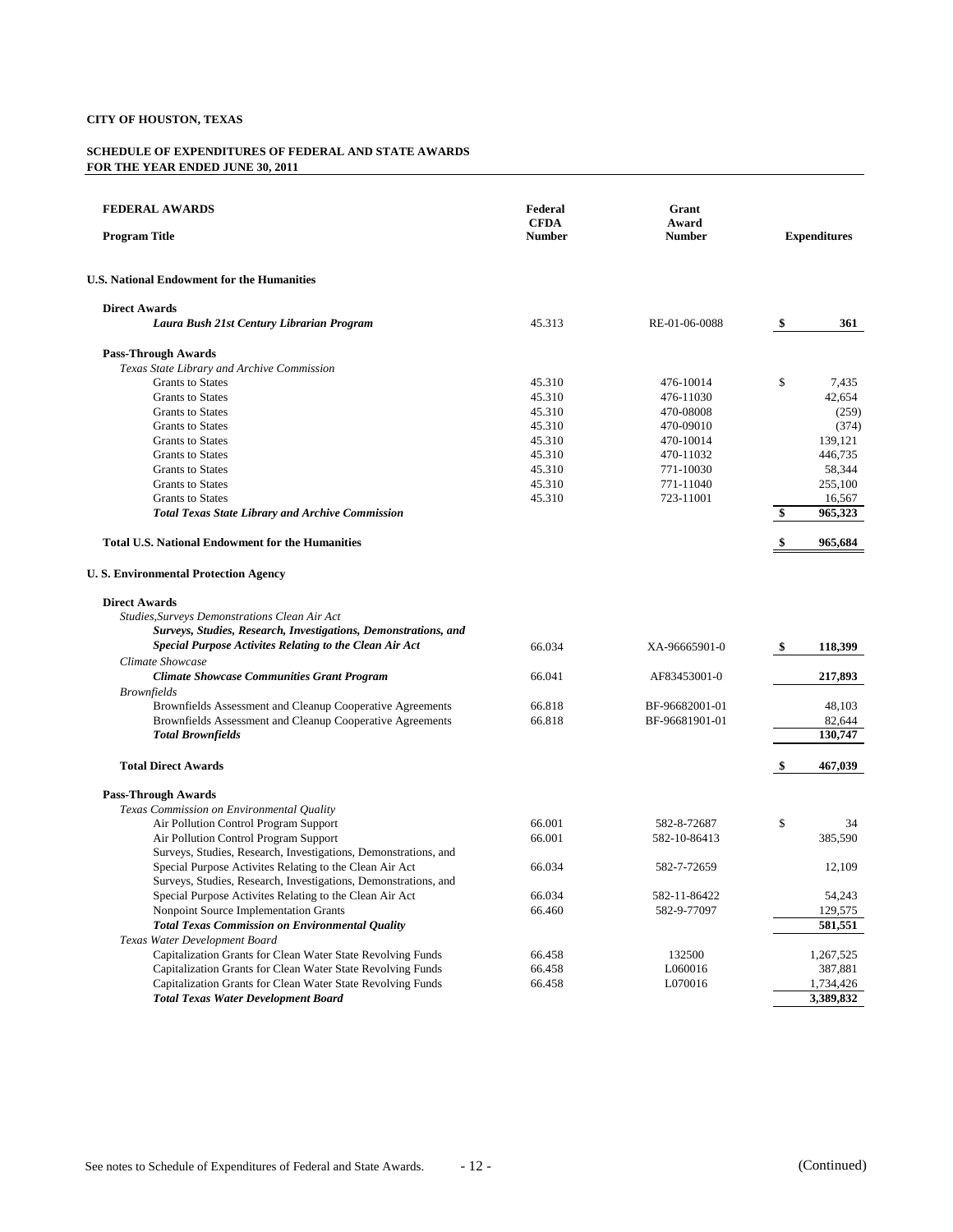| <b>FEDERAL AWARDS</b><br><b>Program Title</b>                                                                                                                                                               | Federal<br><b>CFDA</b><br><b>Number</b> | Grant<br>Award<br><b>Number</b>           | <b>Expenditures</b>             |
|-------------------------------------------------------------------------------------------------------------------------------------------------------------------------------------------------------------|-----------------------------------------|-------------------------------------------|---------------------------------|
| <b>Total Pass-Through Awards</b>                                                                                                                                                                            |                                         |                                           | 3,971,383                       |
| <b>Total U.S. Environmental Protection Agency</b>                                                                                                                                                           |                                         |                                           | 4,438,422                       |
| <b>U.S. Department of Energy</b>                                                                                                                                                                            |                                         |                                           |                                 |
| <b>Direct Awards</b><br><b>Energy Efficiency and Renewable Energy Information</b><br>Dissemination, Outreach, Training and Technical<br>Analysis/Assistance.                                                | 81.117                                  | DE-FC36-08GO18100                         | \$<br>30,612                    |
| <b>Total U.S. Department of Energy</b>                                                                                                                                                                      |                                         |                                           | \$<br>30,612                    |
| <b>U.S. Department of Education</b>                                                                                                                                                                         |                                         |                                           |                                 |
| <b>Pass-Through Awards</b><br>State of Texas - Governor's Office Criminal Justice Division<br><b>Safe and Drug-Free Schools and Communities _State Grants</b>                                               | 84.186                                  | ED-07-J20-19220-01                        | \$<br>35,234                    |
| <b>Total U.S. Department of Education</b>                                                                                                                                                                   |                                         |                                           | 35,234                          |
| U.S. Department Of Health and Human Services                                                                                                                                                                |                                         |                                           |                                 |
| <b>Direct Awards</b><br>Centers for Disease Control & Preventation<br>Project Grants and Cooperative Agreements for Tuberculosis Control                                                                    |                                         |                                           |                                 |
| Programs<br>Project Grants and Cooperative Agreements for Tuberculosis Control                                                                                                                              | 93.116                                  | CCU600445-26                              | \$<br>1,111                     |
| Programs<br>Project Grants and Cooperative Agreements for Tuberculosis Control                                                                                                                              | 93.116                                  | PS600445-27                               | (252)                           |
| Programs<br>Project Grants and Cooperative Agreements for Tuberculosis Control                                                                                                                              | 93.116                                  | PS600445-28                               | (1,121)                         |
| Programs<br>Project Grants and Cooperative Agreements for Tuberculosis Control                                                                                                                              | 93.116                                  | PS600445-29                               | 1,187,579                       |
| Programs<br><b>Immunization Grants</b><br><b>Immunization Grants</b>                                                                                                                                        | 93.116<br>93.268<br>93.268              | PS600445-30<br>IP622532-07<br>IP622532-08 | 1,062,730<br>1,489<br>1,713,549 |
| <b>Immunization Grants</b>                                                                                                                                                                                  | 93.268                                  | IP622532-09                               | 1,283,055                       |
| <b>Immunization Grants</b><br>Adult Viral Hepatitis Prevention and Control<br>Centers for Disease Control and Prevention_Investigations and                                                                 | 93.268<br>93.270                        | <b>CCH622532A</b><br>5U51PS000904-04      | 7,789,140<br>57,083             |
| <b>Technical Assistance</b><br>Centers for Disease Control and Prevention_Investigations and                                                                                                                | 93.283                                  | CI623672-05S3                             | 560,375                         |
| <b>Technical Assistance</b><br>Strengthening Public Health Infrastructure for Improved Health                                                                                                               | 93.283                                  | PS000904-03                               | 30,383                          |
| Outcomes<br>The Affordable Care Act: Building Epidemiology, Laboratory, and<br>Health Information Systems Capacity in the Epidemiology and<br>Laboratory Capacity for Infectious Disease (ELC) and Emerging | 93.507                                  | CD001272-02                               | 28,413                          |
| Infections Program (EIP) Cooperative Agreements                                                                                                                                                             | 93.521                                  | CI000918-01                               | 16,522                          |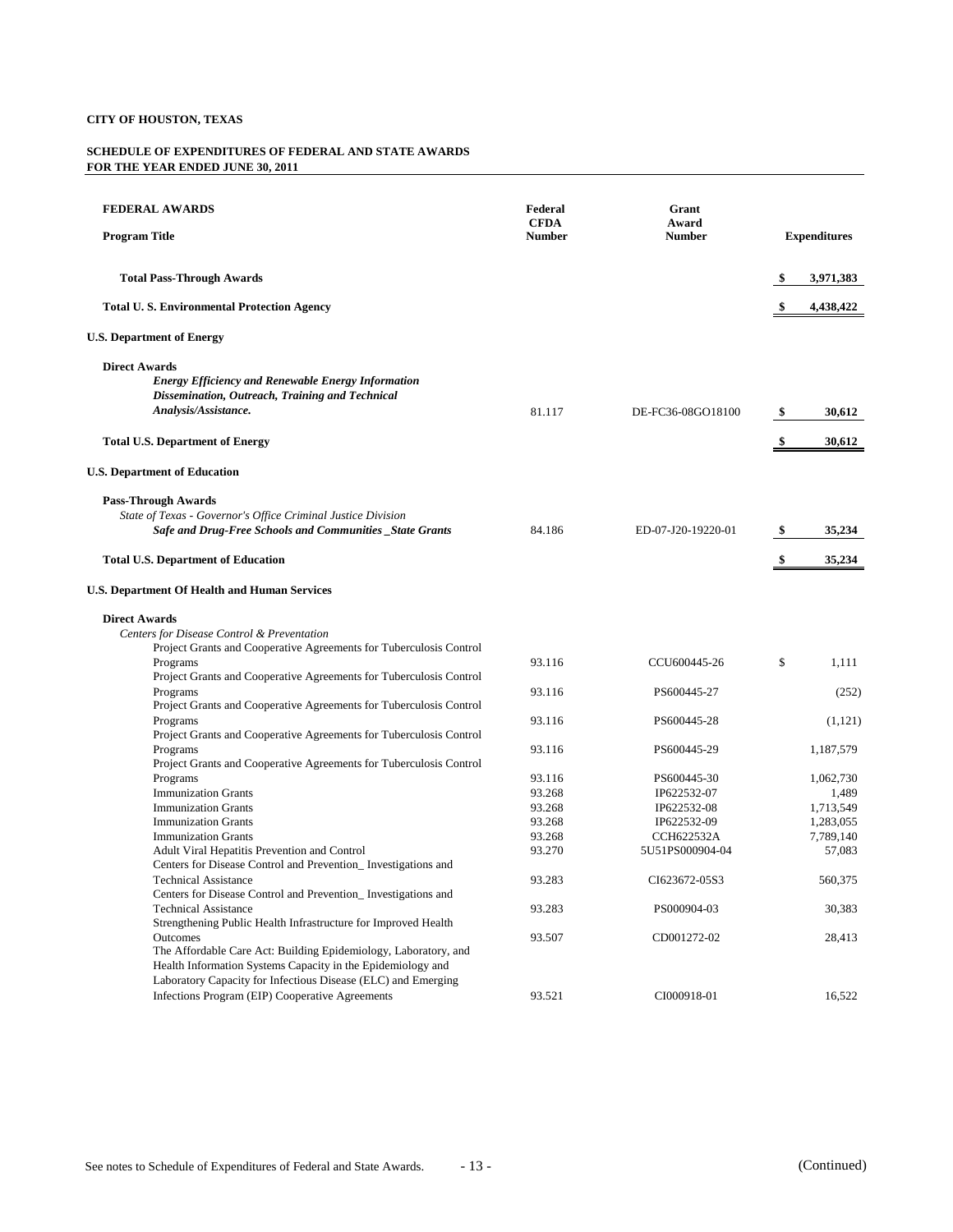| <b>FEDERAL AWARDS</b>                                                                                                 | Federal<br><b>CFDA</b> | Grant<br>Award |                     |
|-----------------------------------------------------------------------------------------------------------------------|------------------------|----------------|---------------------|
| <b>Program Title</b>                                                                                                  | <b>Number</b>          | <b>Number</b>  | <b>Expenditures</b> |
| The Affordable Care Act: Human Immunodeficiency Virus (HIV)                                                           |                        |                |                     |
| Prevention and Public Health Fund Activities                                                                          | 93.523                 | PS003278-01    | 206,194             |
| HIV Prevention Activities Health Department Basesd                                                                    | 93.940                 | CCU023512-04   | 500                 |
| HIV Prevention Activities_Health Department Basesd                                                                    | 93.940                 | PS023512-05S1  | (3,405)             |
| HIV Prevention Activities_Health Department Basesd                                                                    | 93.940                 | PS023512-06    | 2,554,657           |
| HIV Prevention Activities_Health Department Basesd                                                                    | 93.940                 | PS023512-07    | 2,233,013           |
| HIV Prevention Activities_Health Department Basesd                                                                    | 93.940                 | PS000977-01    | 237,170             |
| HIV Prevention Activities_Health Department Basesd                                                                    | 93.940                 | PS003255-01    | 180,420             |
| HIV Prevention Activities_Health Department Basesd                                                                    | 93.940                 | PS000775-02    | (454)               |
| HIV Prevention Activities_Health Department Basesd                                                                    | 93.940                 | PS000775-03    | 253,760             |
| HIV Demonstration, Research, Public and Professional Education                                                        |                        |                |                     |
| Projects                                                                                                              | 93.941                 | PS001552-01    | 4,689               |
| HIV Demonstration, Research, Public and Professional Education                                                        |                        |                |                     |
| Projects                                                                                                              | 93.941                 | PS001552-02    | 51,509              |
| HIV Demonstration, Research, Public and Professional Education                                                        |                        |                |                     |
| Projects                                                                                                              | 93.941                 | PS001447-01    | (5,525)             |
| HIV Demonstration, Research, Public and Professional Education                                                        |                        |                |                     |
| Projects                                                                                                              | 93.941                 | PS001447-03    | 98,261              |
| Epidemiologic Research Studies of Acquired Immunodeficiency<br>Syndrome (AIDS) and Human Immunodeficiency Virus (HIV) |                        |                |                     |
|                                                                                                                       |                        |                |                     |
| Infection in Selected Population Groups<br>Human Immunodeficiency Virus (HIV)/Acquired Immunodeficiency               | 93.943                 | PS003212-01    | 990,918             |
| Virus Syndrome (AIDS)Surveillance                                                                                     | 93.944                 | CCU623559-03   | 4,118               |
| Human Immunodeficiency Virus (HIV)/Acquired Immunodeficiency                                                          |                        |                |                     |
| Virus Syndrome (AIDS)Surveillance                                                                                     | 93.944                 | PS001020-02    | 2,410               |
| Human Immunodeficiency Virus (HIV)/Acquired Immunodeficiency                                                          |                        |                |                     |
| Virus Syndrome (AIDS)Surveillance                                                                                     | 93.944                 | PS001020-03    | 858,035             |
| Human Immunodeficiency Virus (HIV)/Acquired Immunodeficiency                                                          |                        |                |                     |
| Virus Syndrome (AIDS)Surveillance                                                                                     | 93.944                 | PS001020-04    | 583,001             |
| Human Immunodeficiency Virus (HIV)/Acquired Immunodeficiency                                                          |                        |                |                     |
| Virus Syndrome (AIDS)Surveillance                                                                                     | 93.944                 | PS001611-02    | 485,412             |
| Human Immunodeficiency Virus (HIV)/Acquired Immunodeficiency                                                          |                        |                |                     |
| Virus Syndrome (AIDS)Surveillance                                                                                     | 93.944                 | PS001611-03    | 23,267              |
| Human Immunodeficiency Virus (HIV)/Acquired Immunodeficiency                                                          |                        |                |                     |
| Virus Syndrome (AIDS)Surveillance                                                                                     | 93.944                 | PS001447-02    | 110,960             |
| <b>Total Centers for Disease Control &amp; Preventation</b>                                                           |                        |                | 22,598,966          |
| National Institute of Health                                                                                          |                        |                |                     |
| <b>Cancer Cause and Prevention Research</b>                                                                           | 93.393                 | CA137802-01A1  | 4,208               |
|                                                                                                                       |                        |                |                     |
| <b>Total Direct Awards</b>                                                                                            |                        |                | \$<br>22,603,174    |
| <b>Pass-Through Awards</b>                                                                                            |                        |                |                     |
| Texas Department of Aging & Disability Services                                                                       |                        |                |                     |
| Special Programs for the Aging_Title VII, Chapter 3_Programs for                                                      |                        |                |                     |
| Prevention of Elder Abuse, Neglect, and Exploitation                                                                  | 93.041                 | 2011-EAP-13    | \$<br>42,096        |
| Special Programs for the Aging_Title VII, Chapter 2_Long Term Care                                                    |                        |                |                     |
| Ombudsman Servives for Older Individuals                                                                              | 93.042                 | 2011-OAG-13    | 98,817              |
| Special Programs for the Aging_Title III, Part D_Disease Prevention                                                   |                        |                |                     |
| and Health Promotion Services                                                                                         | 93.043                 | 2010-3D-13     | 41,888              |
| Special Programs for the Aging_Title III, Part D_Disease Prevention                                                   |                        |                |                     |
| and Health Promotion Services                                                                                         | 93.043                 | 2011-3D-13     | 132,573             |
| Special Programs for the Aging_Title III, Part B_Grants for Supportive                                                |                        |                |                     |
| Services and Senior Centers                                                                                           | 93.044                 | 2010-3B-13     | 858,235             |
| Special Programs for the Aging_Title III, Part B_Grants for Supportive                                                |                        |                |                     |
| Services and Senior Centers                                                                                           | 93.044                 | 2011-3B-13     | 1,612,680           |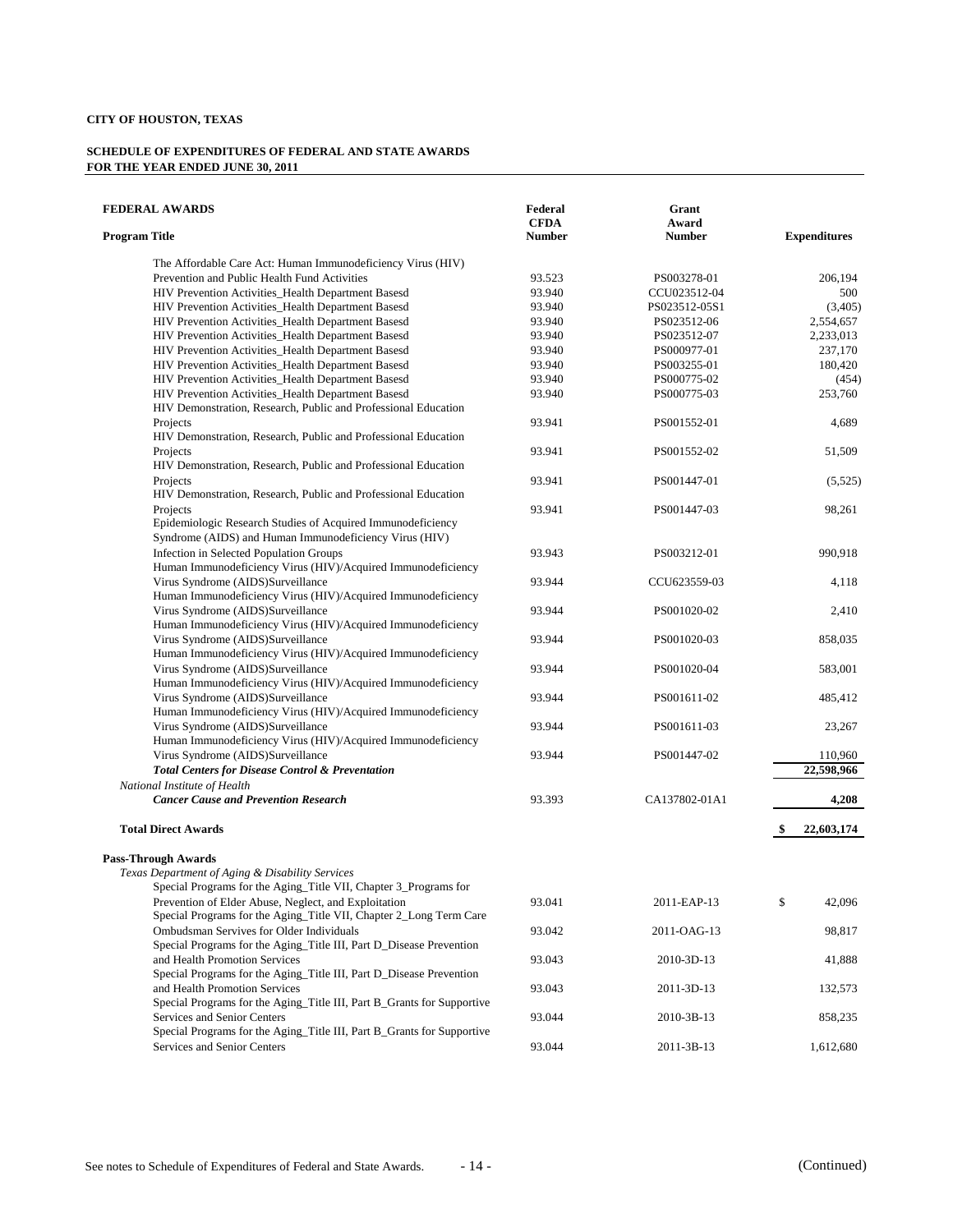| <b>FEDERAL AWARDS</b>                                                                                                                     | Federal<br><b>CFDA</b> | Grant<br>Award                 |                     |
|-------------------------------------------------------------------------------------------------------------------------------------------|------------------------|--------------------------------|---------------------|
| <b>Program Title</b>                                                                                                                      | <b>Number</b>          | <b>Number</b>                  | <b>Expenditures</b> |
| Special Programs for the Aging_Title III, Part B_Grants for Supportive                                                                    |                        |                                |                     |
| Services and Senior Centers                                                                                                               | 93.044                 | 2009-ADM-13                    | 95                  |
| Special Programs for the Aging_Title III, Part B_Grants for Supportive                                                                    |                        |                                |                     |
| Services and Senior Centers                                                                                                               | 93.044                 | 2010-ADM-13                    | 266,563             |
| Special Programs for the Aging_Title III, Part B_Grants for Supportive                                                                    |                        |                                |                     |
| Services and Senior Centers                                                                                                               | 93.044                 | 2011-ADM-13                    | 729,401             |
| Special Programs for the Aging_Title III, Part B_Grants for Supportive                                                                    |                        |                                |                     |
| Services and Senior Centers                                                                                                               | 93.044                 | 2010-ADRC-13                   | 67.623              |
| Special Programs for the Aging_Title III, Part C_Nutrition Services                                                                       | 93.045                 | 2010-3C1-13                    | 549,865             |
| Special Programs for the Aging_Title III, Part C_Nutrition Services                                                                       | 93.045                 | 2011-3C1-13                    | 1,398,213           |
| Special Programs for the Aging Title III, Part C Nutrition Services                                                                       | 93.045                 | 2010-3C2-13                    | 1,281,322           |
| Special Programs for the Aging_Title III, Part C_Nutrition Services<br>Special Programs for the Aging_Title IV_and Title II_Discretionary | 93.045                 | 2011-3C2-13                    | 1,591,948           |
| Projects                                                                                                                                  | 93.048                 | 2011-ADRCDP-13                 | 8,119               |
| National Family Caregiver Support, Title III, Part E                                                                                      | 93.052                 | 2010-3E-13                     | 182,154             |
| National Family Caregiver Support, Title III, Part E                                                                                      | 93.052                 | 2011-3E-13                     | 896,312             |
| Nutritional Services Incentive Program                                                                                                    | 93.053                 | 2010-NSIP-13                   | 61,725              |
| Nutritional Services Incentive Program                                                                                                    | 93.053                 | 2011-NSIP-13                   | 1,001,175           |
| Medicare Enrollment Assistance Program                                                                                                    | 93.071                 | 2009-MIPPA-ADRC                | 7,549               |
| Medicare Enrollment Assistance Program<br>Affordable Care Act - Medicare Improvements for Patients and                                    | 93.071                 | 2009-MIPPA-AAA                 | 85,969              |
| Providers                                                                                                                                 | 93.518                 | 2010-ADRC-MIPPA #2             | 94,669              |
| Affordable Care Act - Medicare Improvements for Patients and                                                                              |                        |                                |                     |
| Providers                                                                                                                                 | 93.518                 | 2011-AAA-MIPPA#2               | 6,231               |
| Centers for Medicare and Medicaid Services (CMS) Research,                                                                                |                        |                                |                     |
| Demonstrations and Evaluations                                                                                                            | 93.779                 | 2011-CMS-16                    | 57,163              |
| Centers for Medicare and Medicaid Services (CMS) Research,                                                                                |                        |                                |                     |
| Demonstrations and Evaluations                                                                                                            | 93.779                 | 2012-CMS-16                    | 14,009              |
| Centers for Medicare and Medicaid Services (CMS) Research,                                                                                |                        |                                |                     |
| Demonstrations and Evaluations                                                                                                            | 93.779                 | 2009-MIPPA-MIPPA               | 66,482              |
| Centers for Medicare and Medicaid Services (CMS) Research,                                                                                |                        |                                |                     |
| Demonstrations and Evaluations                                                                                                            | 93.779                 | 2009-MIPPA-MSEA                | 43,499              |
| Centers for Medicare and Medicaid Services (CMS) Research,                                                                                |                        |                                |                     |
| Demonstrations and Evaluations                                                                                                            | 93.779                 | 2011-MIPPA-MIPPA#2             | 315                 |
| Money Follows the Person Rebalancing Demonstration                                                                                        | 93.791                 | 2011-ADRC-13                   | 24,401              |
| <b>Total Texas Department of Aging &amp; Disability Services</b>                                                                          |                        |                                | 11,221,091          |
| Neighborhood Centers Inc.                                                                                                                 |                        |                                |                     |
| Special Programs for the Aging_Title IV_and Title II_Discretionary P                                                                      | 93.048                 | <b>NCI2643</b>                 | 44,395              |
| <b>Texas Department of State Health Services</b>                                                                                          |                        |                                |                     |
| Public Health Emergency Preparedness                                                                                                      | 93.069                 | 2009-032263-001                | 165.637             |
| Public Health Emergency Preparedness                                                                                                      | 93.069                 | 2010-035851-001                | 1,063,697           |
| <b>Public Health Emergency Preparedness</b>                                                                                               | 93.069                 | 2009-032288-001                | 45,415              |
| <b>Public Health Emergency Preparedness</b>                                                                                               | 93.069                 | 2010-035655-001                | 174,236             |
| Public Health Emergency Preparedness                                                                                                      | 93.069                 | 2010-033401-001                | 141,372             |
| Public Health Emergency Preparedness                                                                                                      | 93.069                 | 2010-033535-001                | 1,444,542           |
| <b>Public Health Emergency Preparedness</b>                                                                                               | 93.069                 | 2009-031684-001                | 244,226             |
| <b>Public Health Emergency Preparedness</b>                                                                                               | 93.069                 | 2010-035636-001                | 509,307             |
| Project Grants and Cooperative Agreements for Tuberculosis Control                                                                        |                        |                                |                     |
| Programs                                                                                                                                  | 93.116                 | 2010-033728-001                | 985                 |
| Project Grants and Cooperative Agreements for Tuberculosis Control                                                                        |                        |                                |                     |
| Programs<br>Childhood Lead Poisoning Prevention Projects_State and Local                                                                  | 93.116                 | 2011-037397-001A               | 10,233              |
|                                                                                                                                           |                        |                                |                     |
| Childhood Lead Poisoning Prevention and Surveillance of Blood Lead<br>Levels in Children                                                  |                        |                                |                     |
| Hansen's Disease National Ambulatory Care Program                                                                                         | 93.197<br>93.2010      | 2010-035181<br>2010-034525-001 | 91,123<br>49,100    |
| Hansen's Disease National Ambulatory Care Program                                                                                         | 93.2011                | 2011-037574-001                | 49,164              |
| Family Planning_Services                                                                                                                  | 93.217                 | 2011-037104-001                | 137,227             |
| Family Planning_Services                                                                                                                  | 93.217                 | 2010-034286-001A               | 54,405              |
| Occupational Safety and Health Program                                                                                                    | 93.262                 | 7460011640D-2007               | (10, 816)           |
|                                                                                                                                           |                        |                                |                     |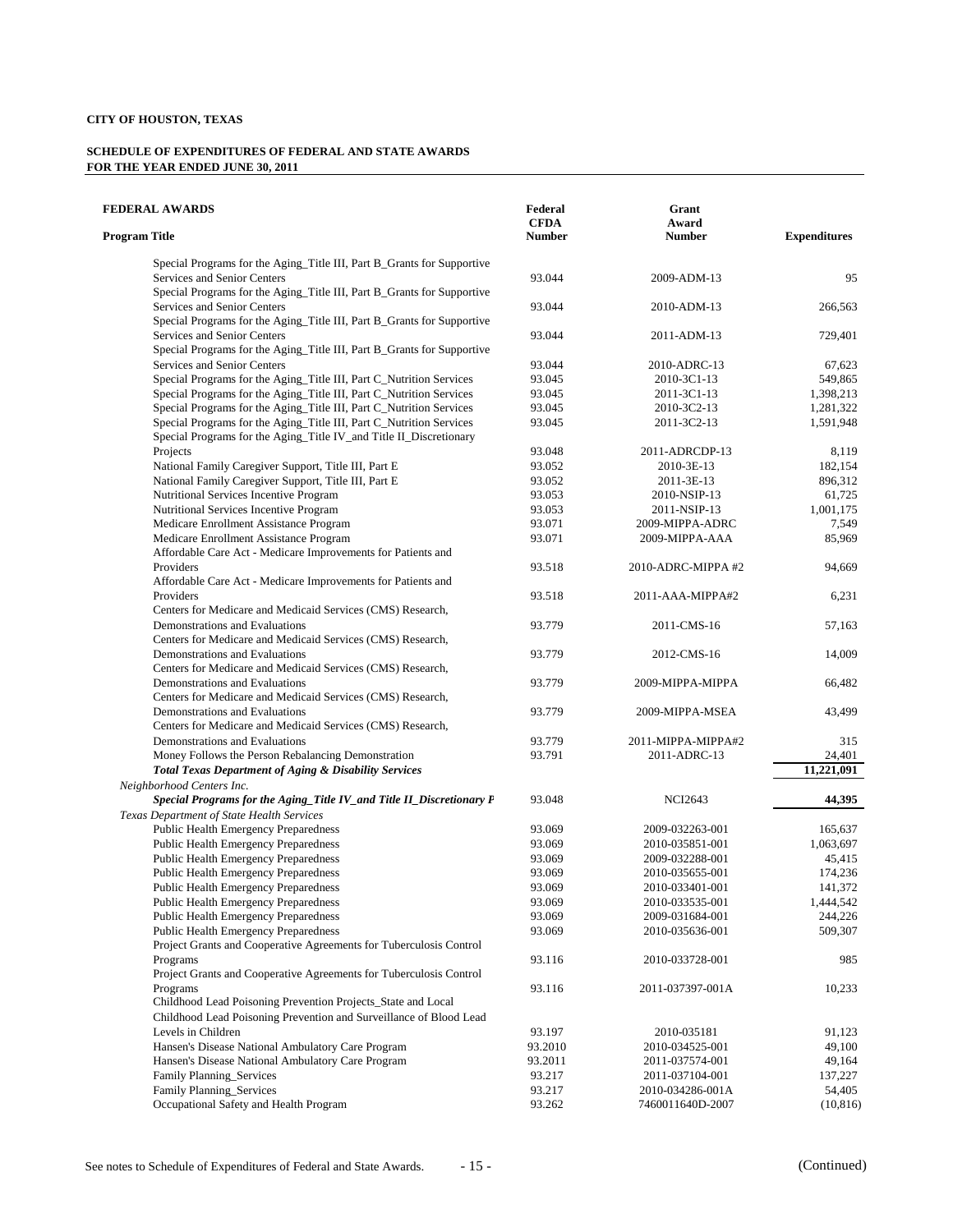| <b>FEDERAL AWARDS</b>                                                | Federal<br><b>CFDA</b> | Grant<br>Award  |                     |
|----------------------------------------------------------------------|------------------------|-----------------|---------------------|
| <b>Program Title</b>                                                 | <b>Number</b>          | <b>Number</b>   | <b>Expenditures</b> |
| <b>Immunization Grants</b>                                           | 93.268                 | 2008-023575-001 | 3,320               |
| <b>Immunization Grants</b>                                           | 93.268                 | 2009-028712-001 | 1,595               |
| <b>Immunization Grants</b>                                           | 93.268                 | 2010-031792-001 | 168,060             |
| <b>Immunization Grants</b>                                           | 93.268                 | 2011-035541-001 | 505,391             |
| Centers for Disease Control and Prevention_Investigations and        |                        |                 |                     |
| <b>Technical Assistance</b>                                          | 93.283                 | 2008-022930-001 | 24,067              |
| Centers for Disease Control and Prevention_Investigations and        |                        |                 |                     |
| <b>Technical Assistance</b>                                          | 93.283                 | 2008-022965     | 202                 |
| Centers for Disease Control and Prevention_Investigations and        |                        |                 |                     |
| <b>Technical Assistance</b>                                          | 93.283                 | 2010-035072-001 | 735,143             |
| Social Services Block Grant                                          | 93.667                 | 2010-034935     | 46,921              |
| National Bioterrorism Hospital Preparedness Program                  | 93.889                 | 2009-032310-001 | 6,872               |
| National Bioterrorism Hospital Preparedness Program                  | 93.889                 | 2010-035147-001 | 42,351              |
| Preventive Health Services_Sexually Transmitted Diseases Control     |                        |                 |                     |
| Grants                                                               | 93.977                 | 2009-030647-001 | 2,219               |
| Preventive Health Services_Sexually Transmitted Diseases Control     |                        |                 |                     |
| Grants                                                               | 93.977                 | 2010-034551     | 866,332             |
| Preventive Health Services_Sexually Transmitted Diseases Control     |                        |                 |                     |
| Grants                                                               | 93.977                 | 2011-037547     | 676,382             |
| Preventive Health & Health Services Block Grant                      | 93.991                 | 2011-035590     | 176,152             |
| Preventive Health & Health Services Block Grant                      | 93.991                 | 2010-032807     | 73,585              |
|                                                                      | 93.994                 |                 | 41,633              |
| Maternal and Child Health Services Block Grant to the States         | 93.994                 | 2009-029513-001 |                     |
| Maternal and Child Health Services Block Grant to the States         |                        | 2011-037077     | 124,620             |
| Maternal and Child Health Services Block Grant to the States         | 93.994                 | 2010-034618     | 62,328              |
| Maternal and Child Health Services Block Grant to the States         | 93.994                 | 2011-035909     | 109,636             |
| Maternal and Child Health Services Block Grant to the States         | 93.994                 | 2009-029841-001 | 147                 |
| Maternal and Child Health Services Block Grant to the States         | 93.994                 | 2010-031678     | 35,623              |
| Maternal and Child Health Services Block Grant to the States         | 93.994                 | 2011-036628     | 245,257             |
| <b>Total Texas Department of State Health Services</b>               |                        |                 | 8,117,689           |
| The Association of Public Health Laboratories                        |                        |                 |                     |
| <b>Centers for Disease Control and Prevention_Investigations and</b> |                        |                 |                     |
| <b>Technical Assistance</b>                                          | 93.283                 | 2011-TBNAAT     | 41,188              |
| Gulf Coast Workforce Board                                           |                        |                 |                     |
| Child Care Mandatory and Matching Funds of the Child Care and        |                        |                 |                     |
| Development Fund                                                     | 93.596                 | 06260C07FY06    | (19)                |
| Child Care Mandatory and Matching Funds of the Child Care and        |                        |                 |                     |
| Development Fund                                                     | 93.596                 | 06260C07FY07    | 15,016              |
| Child Care Mandatory and Matching Funds of the Child Care and        |                        |                 |                     |
| Development Fund                                                     | 93.596                 | 06260C07FY10    | (615)               |
| <b>Total Gulf Coast Workforce Board</b>                              |                        |                 | 14,382              |
| Houston-Galveston Area Council                                       |                        |                 |                     |
| Social Services Block Grant                                          | 93.667                 | 755-10          | 2,457,230           |
| Social Services Block Grant                                          | 93.667                 | 755.1-10        | 627,640             |
| Social Services Block Grant                                          | 93.667                 | 235-07          | (439)               |
| <b>Total Houston-Galveston Area Council</b>                          |                        |                 | 3.084.431           |
| Fred Hutchinson Cancer Research Center                               |                        |                 |                     |
| Allergy, Immunology and Transplantation Research                     | 93.855                 | 0000698635      | 32,793              |
| Harris County Public Health Environment Services                     |                        |                 |                     |
| HIV Emergency Relief Project Grants                                  | 93.914                 | 10GEN0180       | 166,229             |
| <b>HIV Emergency Relief Project Grants</b>                           | 93.914                 | 10GEN2790       | 87,936              |
| <b>Total Harris County Public Health Environment Services</b>        |                        |                 | 254,165             |
| National Association of County & City Health Officials               |                        |                 |                     |
| Cooperative Agreements to Support Comprehensive School Health        |                        |                 |                     |
| Programs to Prevent the Spread of HIV and Other Important Health     |                        |                 |                     |
| Problems.                                                            | 93.938                 | 2010-012102     | 3,648               |
| Cooperative Agreements to Support Comprehensive School Health        |                        |                 |                     |
| Programs to Prevent the Spread of HIV and Other Important Health     |                        |                 |                     |
| Problems.                                                            | 93.938                 | 2010-102702     | 9,011               |
| Total National Association of County & City Health Officials         |                        |                 | 12,659              |
|                                                                      |                        |                 |                     |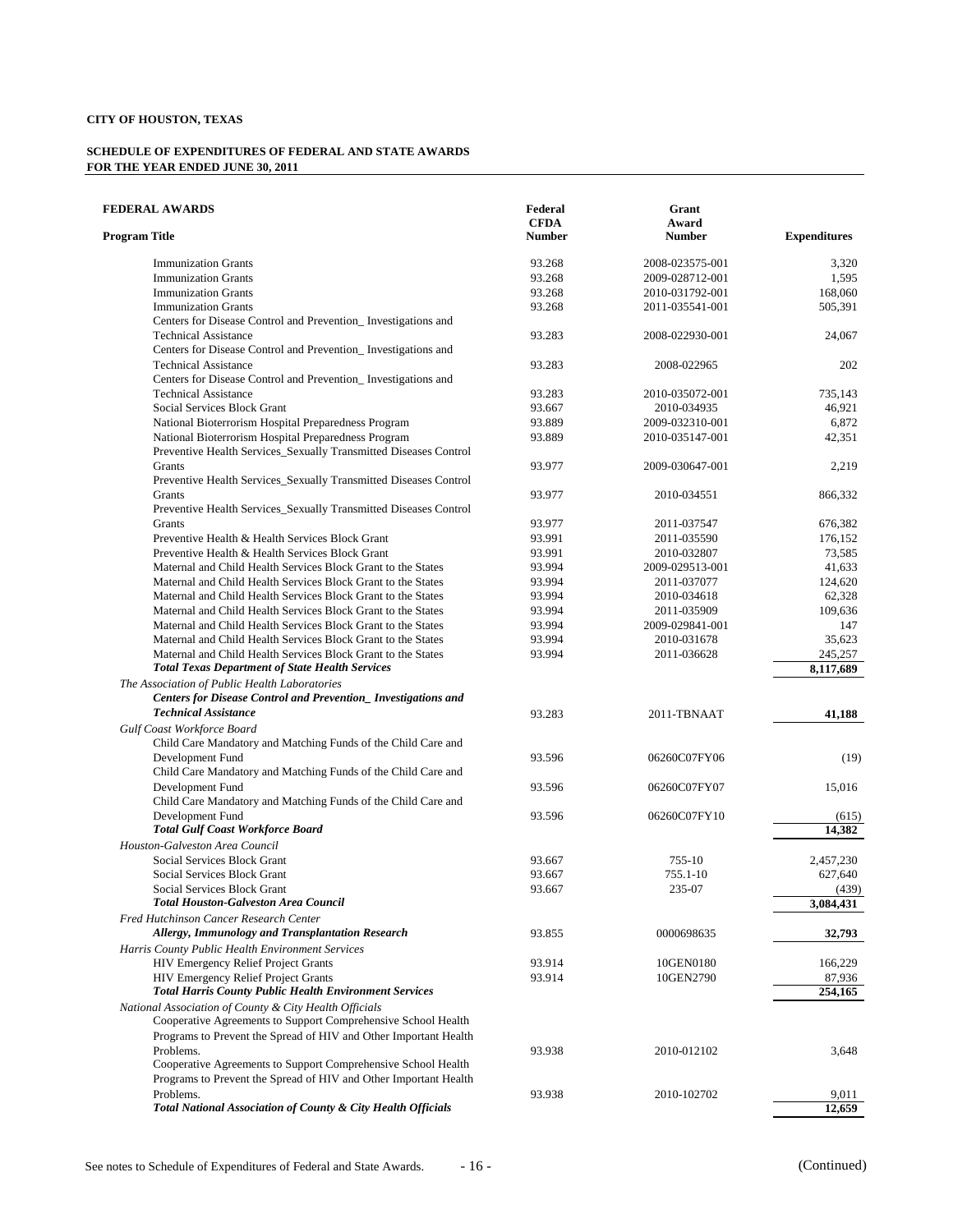| <b>FEDERAL AWARDS</b>                                                                                       | Federal<br><b>CFDA</b> | Grant<br>Award                   |    |                       |
|-------------------------------------------------------------------------------------------------------------|------------------------|----------------------------------|----|-----------------------|
| <b>Program Title</b>                                                                                        | <b>Number</b>          | <b>Number</b>                    |    | <b>Expenditures</b>   |
| Houston Independent School District<br><b>Cooperative Agreements to Support Comprehensive School Health</b> |                        |                                  |    |                       |
| Programs to Prevent the Spread of HIV and Other Important Health<br>Problems.                               | 93.938                 | HISD-AE-09                       |    | 54,059                |
|                                                                                                             |                        |                                  |    |                       |
| <b>Total Pass-Through Awards</b>                                                                            |                        |                                  |    | 22,876,852            |
| <b>Total U.S. Department Of Health and Human Services</b>                                                   |                        |                                  |    | 45,480,026            |
| <b>Corporation for National and Community Services</b>                                                      |                        |                                  |    |                       |
| <b>Pass-Through Awards</b>                                                                                  |                        |                                  |    |                       |
| America's Promise                                                                                           |                        |                                  |    |                       |
| <b>Program Development and Innovation Grants</b>                                                            | 94.007                 | 0JCAP-016104                     | \$ | 5,475                 |
| <b>Total Corporation for National and Community Services</b>                                                |                        |                                  | \$ | 5,475                 |
| <b>U.S. Department of Homeland Security</b>                                                                 |                        |                                  |    |                       |
| <b>Direct Awards</b>                                                                                        |                        |                                  |    |                       |
| Federal Emergency Management Agency (FEMA)                                                                  |                        |                                  |    |                       |
| Disaster Grants - Public Assistance (Presidentially Declared Disasters)                                     | 97.036                 | <b>FEMA-3216-EM</b>              | S  | 3,345                 |
| <b>Total Direct Awards</b>                                                                                  |                        |                                  | \$ | 3,345                 |
| <b>Pass-Through Awards</b>                                                                                  |                        |                                  |    |                       |
| Texas Department of Public Safety                                                                           |                        |                                  |    |                       |
| Non-Profit Security Program<br>Non-Profit Security Program                                                  | 97.008<br>97.008       | 07-SR-35000-01<br>08-SR-35000-01 | \$ | (47,099)<br>7,191,204 |
| Non-Profit Security Program                                                                                 | 97.008                 | 09-SR-35000-05                   |    | 4,180,278             |
| Non-Profit Security Program                                                                                 | 97.008                 | 10-SR-35000-01                   |    | 767,660               |
| <b>Emergency Management Performance Grants</b>                                                              | 97.042                 | 2010TX-EMPG-0357                 |    | 150,108               |
| Interoperable Emergency Communications                                                                      | 97.055                 | 08-SR-35000-17                   |    | 31,599                |
| <b>Total Texas Department of Public Safety</b>                                                              |                        |                                  |    | 12,273,750            |
| Governor's Division of Emergency Management                                                                 |                        |                                  |    |                       |
| Disaster Grants - Public Assistance (Presidentially Declared Disasters)                                     | 97.036                 | EM-3294-TX                       |    | 3,936,893             |
| Metropolitan Medical Response System                                                                        | 97.071                 | 2007-GE-T7-0024                  |    | (567)                 |
| Metropolitan Medical Response System                                                                        | 97.071                 | 2008-GE-T8-0034                  |    | 167,588               |
| Metropolitan Medical Response System                                                                        | 97.071<br>97.073       | 2009-SS-T9-0064                  |    | 70,194                |
| <b>State Homeland Security Program</b><br><b>State Homeland Security Program</b>                            | 97.073                 | 08-SR-35000-01<br>09-SR-35000-05 |    | 543,823<br>300,811    |
| Regional Catastrophic Preparedness Grant Program (RCPGP)                                                    | 97.111                 | 08-35000-01                      |    | 1,440,398             |
| Regional Catastrophic Preparedness Grant Program (RCPGP)                                                    | 97.111                 | 09-35000-01                      |    | 224,322               |
| <b>Total Governor's Division of Emergency Management</b>                                                    |                        |                                  |    | 6,683,462             |
| Neighborhood Centers                                                                                        |                        |                                  |    |                       |
| <b>Presidential Declared Disaster Assistance - Disaster Housing</b>                                         |                        |                                  |    |                       |
| <b>Operations for Individuals and Households</b><br>Texas Commission on Environmental Quality               | 97.049                 | <b>NCI2424</b>                   |    | 615,520               |
| Homeland Security Biowatch Program                                                                          | 97.091                 | 582-7-72676                      |    | (170)                 |
| Homeland Security Biowatch Program                                                                          | 97.091                 | 582-10-86407                     |    | 697,843               |
| <b>Total Texas Commission on Environmental Quality</b>                                                      |                        |                                  |    | 697,673               |
| Harris County Housing Authority                                                                             |                        |                                  |    |                       |
| Disaster Housing Assistance Grant                                                                           | 97.109                 | FOC-HCHA-09                      |    | 152,179               |
| Disaster Housing Assistance Grant<br><b>Total Harris County Housing Authority</b>                           | 97.109                 | FOC-HCHA-08                      |    | 378<br>152,557        |
| <b>Houston Housing Authority</b>                                                                            |                        |                                  |    |                       |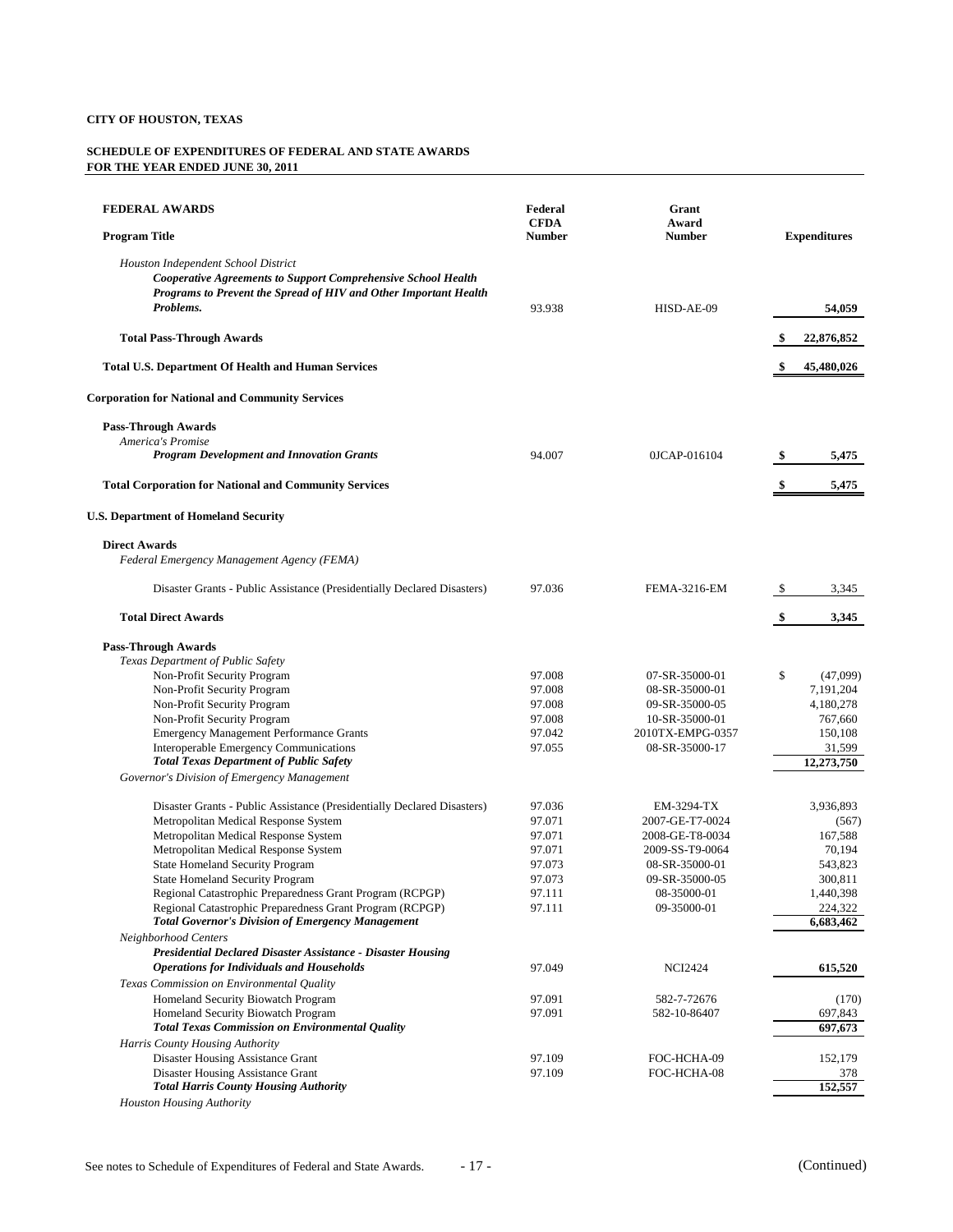| <b>FEDERAL AWARDS</b><br><b>Program Title</b>                                                                                                                                       | Federal<br><b>CFDA</b><br><b>Number</b> | Grant<br>Award<br><b>Number</b>          |    | <b>Expenditures</b> |
|-------------------------------------------------------------------------------------------------------------------------------------------------------------------------------------|-----------------------------------------|------------------------------------------|----|---------------------|
| <b>Disaster Housing Assistance Grant</b>                                                                                                                                            | 97.109                                  | FOC-HHA-08                               |    | 189                 |
| <b>Total Pass-Through Awards</b>                                                                                                                                                    |                                         |                                          | \$ | 20,423,151          |
| <b>Total U.S. Department of Homeland Security</b>                                                                                                                                   |                                         |                                          | \$ | 20,426,496          |
| TOTAL EXPENDITURES OF FEDERAL Non-ARRA AWARDS                                                                                                                                       |                                         |                                          | S  | 240,712,856         |
| <b>American Recovery and Reinvestment Act</b>                                                                                                                                       | <b>ARRA</b>                             |                                          |    |                     |
| U.S. Department of Housing & Urban Development                                                                                                                                      |                                         |                                          |    |                     |
| <b>Direct Awards</b><br>Community Development Block Grant ARRA Entitlement Grants                                                                                                   | 14.253                                  |                                          |    |                     |
| (CDBG-R)(Recovery Act Funded)<br>Homelessness Prevention and Rapid Re-Housing Program (Recovery                                                                                     |                                         | B-09-MY-48-0018                          | \$ | 1,721,319           |
| Act Funded)                                                                                                                                                                         | 14.257                                  | S-09-MY-48-0002                          |    | 5,874,285           |
| <b>Total Direct Awards</b>                                                                                                                                                          |                                         |                                          | \$ | 7,595,604           |
| <b>Pass-Through Awards</b><br>Child Care Council of Greater Houston<br><b>Homelessness Prevention and Rapid Re-Housing Program</b><br>(Recovery Act Funded)                         | 14.257                                  | 4600009462                               | \$ | 611,535             |
| <b>Total Pass-Through Awards</b>                                                                                                                                                    |                                         |                                          | \$ | 611,535             |
| Total U.S. Department of Housing & Urban Development                                                                                                                                |                                         |                                          | \$ | 8,207,139           |
| <b>U.S. Department of Justice</b>                                                                                                                                                   |                                         |                                          |    |                     |
| <b>Direct Awards</b><br><b>Bureau of Justice Assistance</b><br>Recovery Act - Edward Byrne Memorial Justice Assistance Grant<br>(JAG) Program / Grants To Units Of Local Government | 16.804                                  | 2009-SB-B9-0717                          | \$ | 5,892,096           |
| <b>Total Direct Awards</b>                                                                                                                                                          |                                         |                                          | \$ | 5,892,096           |
| <b>Pass-Through Awards</b><br>State of Texas - Governor's Office Criminal Justice Division                                                                                          |                                         |                                          |    |                     |
| Edward Byrne Memorial Justice Assistance Grant Program<br>Edward Byrne Memorial Justice Assistance Grant Program                                                                    | 16.738<br>16.738                        | EF-09-V30-22964-01<br>EF-09-V30-22967-01 | \$ | 67,549<br>71,994    |
| Recovery Act - Edward Byrne Memorial Justice Assistance Grant<br>(JAG) Program/ Grants to States and Territories                                                                    | 16.803                                  | SU-09-A10-22629-01                       |    | 109,248             |
| Total State of Texas - Governor's Office Criminal Justice Division                                                                                                                  |                                         |                                          |    | 248,791             |
| <b>Total Pass-Through Awards</b>                                                                                                                                                    |                                         |                                          | \$ | 248,791             |
| <b>Total U.S. Department of Justice</b>                                                                                                                                             |                                         |                                          | \$ | 6,140,887           |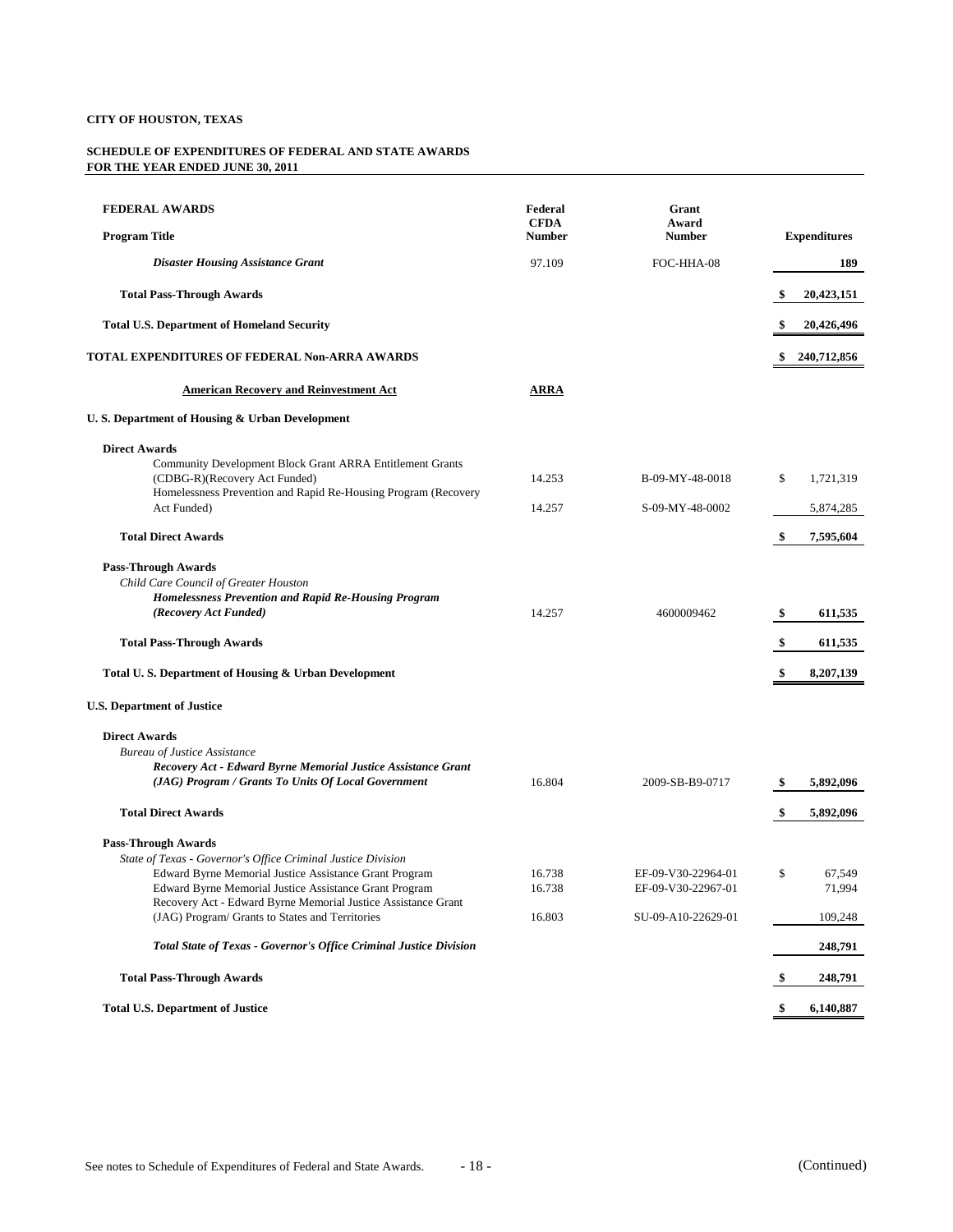| <b>FEDERAL AWARDS</b><br><b>Program Title</b>                 | Federal<br><b>CFDA</b><br><b>Number</b> | Grant<br>Award<br><b>Number</b> |    | <b>Expenditures</b> |
|---------------------------------------------------------------|-----------------------------------------|---------------------------------|----|---------------------|
| <b>U.S. Department of Transportation</b>                      |                                         |                                 |    |                     |
| <b>Direct Awards</b>                                          |                                         |                                 |    |                     |
| <b>Federal Aviation Administration</b>                        |                                         |                                 |    |                     |
| <b>Airport Improvement Program</b>                            | 20.106                                  | 3-48-0290-22                    | \$ | 85,681              |
| <b>Total Direct Awards</b>                                    |                                         |                                 | \$ | 85,681              |
| <b>Pass-Through Awards</b>                                    |                                         |                                 |    |                     |
| Texas Department of Transportation                            |                                         |                                 |    |                     |
| Highway Planning and Construction                             | 20.205                                  | 0912-70-022                     | \$ | 2,221,987           |
| Highway Planning and Construction                             | 20.205                                  | 0912-00-421                     |    | 4,990,255           |
| Highway Planning and Construction                             | 20.205                                  | 0912-70-020                     |    | 564,762             |
| Highway Planning and Construction                             | 20.205                                  | 0912-70-038                     |    | 2,622,160           |
| Highway Planning and Construction                             | 20.205                                  | 0912-70-036                     |    | 487,828             |
| <b>Total Texas Department of Transportation</b>               |                                         |                                 |    | 10,886,992          |
| <b>Total Pass-Through Awards</b>                              |                                         |                                 | \$ | 10,886,992          |
| <b>Total U.S. Department of Transportation</b>                |                                         |                                 | \$ | 10,972,673          |
| <b>U.S. Environmental Protection Agency</b>                   |                                         |                                 |    |                     |
| <b>Direct Awards</b>                                          |                                         |                                 |    |                     |
| <b>National Clean Diesel Emissions Reduction Program</b>      | 66.039                                  | EPA-ARRA-OAR-0TAQ09-06          | \$ | 1,106,360           |
| <b>Total U.S. Environmental Protection Agency</b>             |                                         |                                 |    | 1,106,360           |
| <b>U.S. Department of Energy</b>                              |                                         |                                 |    |                     |
| <b>Direct Awards</b>                                          |                                         |                                 |    |                     |
| <b>Energy Efficiency and Conservation Block Grant Program</b> |                                         |                                 |    |                     |
| (EECBG)                                                       | 81.128                                  | DE-EE0000965                    | \$ | 3,552,227           |
| <b>Total Direct Awards</b>                                    |                                         |                                 | \$ | 3,552,227           |
| <b>Pass-Through Awards</b>                                    |                                         |                                 |    |                     |
| Texas Comptroller of Public Accounts                          |                                         |                                 |    |                     |
| <b>State Energy Program</b>                                   | 81.041                                  | <b>CS0087</b>                   | \$ | 46,566              |
| <b>State Energy Program</b>                                   | 81.041                                  | CS0020                          |    | 50,000              |
| <b>Total Texas Comptroller of Public Accounts</b>             |                                         |                                 |    | 96,566              |
| Texas Department of Housing & Community                       |                                         |                                 |    |                     |
| Weatherization Assistance for Low-Income Persons              | 81.042                                  | 16090000689                     |    | 13,019,687          |
| <b>Total Texas Department of Housing &amp; Community</b>      |                                         |                                 |    | 13,019,687          |
| <b>Total Pass-Through Awards</b>                              |                                         |                                 |    | 13,116,253          |
| <b>Total U.S. Department of Energy</b>                        |                                         |                                 | \$ | 16,668,480          |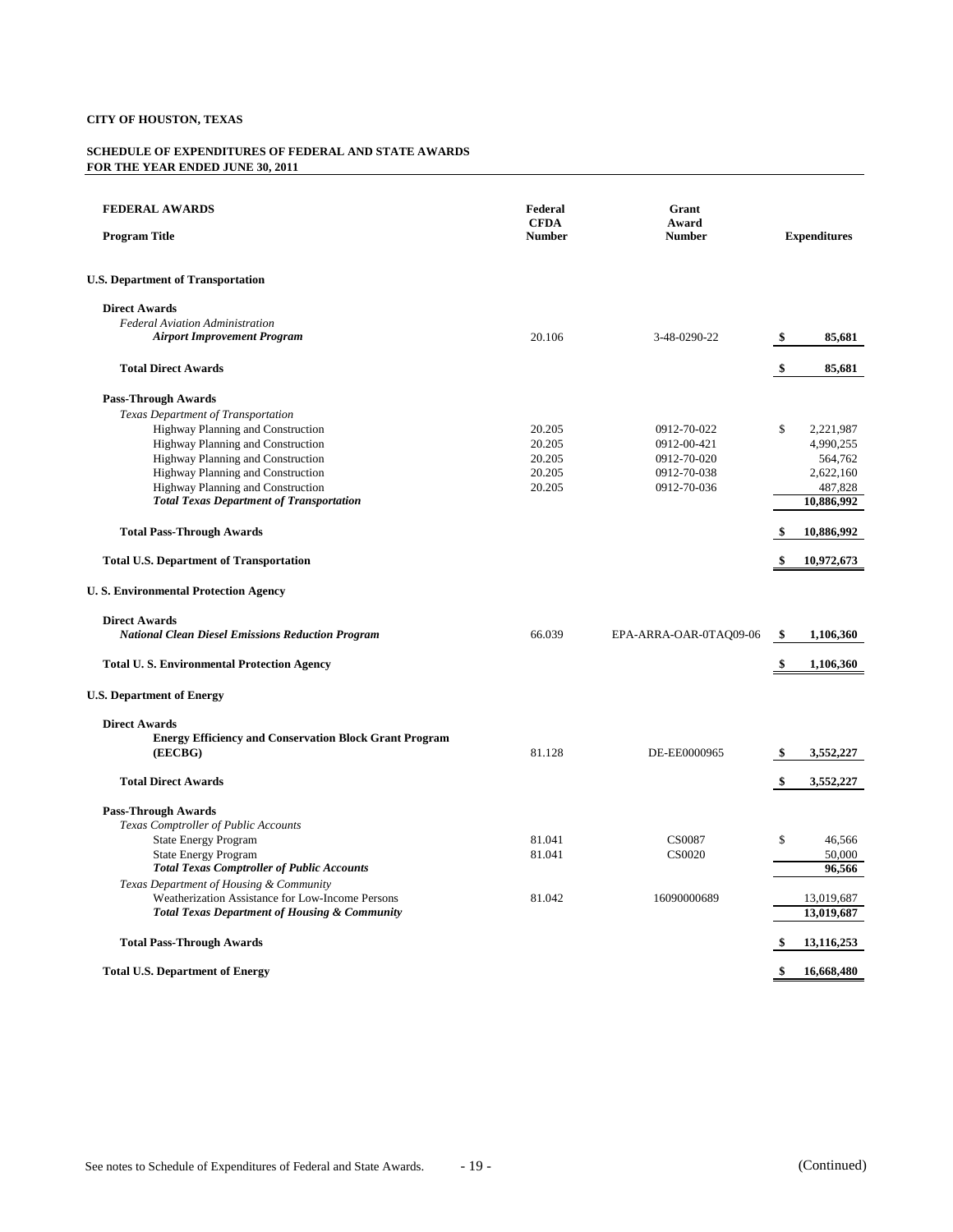| <b>FEDERAL AWARDS</b><br><b>Program Title</b>                    | Federal<br><b>CFDA</b><br><b>Number</b> | Grant<br>Award<br><b>Number</b> |     | <b>Expenditures</b> |
|------------------------------------------------------------------|-----------------------------------------|---------------------------------|-----|---------------------|
|                                                                  |                                         |                                 |     |                     |
| <b>U.S. Department Of Health and Human Services</b>              |                                         |                                 |     |                     |
| <b>Direct Awards</b>                                             |                                         |                                 |     |                     |
| Centers for Disease Control & Preventation                       |                                         |                                 |     |                     |
| ARRA - Immunization                                              | 93.712                                  | 3U50CI623672-05S1               | \$  | 81.559              |
| <b>ARRA</b> - Immunization                                       | 93.712                                  | 3H23IP622532-07S1               |     | 340,580             |
| ARRA -Health Information Technology and Public Health            | 93.729                                  | C1000810-01                     |     | 135,544             |
| <b>Total Centers for Disease Control &amp; Preventation</b>      |                                         |                                 |     | 557,683             |
| <b>Total Direct Awards</b>                                       |                                         |                                 |     | 557,683             |
| <b>Pass-Through Awards</b>                                       |                                         |                                 |     |                     |
| <b>UTMD</b> Anderson Cancer Center                               |                                         |                                 |     |                     |
| Trans-NIH Recovery Act Research Support                          | 93.701                                  | 28638/98113847                  | \$. | 13,879              |
| Trans-NIH Recovery Act Research Support                          | 93.701                                  | 28638/98113847                  |     | 104,246             |
| <b>Total U T MD Anderson Cancer Center</b>                       |                                         |                                 |     | 118,125             |
| Texas Department of Aging & Disability Services                  |                                         |                                 |     |                     |
| Aging Home-Delivered Nutrition Services for States               | 93.705                                  | 38005012                        |     | 49,440              |
| Aging Congregate Nutrition Services for States                   | 93.707                                  | CGM-93.707                      |     | 11,464              |
| <b>Total Texas Department of Aging &amp; Disability Services</b> |                                         |                                 |     | 60.904              |
| <b>Gulf Coast Community Services Association</b>                 |                                         |                                 |     |                     |
| <b>ARRA - Community Services Block Grant</b>                     | 93.710                                  | EWP-93.710                      |     | 82,640              |
| <b>Total Gulf Coast Community Services Association</b>           |                                         |                                 |     | 82,640              |
| <b>Total Pass-Through Awards</b>                                 |                                         |                                 | S   | 261.669             |
| <b>Total U.S. Department Of Health and Human Services</b>        |                                         |                                 |     | 819,352             |
| TOTAL EXPENDITURES OF FEDERAL ARRA AWARDS                        |                                         |                                 |     | 43,914,891          |
| <b>TOTAL EXPENDITURES OF FEDERAL AWARDS</b>                      |                                         |                                 | \$  | 284,627,747         |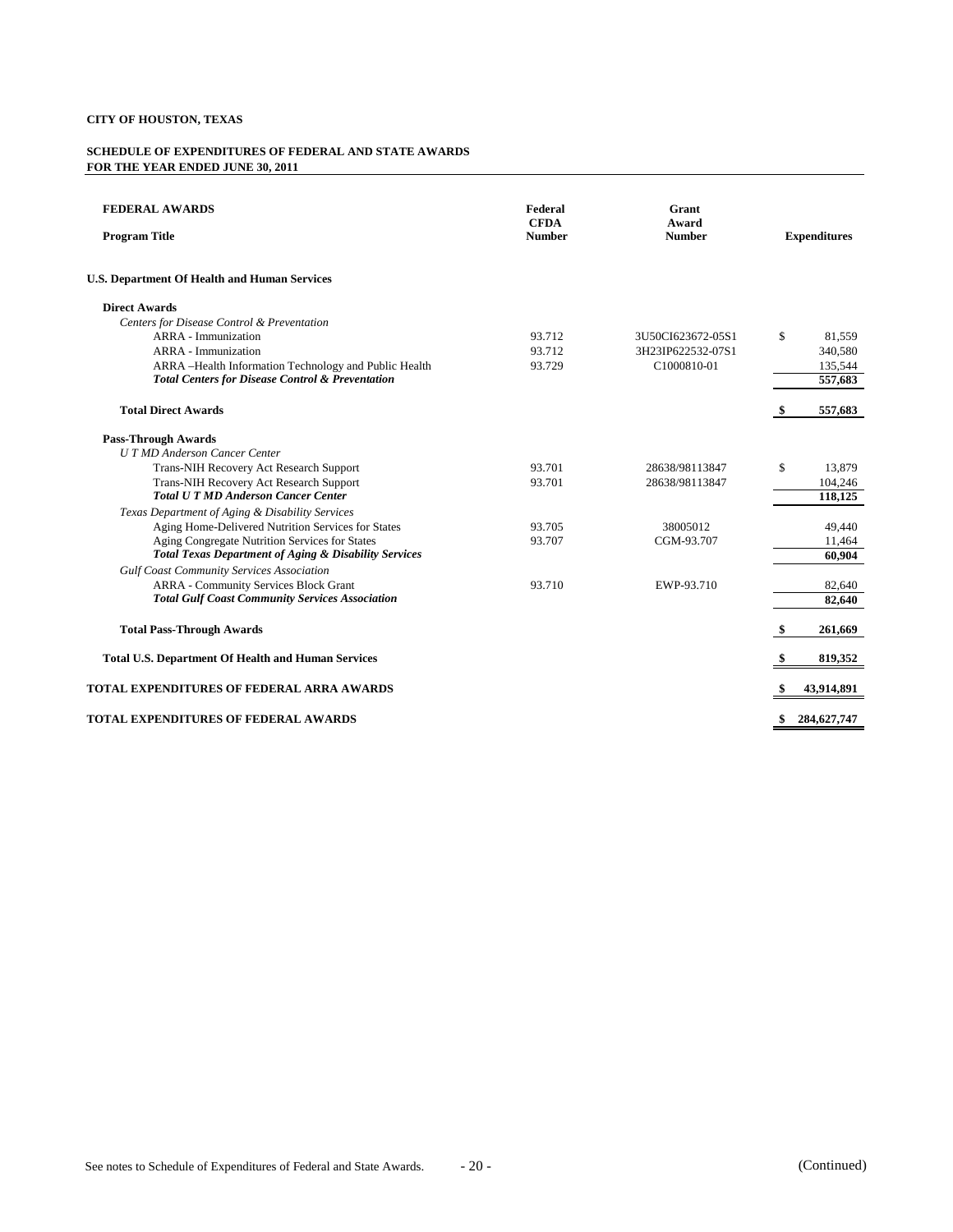| <u>STATE AWARDS</u>                                              | <b>Grant Award Number</b> | <b>Expenditures</b> |
|------------------------------------------------------------------|---------------------------|---------------------|
| <b>Program Title</b>                                             |                           |                     |
| <b>Direct Awards</b>                                             |                           |                     |
| Texas Governor's Office Criminal Justice Division                |                           |                     |
| After School Achievement Program                                 | SF-11-J20-21566-02        | \$<br>53,339        |
| <b>Asset Forfeiture</b>                                          | <b>NA</b>                 | 3,344,518           |
| Gang Disruption Initiative                                       | CO-11-A10-24292-01        | 222,832             |
| Total Texas Governor's Office Criminal Justice Division          |                           | 3,620,689           |
| Texas Automobile Theft Prevention Authority                      |                           |                     |
| HACTF/18                                                         | SA-T04-10054-10           | 210,301             |
| HACTF/19                                                         | SA-T04-10054-11           | 820,716             |
| <b>Total Texas Automobile Theft Prevention Authority</b>         |                           | 1,031,017           |
| Texas Comptroller of Public Accounts                             |                           |                     |
| Tobacco Compliance /13                                           | <b>NA</b>                 | 14,539              |
| Tobacco Compliance /14                                           | <b>NA</b>                 | 116,429             |
| <b>Total Texas Comptroller of Public Accounts</b>                |                           | 130,968             |
| Texas Department of State Health Services                        |                           |                     |
| Milk & Dairy Product Testing                                     | 2010-031950               | 7,844               |
| Milk & Dairy Product Testing                                     | 2011-035204               | 39.865              |
| Tuberculosis Elimination Prevention                              | 2010-032847-001           | 235,870             |
| <b>Tuberculosis Elimination Prevention</b>                       | 2011-036067               | 1,128,196           |
| Community Health Services - Title V Family Planning              | 2010-032606               | 1                   |
| Community Health Services - Title V Family Planning              | 2011-037014               | 68.429              |
| Milk & Dairy Lab Analysis                                        | 2011-035292               | 19,160              |
| Community Based Obesity Prevention                               | 2010-034868               | 106,636             |
| <b>HIV Rapid Testing</b>                                         | 2010-034649               | 580,421             |
| <b>HIV Rapid Testing</b>                                         | 2011-035183               | 472,564             |
| Get Moving Houston Physical Fitness Compaign                     | 2008-027701-001           | 175                 |
| Enhanced Influenza Surveillance and Response                     | 2010-031523-001           | 20,976              |
| Enhanced Influenza Surveillance and Response                     | 2011-036052               | 40,980              |
| Infectious Disease Control Unit /Flue Lab                        | 2010-031532-001           | 1,163               |
| Community Health Services - Title V Family Planning              | 2010-034243               | 627                 |
| Tuberculosis Social Services                                     | 2010-034804               | 199,016             |
| <b>Total Texas Department of State Health Services</b>           |                           | 2,921,923           |
| Texas Department of Public Safety                                |                           |                     |
| <b>Operation Loanstar</b>                                        | BSOC-OP-LS-023            | (370)               |
| <b>Total Texas Department of Public Safety</b>                   |                           | (370)               |
| Texas Department of Transportation                               |                           |                     |
| Hermann Trail TXDOT                                              | CSJ091271805              | 220,419             |
| <b>Local Transportion</b>                                        | CSJ-0912-72-171           | 4,678               |
| <b>Local Transportion</b>                                        | CSJ-0912-72-169           | 28,075              |
| <b>Total Texas Department of Transportation</b>                  |                           | 253,172             |
| Texas Department of Aging & Disability Services                  |                           |                     |
| <b>State General Revenue</b>                                     | 2011-SGR-13               | 435,176             |
| <b>State Highway Transportation Demand Response</b>              | 2011-SHF-13               | 36,065              |
| <b>Total Texas Department of Aging &amp; Disability Services</b> |                           | 471,241             |
| Texas Department of Housing & Community Affair                   |                           |                     |
| Homeless Housing & Services Program                              | 63100000891               | 4,712,155           |
| Total Texas Department of Housing & Community Affair             |                           | 4,712,155           |
| Texas Health & Human Services Commission                         |                           |                     |
| Nurse Family Partnership Program                                 | HHSC 529-08-0110          | 373,065             |
| Nurse Family Partnership Program                                 | HHSC 529-08-0110-00012A   | 370,626             |
| <b>Total Texas Health &amp; Human Services Commission</b>        |                           | 743,691             |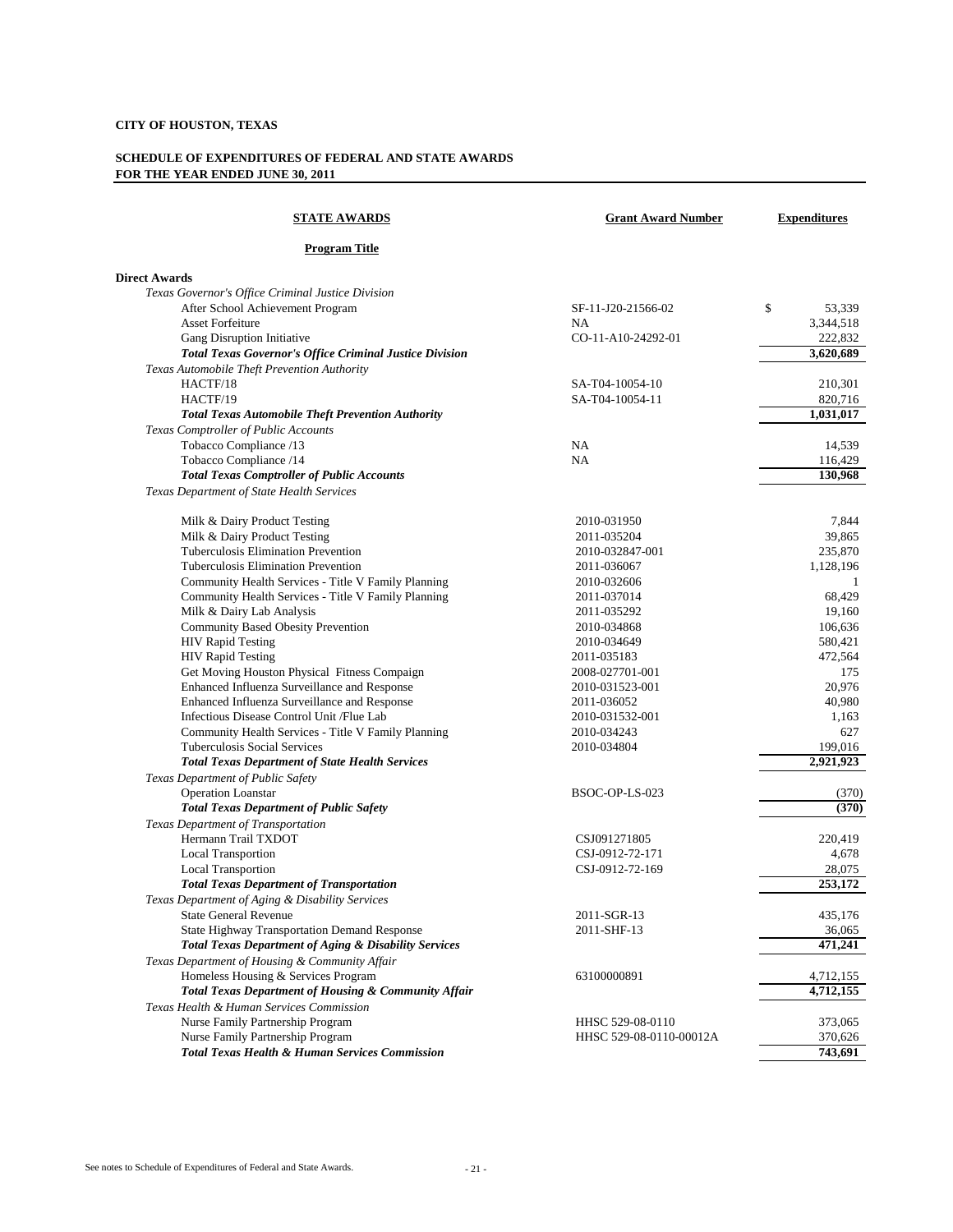| <b>STATE AWARDS</b>                                      | <b>Grant Award Number</b> | <b>Expenditures</b> |
|----------------------------------------------------------|---------------------------|---------------------|
| <b>Program Title</b>                                     |                           |                     |
| Texas Parks & Wildlife Department                        |                           |                     |
| Houston Hermann Brown Park Improvement                   | 50-000004                 | 930,779             |
| <b>Houston Park Adventure</b>                            | 52000528                  | 24.168              |
| Houston Sagemont Community Center                        | 50-000001                 | 761,613             |
| <b>Houston Townwood Park</b>                             | 50-000402                 | 797,128             |
| Houston West Gray Adaptive Recreation Trail              | RT-0715                   | 100,000             |
| Total Texas Parks & Wildlife Department                  |                           | 2,613,688           |
| Texas State Library and Archives Commission              |                           |                     |
| Loans Star Library 2010                                  | 442-10002                 | 191,107             |
| Loans Star Library 2011                                  | 442-11541                 | 261,855             |
| <b>Total Texas State Library and Archives Commission</b> |                           | 452,962             |
| <b>Total Direct Awards</b>                               |                           | 16,951,136          |
| <b>Pass-Through Awards</b>                               |                           |                     |
| Harris County Protective Services                        |                           |                     |
| CYD Campo Del Sol                                        | C72071                    | \$<br>35,017        |
| CYD Youth Leadership                                     | C73996-NCA                | 50,712              |
| United Minds YLC                                         | C72072                    | 8,325               |
| <b>Total Harris County Protective Services</b>           |                           | 94,054              |
| <b>Healthy Family Initative</b>                          |                           |                     |
| Nurse Family Partnership                                 | 0380800107001             | (223, 045)          |
| <b>Total Healthy Family Initative</b>                    |                           | (223, 045)          |
| Houston - Galveston Area Council                         |                           |                     |
| Drop-Off Roll-Off                                        | $10-16-G05$               | 254,873             |
| FY10 Solid Waste                                         | $10-16-G04$               | 79,891              |
| <b>HGAC-Clean Rivers</b>                                 | CR 73605                  | 44,206              |
| <b>Total Houston - Galveston Area Council</b>            |                           | 378,970             |
| <b>Total Pass-Through Awards</b>                         |                           | 249,979             |
| TOTAL EXPENDITURES OF STATE AWARDS                       |                           | \$<br>17,201,115    |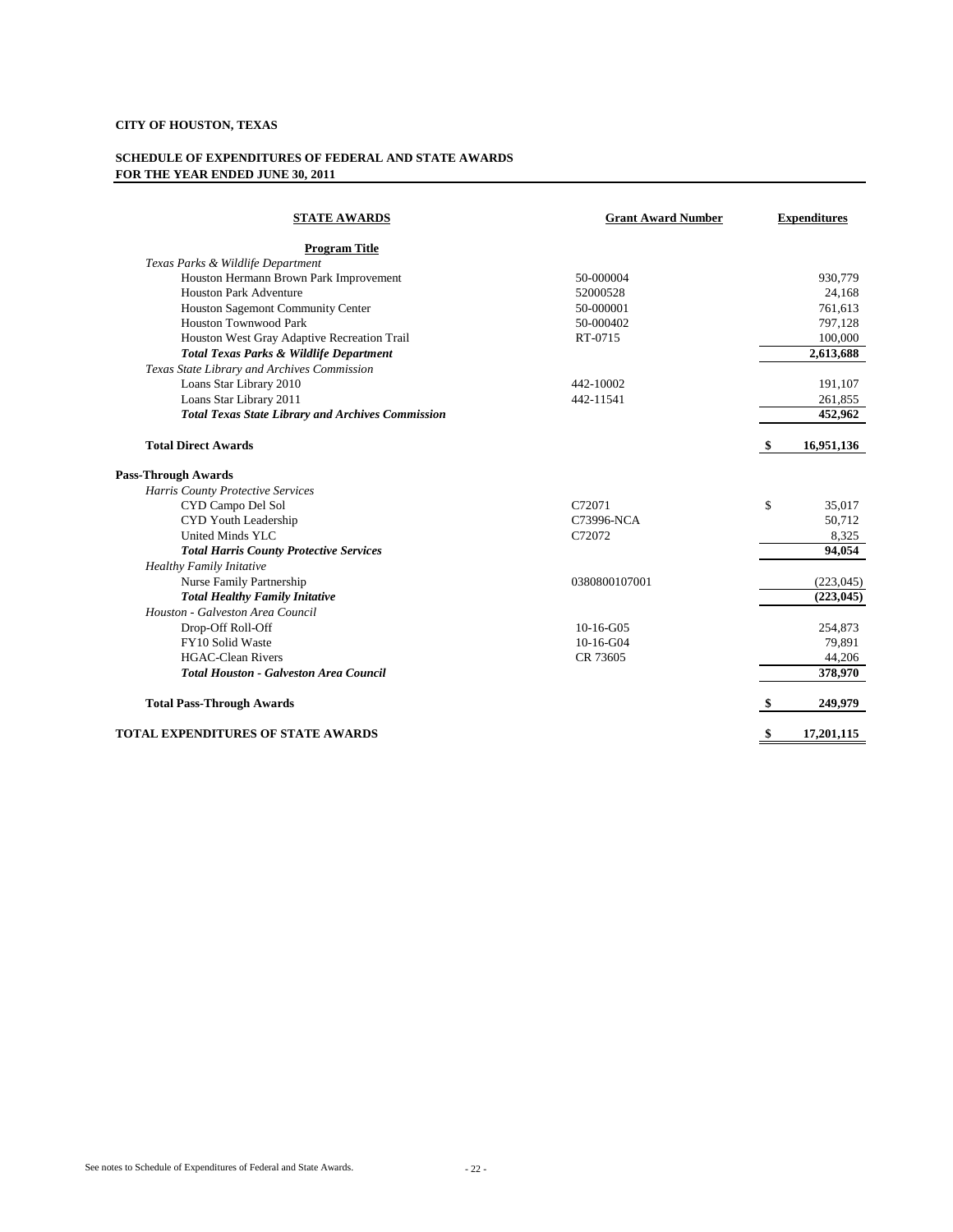#### **NOTES TO THE SCHEDULE OF EXPENDITURES OF FEDERAL AND STATE AWARDS AS OF AND FOR THE YEAR ENDED JUNE 30, 2011**

1. The accompanying schedule of expenditures of federal and state awards (SEFA) includes the federal grant activity and state grant activity of the City of Houston, Texas (the City) and is presented on the modified accrual basis of accounting for the governmental funds and the accrual basis of accounting for the enterprise funds, which is described in Note 1 to the City's financial statement. The information in this schedule is presented in accordance with the requirements of U.S. Office of Management and Budget Circular A-133, *Audits of States, Local Governments, and Non-Profit Organizations* (OMB A-133) and the State of Texas *Uniform Grant Management Standards* (UGMS). Therefore, some amounts presented in this schedule may differ from amounts presented in, or used in, the preparation of the basic financial statements.

Federal and state awards provided to subrecipients are treated as an expenditure when the City is notified by the subrecipient of the expenditure.

2. Federal and state awards are reported in the City's Comprehensive Annual Financial Report (CAFR) as follows (in thousands):

|                                                |   | Federal |               | <b>State</b> |
|------------------------------------------------|---|---------|---------------|--------------|
| Grant Funds                                    | S | 223,487 | <sup>\$</sup> | 13.856       |
| FEMA Assistant Grant - Hurricane IKE           |   | 3,937   |               |              |
| Capital Projects Funds                         |   | 7,483   |               |              |
| Nonmajor Governmental Funds                    |   | 2,089   |               | 3.345        |
| Enterprise Fund - Combined Utility System Fund |   | 3,519   |               |              |
| Enterprise Fund - Airport System Fund          |   | 44,113  |               |              |
| Total                                          |   | 284.628 |               | 17.201       |

- 3. Amounts reported in the schedule of expenditures of federal and state awards may not agree with the amounts reported in the related financial reports filed with grantor agencies because of accruals, which would be included in the next report filed with the agencies.
- 4. **Contingencies** The City receives various grants to cover costs of specified programs. Final determination of eligibility of costs will be made by the grantors. Should any costs be found ineligible, the City will be responsible for reimbursing the grantors for these amounts.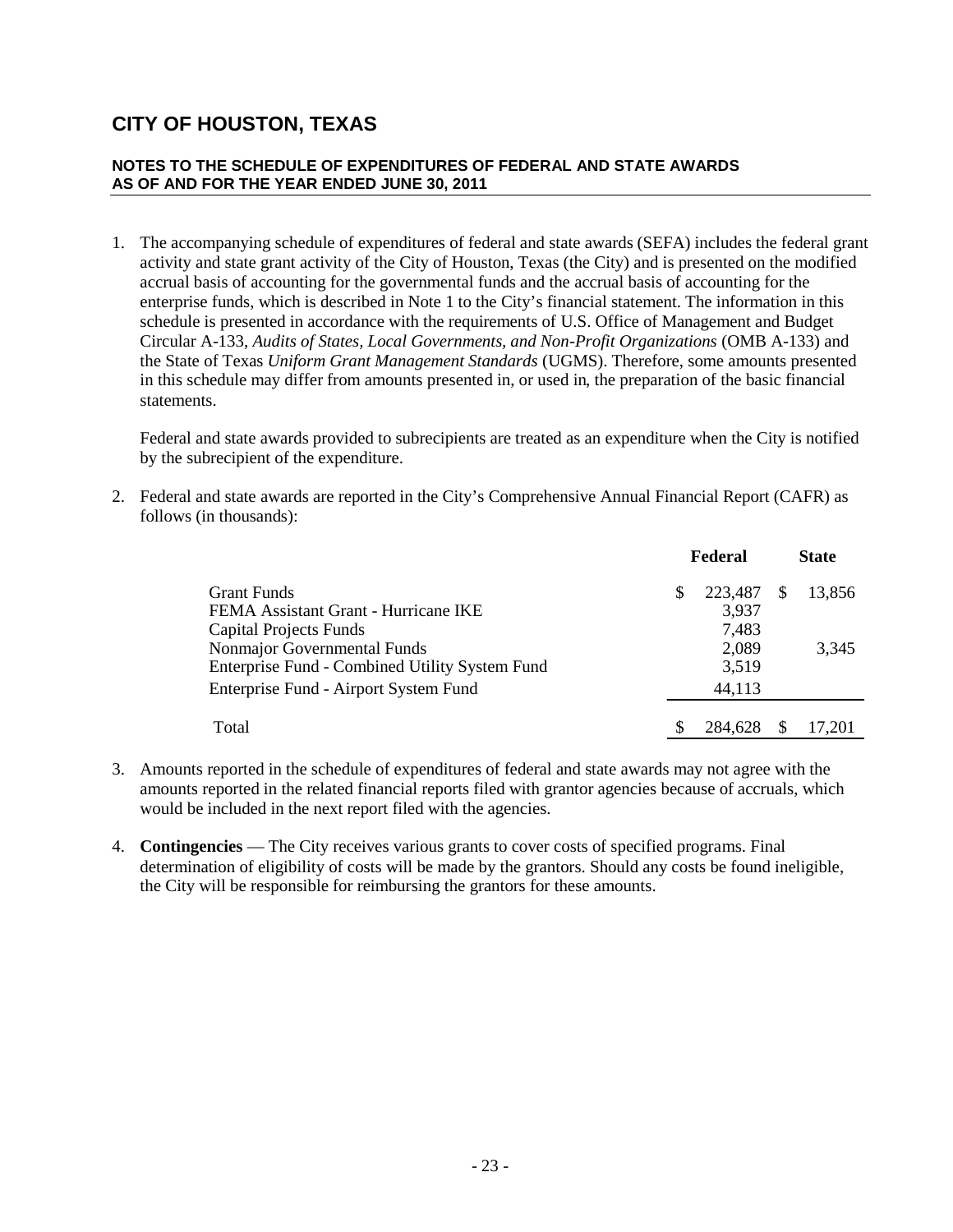5. **Noncash Awards** — Certain federal financial award programs do not involve cash awards to the City. These programs include donated vaccines and donated personal property as follows:

|                                               | <b>CFDA</b><br><b>Number</b> | Amount      |
|-----------------------------------------------|------------------------------|-------------|
| U.S. Department of Health and Human Services: |                              |             |
| Value of vaccines issued                      | 93.268                       | \$7.789.140 |
| Value of vaccines on hand                     | 93.268                       | 339.214     |

6. **Loans Outstanding** — The City had the following loan balances outstanding at June 30, 2011. Loans made during the year are included in the federal expenditures presented in the schedule.

| <b>Program Title</b>                        | <b>CFDA</b><br><b>Number</b> | Amount<br>Outstanding |
|---------------------------------------------|------------------------------|-----------------------|
| <b>Community Development Block Grant</b>    | 14.218                       | \$24,637,132          |
| <b>HOME</b> Investment Partnerships Program | 14.239                       | 14,023,219            |
| Section 108 Guaranteed Loan Program         | 14.248                       | 2.464.172             |
| <b>Texas Water Development Board</b>        | 66.458                       | 22,290,593            |

7. The following is the federal subrecipient cash disbursements:

| <b>Program Title</b>                                                                                                                        | Federal<br><b>CFDA</b><br><b>Number</b> | Amount<br><b>Provided to</b><br><b>Subrecipients</b> |
|---------------------------------------------------------------------------------------------------------------------------------------------|-----------------------------------------|------------------------------------------------------|
| <b>Community Development Block Grants/Entitlement Grants</b>                                                                                | 14.218                                  | \$2,197,782                                          |
| <b>Emergency Shelter Grants Program</b>                                                                                                     | 14.231                                  | 1,243,390                                            |
| Housing Opportunities for Persons with AIDS                                                                                                 | 14.241                                  | 910,412                                              |
| Juvenile Justice and Delinquency Prevention_Allocation to States                                                                            | 16.540                                  | 16,665                                               |
| Special Programs for the Aging Title VII, Chapter 3_Programs for                                                                            |                                         |                                                      |
| Prevention of Elder Abuse, Neglect, and Exploitation                                                                                        | 93.041                                  | 42,326                                               |
| Special Programs for the Aging Title VII, Chapter 2_Long Term                                                                               |                                         |                                                      |
| Care Ombudsman Services for Older Individuals                                                                                               | 93.042                                  | 99,121                                               |
| Special Programs for the Aging Title III, Part D_Disease Prevention                                                                         |                                         |                                                      |
| and Health Promotion Services                                                                                                               | 93.043                                  | 108,588                                              |
| Special Programs for the Aging Title III, Part B_Grants for                                                                                 |                                         |                                                      |
| <b>Supportive Services and Senior Centers</b>                                                                                               | 93.044                                  | 592,102                                              |
| Special Programs for the Aging Title III, Part C_Nutrition Services                                                                         | 93.045                                  | 4,974,355                                            |
| National Family Caregiver Support, Title III, Part E                                                                                        | 93.052                                  | 389,838                                              |
| <b>Nutrition Services Incentive Program</b>                                                                                                 | 93.053                                  | 1,119,947                                            |
| <b>Public Health Emergency Preparedness</b>                                                                                                 | 93.069                                  | 1,204                                                |
| The Affordable Care Act: Human Immunodeficiency Virus (HIV)                                                                                 |                                         |                                                      |
| Prevention and Public Health Fund Activities                                                                                                | 93.523                                  | 125,546                                              |
| Social Services Block Grant                                                                                                                 | 93.667                                  | 619,150                                              |
| HIV Prevention Activities-Health Department Based                                                                                           | 93.940                                  | 2,117,437                                            |
| Epidemiologic Research Studies of Acquired Immunodeficiency Syndrome<br>(AIDS) and Human Immunodeficiency Virus (HIV) Infection in Selected |                                         |                                                      |
| <b>Population Groups</b>                                                                                                                    | 93.943                                  | 282,375                                              |
|                                                                                                                                             |                                         | \$14,840,238                                         |
| Total                                                                                                                                       |                                         |                                                      |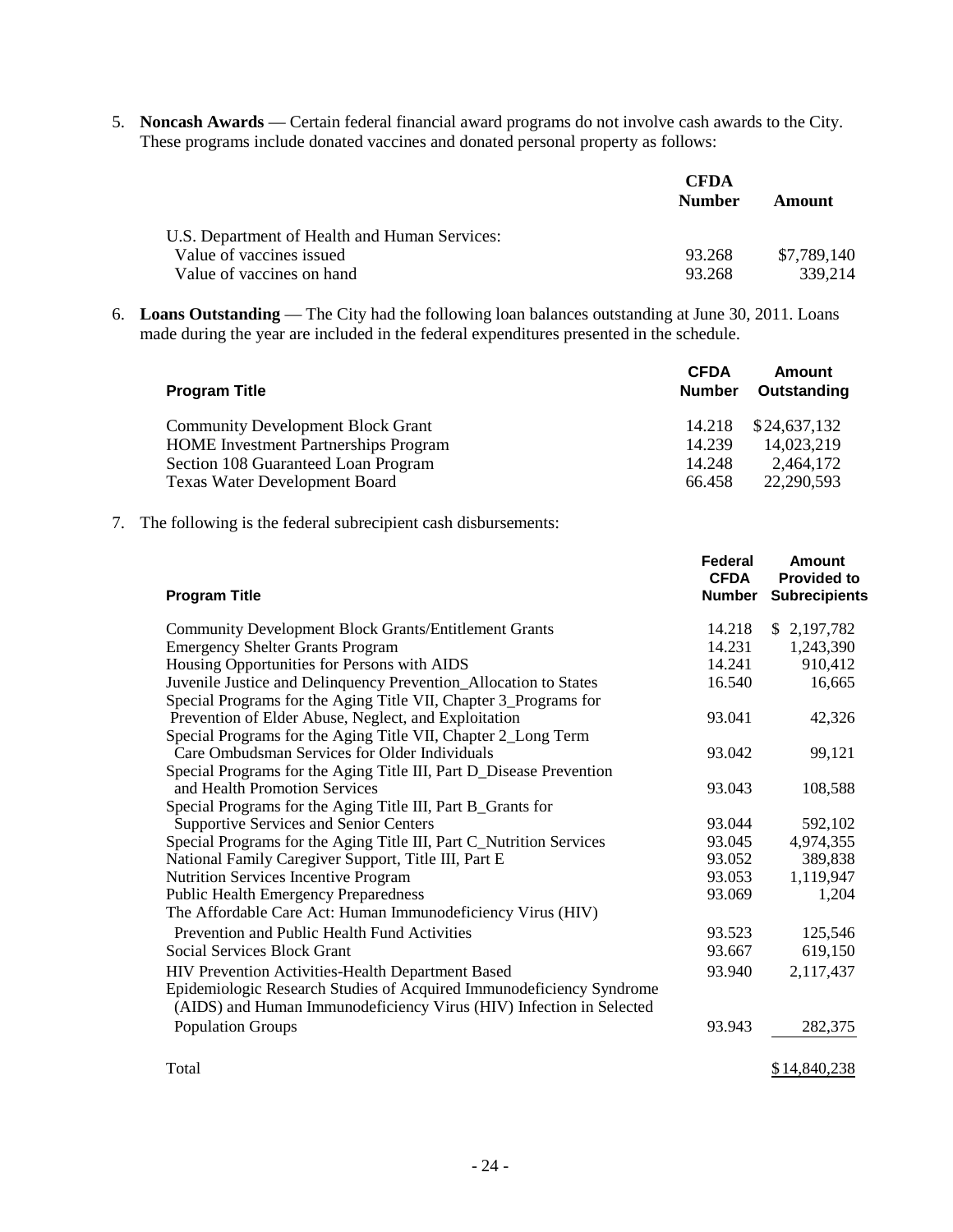8. The following is the federal American Recovery and Reinvestment Act subrecipient cash disbursements:

| <b>Program Title</b>                                                                                          | Federal<br><b>CFDA</b><br><b>Number</b> | Amount<br><b>Provided to</b><br><b>Subrecipients</b> |
|---------------------------------------------------------------------------------------------------------------|-----------------------------------------|------------------------------------------------------|
| Homelessness Prevention and Rapid Re-Housing Program<br>Aging Home - Delievered Nutrition Services for States | 14.257<br>93.705                        | 5,179,446<br><sup>S</sup><br>34,766                  |
| Aging Congregate Nutrition Services for States                                                                | 93.707                                  | 23,567                                               |
| Total                                                                                                         |                                         | 5,237,779                                            |

9. The following is the state subrecipient cash disbursements:

| <b>Program Title</b>                    | Grant<br>Award<br><b>Number</b> | Amount<br><b>Provided to</b><br><b>Subrecipients</b> |  |
|-----------------------------------------|---------------------------------|------------------------------------------------------|--|
| ASAP-CJD                                | SF-11-J20-21566-02              | \$<br>24,413                                         |  |
| HACTF/18                                | SA-T04-10054-10                 | 14,611                                               |  |
| HACTF/19                                | SA-T04-10054-11                 | 30,762                                               |  |
| Nurse Family Partnership Program        | HHSC 529-08-0110                | 13,945                                               |  |
| <b>Nurse Family Partnership Program</b> | HHSC 529-08-0110-00012A         | 14,213                                               |  |
| Tuberculosis Social Services            | 2010-034804                     | 135,680                                              |  |
| <b>State General Revenue</b>            | 2011-SGR-13                     | 435,176                                              |  |
| State Hi-Way Transportation             | 2011-SHF-13                     | 36,065                                               |  |
| <b>HIV Rapid Testing</b>                | 2011-035183                     | 798,244                                              |  |
| Total                                   |                                 | \$1.503.109                                          |  |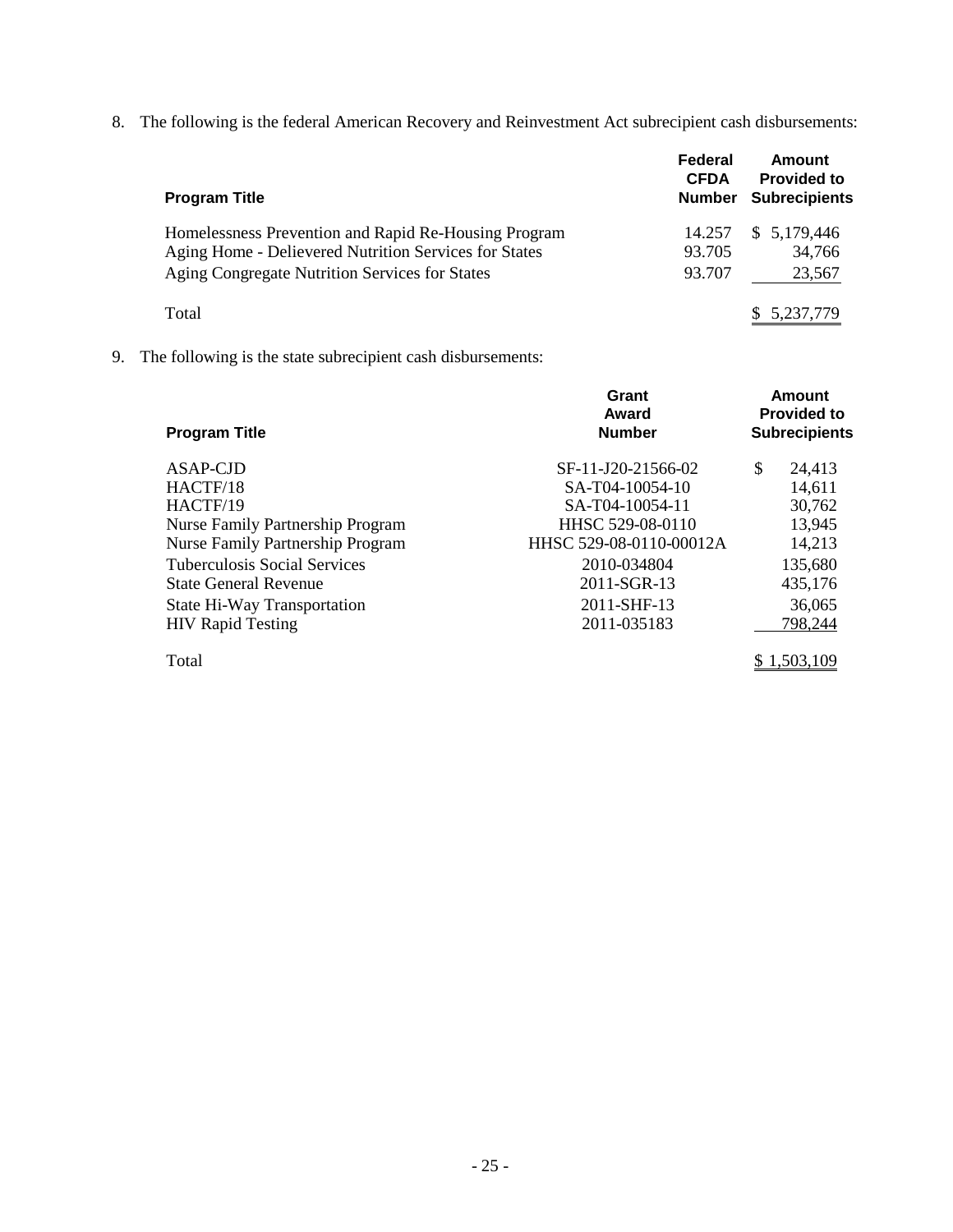10. The following is the schedule of expenditure of federal awards by cluster:

|                                                                                                                              | <b>Federal CFDA</b> |                     |
|------------------------------------------------------------------------------------------------------------------------------|---------------------|---------------------|
| <b>Cluster Title</b>                                                                                                         | <b>Number</b>       | <b>Expenditures</b> |
| <b>CHILD NUTRITION CLUSTER</b>                                                                                               |                     |                     |
| Summer Food Service Program for Children (SFSPC)                                                                             | 10.559              | 2,408,985           |
| <b>Total Child Nutrition Cluster</b>                                                                                         |                     | 2,408,985           |
| <b>CDBG-ENTITLEMENT GRANT CLUSTER</b>                                                                                        |                     |                     |
| <b>Community Development Block Grants/Entitlement Grants</b>                                                                 | 14.218              | 28,333,015          |
| Community Development Block Grant ARRA Entitlement Grants (CDBG-                                                             |                     |                     |
| R)(Recovery Act Funded)                                                                                                      | 14.253              | 1,721,319           |
| <b>Total CDBG-Entitlement Grant Cluster</b>                                                                                  |                     | 30,054,334          |
| <b>CDBG- STATE-ADMINISTERED CDBG CLUSTER</b><br>Community Development Block Grants/State Programs and Non-Entitlement Grants |                     |                     |
| in Hawaii (State-Administered Small Cities Program)                                                                          | 14.228              | 39,823,625          |
| <b>Total CDBG-State-Administered CDBG Cluster</b>                                                                            |                     | 39,823,625          |
| <b>JAG Program Cluster</b>                                                                                                   |                     |                     |
| Edward Byrne Memorial Justice Assistance Grant Program                                                                       | 16.738              | 1,358,854           |
| Recovery Act - Edward Byrne Memorial Justice Assistance Grant (JAG) Program/                                                 |                     |                     |
| <b>Grants to States and Territories</b>                                                                                      | 16.803              | 109,248             |
| Recovery Act - Edward Byrne Memorial Justice Assistance Grant (JAG) Program /                                                |                     |                     |
| <b>Grants To Units Of Local Government</b>                                                                                   | 16.804              | 5,892,096           |
| <b>Total JAG Program Cluster</b>                                                                                             |                     | 7,360,198           |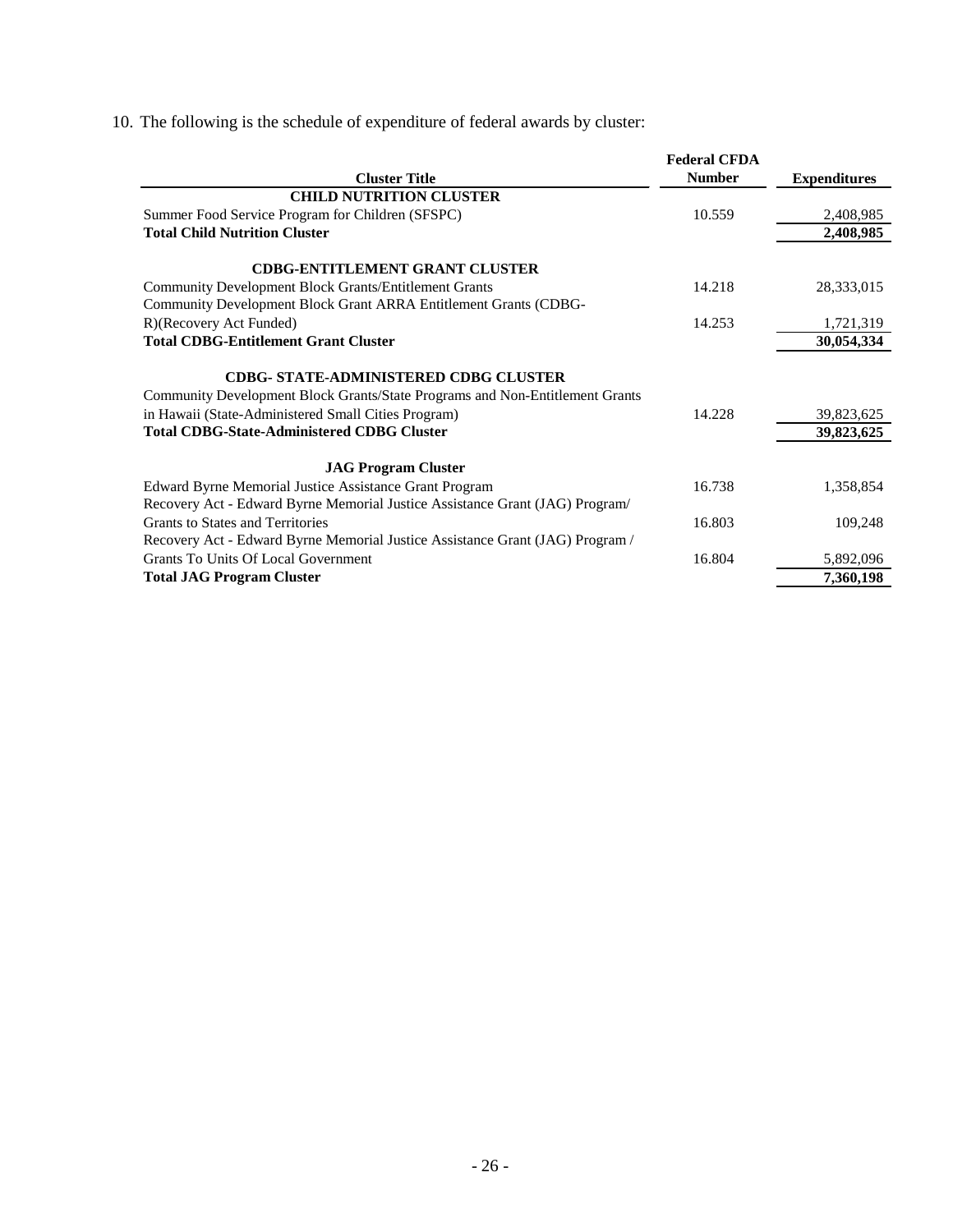|               |                                                                                   | Federal<br><b>CFDA</b> |                     |
|---------------|-----------------------------------------------------------------------------------|------------------------|---------------------|
| <b>Agency</b> | <b>Cluster Title</b>                                                              | <b>Number</b>          | <b>Expenditures</b> |
| <b>DOT</b>    | <b>Highway Planning and Construction Cluster</b>                                  |                        |                     |
|               | Highway Planning and Construction                                                 | 20.205                 | 20,338,085          |
|               | <b>Recreational Trails Program</b>                                                | 20.219                 | 111                 |
|               | <b>Total Highway Planning and Construction Cluster</b>                            |                        | 20,338,196          |
| <b>DOT</b>    | <b>Highway Safety Cluster</b>                                                     |                        |                     |
|               | State and Community Highway Safety                                                | 20.600                 | 1,495,038           |
|               | Alcohol Traffic Safety and Drunk Driving Prevention Incentive Grants              | 20.601                 | 71,516              |
|               | <b>Occupant Protection</b>                                                        | 20.602                 | 44,276              |
|               | <b>Total Highway Safety Cluster</b>                                               |                        | 1,610,830           |
| <b>HHS</b>    | <b>Aging Cluster</b>                                                              |                        |                     |
|               | Special Programs for the Aging_Title III, Part B_Grants for Supportive            |                        |                     |
|               | Services and Senior Centers                                                       | 93.044                 | 3,534,597           |
|               | Special Programs for the Aging_Title III, Part C_Nutrition Services               | 93.045                 | 4,821,348           |
|               | Nutritional Services Incentive Program                                            | 93.053                 | 1,062,900           |
|               | ARRA - Aging Home-Delivered Nutrition Services for States                         | 93.705                 | 49,440              |
|               | ARRA - Aging Congregate Nutrition Services for States                             | 93.707                 | 11,464              |
|               | <b>Total Aging Cluster</b>                                                        |                        | 9,479,749           |
| <b>HHS</b>    | <b>Immunization Cluster</b>                                                       |                        |                     |
|               | Immunization                                                                      | 93.268                 | 13,267,384          |
|               | <b>ARRA</b> - Immunization                                                        | 93.712                 | 422,140             |
|               | <b>Total Immunization Cluster</b>                                                 |                        | 13,689,524          |
| <b>HHS</b>    | <b>CSBG Center</b>                                                                |                        |                     |
|               | <b>ARRA-Community Services Block Grants</b>                                       | 93.710                 | 82,640              |
|               | <b>Total CSBG Center</b>                                                          |                        | 82,640              |
|               |                                                                                   |                        |                     |
|               | <b>CCDF Cluster</b>                                                               |                        |                     |
| <b>HHS</b>    | Child Care Mandatory and Matching Funds of the Child Care and<br>Development Fund | 93.596                 | 14,383              |
|               | <b>Total CCDF Cluster</b>                                                         |                        | 14,383              |
|               |                                                                                   |                        |                     |
|               |                                                                                   |                        |                     |
|               | <b>Grand Total of Cluster Federal Awards</b>                                      |                        | \$<br>124,862,464   |

l,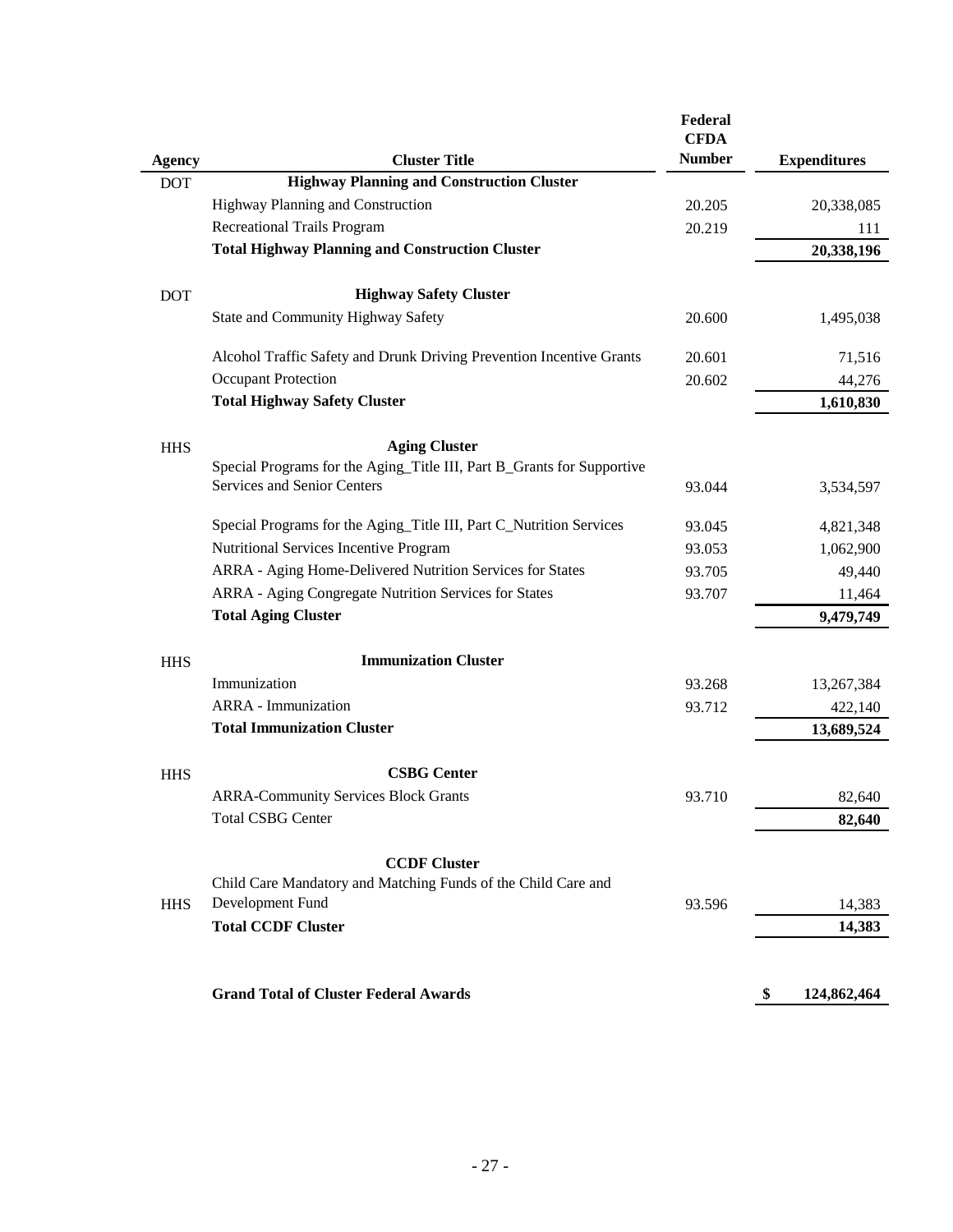#### **SCHEDULE OF FINDINGS AND QUESTIONED COSTS AS OF AND FOR THE YEAR ENDED JUNE 30, 2011**

#### **I. SUMMARY OF AUDITORS' RESULTS**

- 1. The independent auditors' report on the basic financial statements expressed an unqualified opinion.
- 2. A significant deficiency in internal control over financial reporting was identified, but was not considered to be a material weakness.
- 3. No instances of noncompliance considered material to the basic financial statements were disclosed in the audit.
- 4. Significant deficiencies in internal control over compliance with requirements applicable to federal and state award programs were identified, one of which as considered to be a material weakness.
- 5. The independent auditors' report on compliance with requirements applicable to major federal and state award programs expressed an unqualified opinion for all major programs except for the Herman Brown Park program for matching.
- 6. The audit disclosed findings required to be reported by OMB Circular A-133.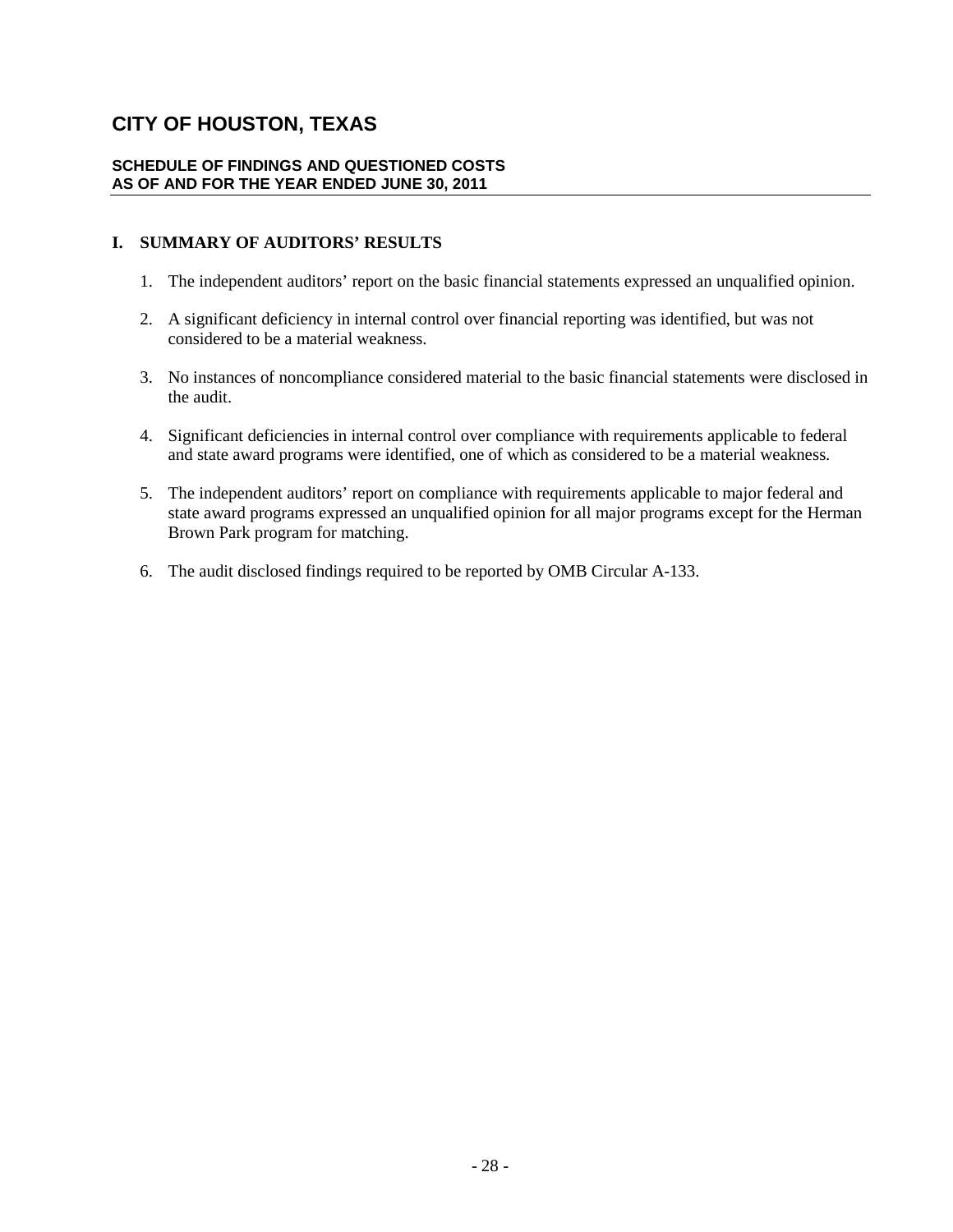7. The City's major programs were:

| <b>Name of Major Federal/State Program</b>                 | <b>CFDA Number</b> |
|------------------------------------------------------------|--------------------|
| Community Development Block Grant (a)                      | 14.218             |
| <b>CDBG TX Action Plan / DIDR</b>                          | 14.228             |
| Housing Opportunities for Persons With AIDS                | 14.241             |
| Community Development Block Grant — ARRA (a)               | ARRA14.253         |
| Homelessness Prevention and Rapid Rehousing Program — ARRA | ARRA14.257         |
| Edward Byrne Memorial JAG (b)                              | 16.738             |
|                                                            | ARRA16.738,        |
| Edward Byrne Memorial JAG — ARRA (b)                       | ARRA16.803,        |
|                                                            | ARRA16.804         |
| Airport Improvement Program (c)                            | 20.106             |
| Airport Improvement Program — ARRA (c)                     | ARRA20.106         |
| Highway Planning and Construction (d)                      | 20.205, 20.219     |
| Highway Planning and Construction — ARRA (d)               | ARRA20.205         |
| Weatherization Assistance for Low-Income Persons — ARRA    | ARRA81.042         |
| Energy Efficiency and Conservation Block Grant — ARRA      | ARRA81.128         |
| <b>Social Services Block Grant</b>                         | 93.667             |
| Urban Area Security Initiative                             | 97.008             |
| Herman Brown Park                                          | <b>State</b>       |
| <b>HIV Rapid Testing</b>                                   | <b>State</b>       |
| <b>HHSP</b>                                                | <b>State</b>       |
| Nurse Family Partnership                                   | <b>State</b>       |
| <b>Sagemont Park</b>                                       | <b>State</b>       |
| <b>Townwood Park</b>                                       | <b>State</b>       |

- (a) Treated as a cluster of programs
- (b) Treated as a cluster of programs
- (c) Treated as a cluster of programs
- (d) Treated as a cluster of programs
- 8. For federal awards and state awards, a dollar threshold of \$3,000,000 and \$300,000, respectively, was used to distinguish between Type A and Type B programs, as defined in OMB Circular A-133.
- 9. The City did not qualify as a low-risk auditee, as defined in OMB Circular A-133, or as defined by the Texas UGMS, for the Federal and State single audit, respectively.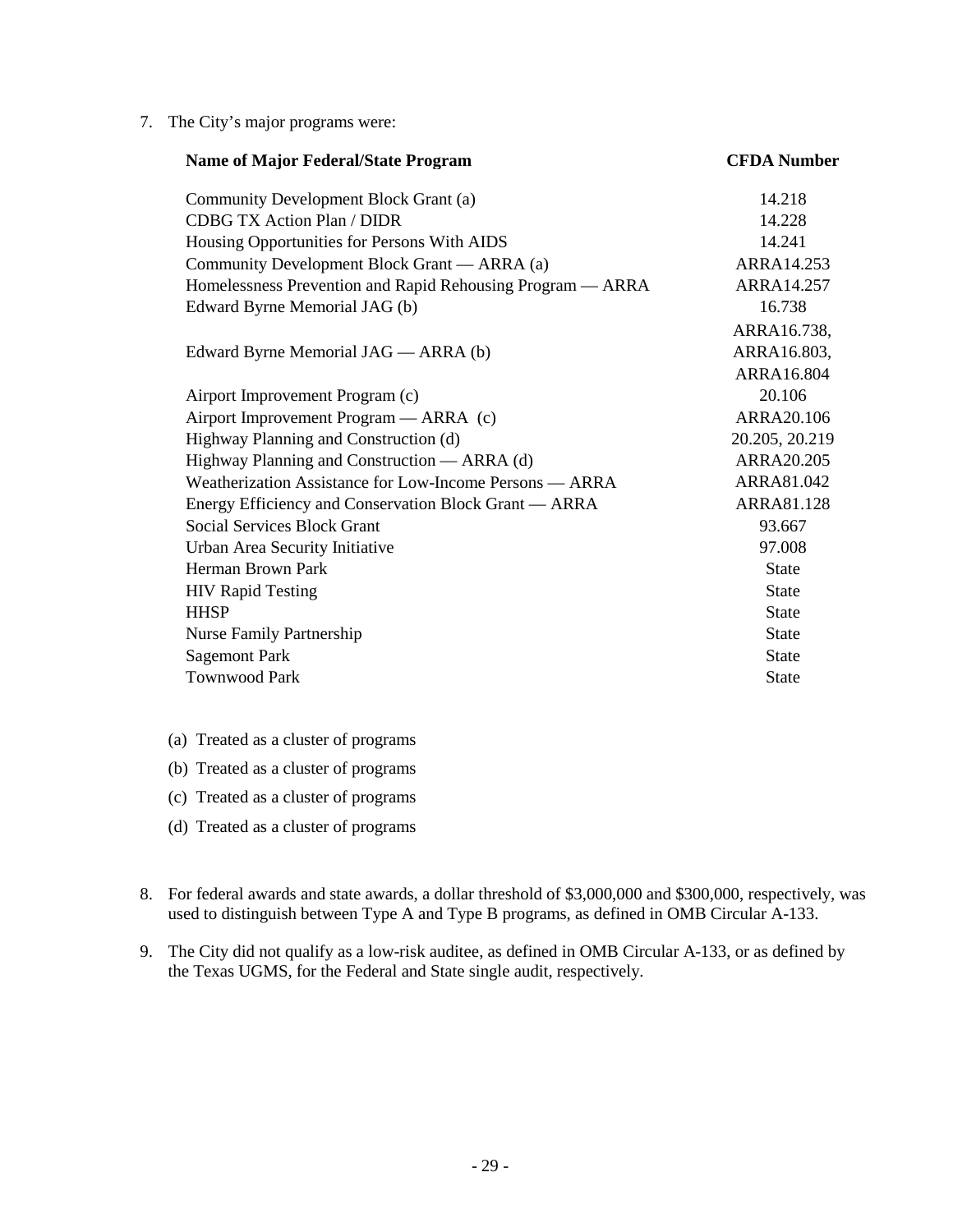### **II. FINANCIAL STATEMENT FINDINGS SECTION**

| Program                    | <b>Finding/Noncompliance</b>                                                                                                                                                                                                                                                                                                                                                                                                                                                                     | Questioned<br>Cost |
|----------------------------|--------------------------------------------------------------------------------------------------------------------------------------------------------------------------------------------------------------------------------------------------------------------------------------------------------------------------------------------------------------------------------------------------------------------------------------------------------------------------------------------------|--------------------|
| <b>Financial Reporting</b> | <b>Significant Deficiency in Internal Control — Finding 2011-1.</b>                                                                                                                                                                                                                                                                                                                                                                                                                              | N/A                |
|                            | <b>Condition/Criteria</b> — While there was significant improvement in<br>the City's financial reporting process in the current year, the City<br>should enhance this process by requiring responsible financial<br>reporting personnel, at the department level, to perform analytical<br>reviews of financial results on a periodic basis, and also review and<br>approve material journal entries that affect their respective<br>departmental financial results.                             |                    |
|                            | <b>Cause/Context</b> — Nonperformance of analytical reviews of<br>financial information and the processing of material journal entries<br>without appropriate high level management approval, increases the<br>risk that the City's financial statements could contain material<br>misstatements.                                                                                                                                                                                                |                    |
|                            | <b>Effect</b> — Performing periodic analytical reviews of financial<br>results as well as reviewing and approving material journal entries<br>at a department level, should enhance the City's ability to identify<br>and correct potential misstatements in the City's financial<br>statements.                                                                                                                                                                                                 |                    |
|                            | <b>Recommendation</b> — Due to the City's diverse operations, there is<br>a need to perform high level analytical reviews at a department<br>level, where the departmental management has a clearer picture of<br>the financial results of the respective department. In addition, the<br>review and approval of material journal entries at a high level of<br>management within a department should mitigate the risk that a<br>material misstatement to the financial statements could occur. |                    |
|                            | Views of Responsible Officials — Management does not disagree<br>with this finding.                                                                                                                                                                                                                                                                                                                                                                                                              |                    |
|                            | Corrective Action Plan of Management — The City will develop<br>a procedure to support high level analytical reviews. A review of<br>the journal entry approval level will also be made.                                                                                                                                                                                                                                                                                                         |                    |
|                            | <b>Estimated Completion Date</b> - September 30, 2012                                                                                                                                                                                                                                                                                                                                                                                                                                            |                    |
|                            | City Contact Person — Jim Locke, Assistant Director, Finance                                                                                                                                                                                                                                                                                                                                                                                                                                     |                    |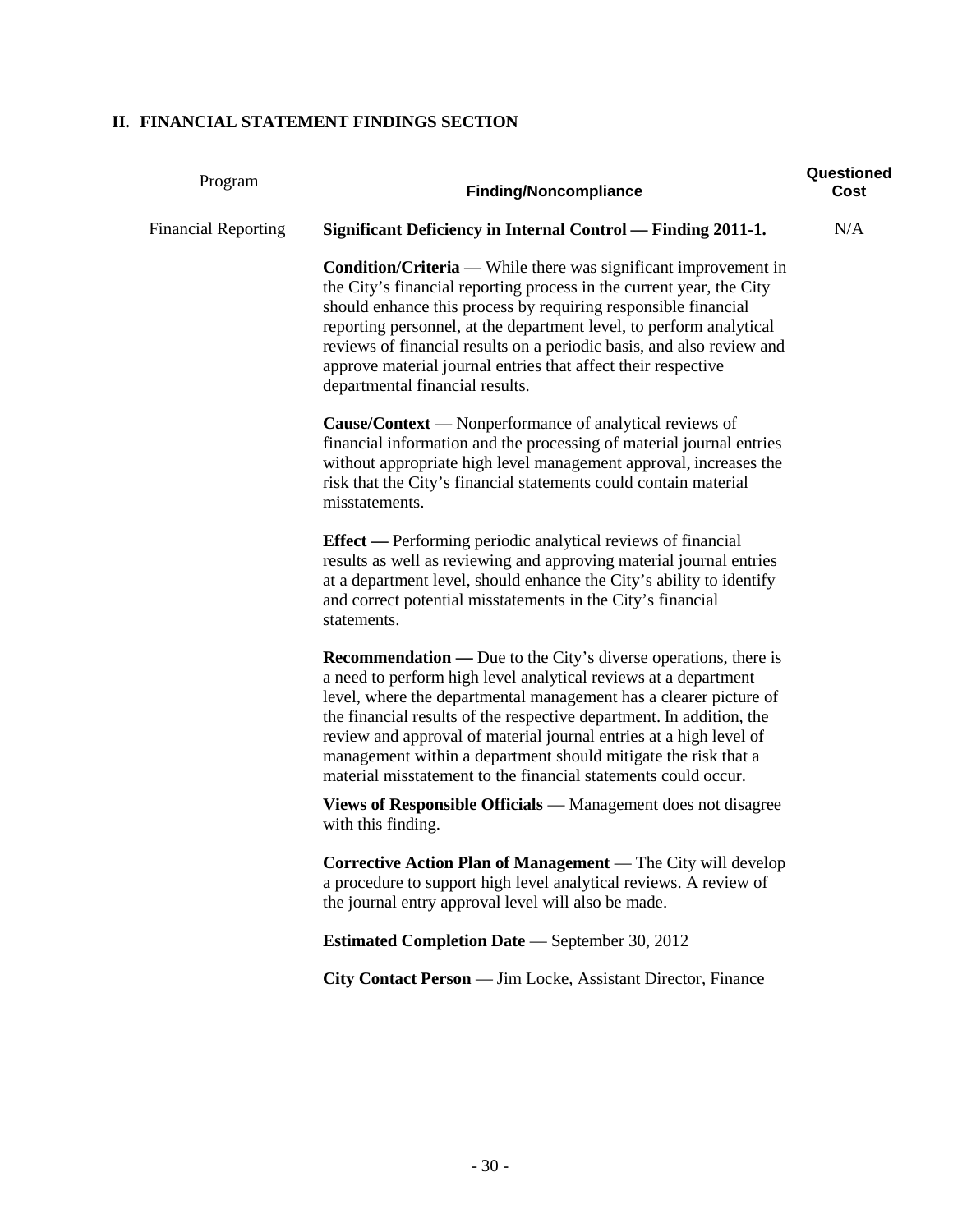### **III. FEDERAL AND STATE AWARDS FINDINGS AND QUESTIONED COSTS SECTION**

| Program                                                                                                                                                                 | <b>Finding/Noncompliance</b>                                                                                                                                                                                                                                                                                                                                                                                                                                                                                                                                                                                                                                                                                                                                                                                                                                                                                                                                                                                                                                                                                                                                                                                                                                                                                                                                                                                                                                                                                                                                                                                                                                                     | Questioned<br>Cost |
|-------------------------------------------------------------------------------------------------------------------------------------------------------------------------|----------------------------------------------------------------------------------------------------------------------------------------------------------------------------------------------------------------------------------------------------------------------------------------------------------------------------------------------------------------------------------------------------------------------------------------------------------------------------------------------------------------------------------------------------------------------------------------------------------------------------------------------------------------------------------------------------------------------------------------------------------------------------------------------------------------------------------------------------------------------------------------------------------------------------------------------------------------------------------------------------------------------------------------------------------------------------------------------------------------------------------------------------------------------------------------------------------------------------------------------------------------------------------------------------------------------------------------------------------------------------------------------------------------------------------------------------------------------------------------------------------------------------------------------------------------------------------------------------------------------------------------------------------------------------------|--------------------|
|                                                                                                                                                                         | <b>Compliance and Significant Deficiency Control Finding</b><br>2011-2: Reporting                                                                                                                                                                                                                                                                                                                                                                                                                                                                                                                                                                                                                                                                                                                                                                                                                                                                                                                                                                                                                                                                                                                                                                                                                                                                                                                                                                                                                                                                                                                                                                                                |                    |
| Community<br>Development Block<br>Grant $(CDBG)$ —<br>CFDA #14.218,<br>ARRA #14.253<br>Housing<br>Opportunities for<br>Persons With AIDS<br>$(HOPWA)$ - CFDA<br>#14.241 | <b>Condition</b> — For the programs noted below, the City did not<br>comply with reporting requirements required by the grants.<br><b>Inaccurate Filings</b><br>The HUD60002 report filed for CDBG erroneously included the<br>data related to the HOPWA grant. The City did not file a<br>separate HUD60002 report for HOPWA, as the information was<br>erroneously included in the report filed for CDBG.<br><b>Criteria</b> — In accordance with OMB Circular A-133, Audits of<br>States, Local Governments, and Non-Profit Organizations (OMB<br>A-133), all reports must be filed appropriately and by the date<br>required in the grant agreement.<br>$\text{Cause}/\text{Context}$ — Lack of controls in place to ensure the reports<br>are filed appropriately and accurately with all required fields<br>completed.<br><b>Effect</b> — Reports do not reflect correct grant expenditures.<br><b>Recommendation</b> - The City should re-evaluate its reporting<br>procedures and implement new controls to ensure all reports are<br>filed in accordance with the grant requirements.<br>Views of Responsible Officials - Management does not disagree<br>with this finding.<br><b>Corrective Action Plan of Management</b> - As a process<br>improvement, Housting and Community Development (HCDD)<br>will verify year end data sources to ensure the identification of all<br>grant sources relating to construction projects are properly itemized<br>and listed on the applicable HUD60002.<br><b>Estimated Completion Date</b> — November 22, 2011<br>City Contact Person — Pirooz Farhoomand, Division Manager,<br>Housing and Community Development Department. | N/A                |
|                                                                                                                                                                         |                                                                                                                                                                                                                                                                                                                                                                                                                                                                                                                                                                                                                                                                                                                                                                                                                                                                                                                                                                                                                                                                                                                                                                                                                                                                                                                                                                                                                                                                                                                                                                                                                                                                                  |                    |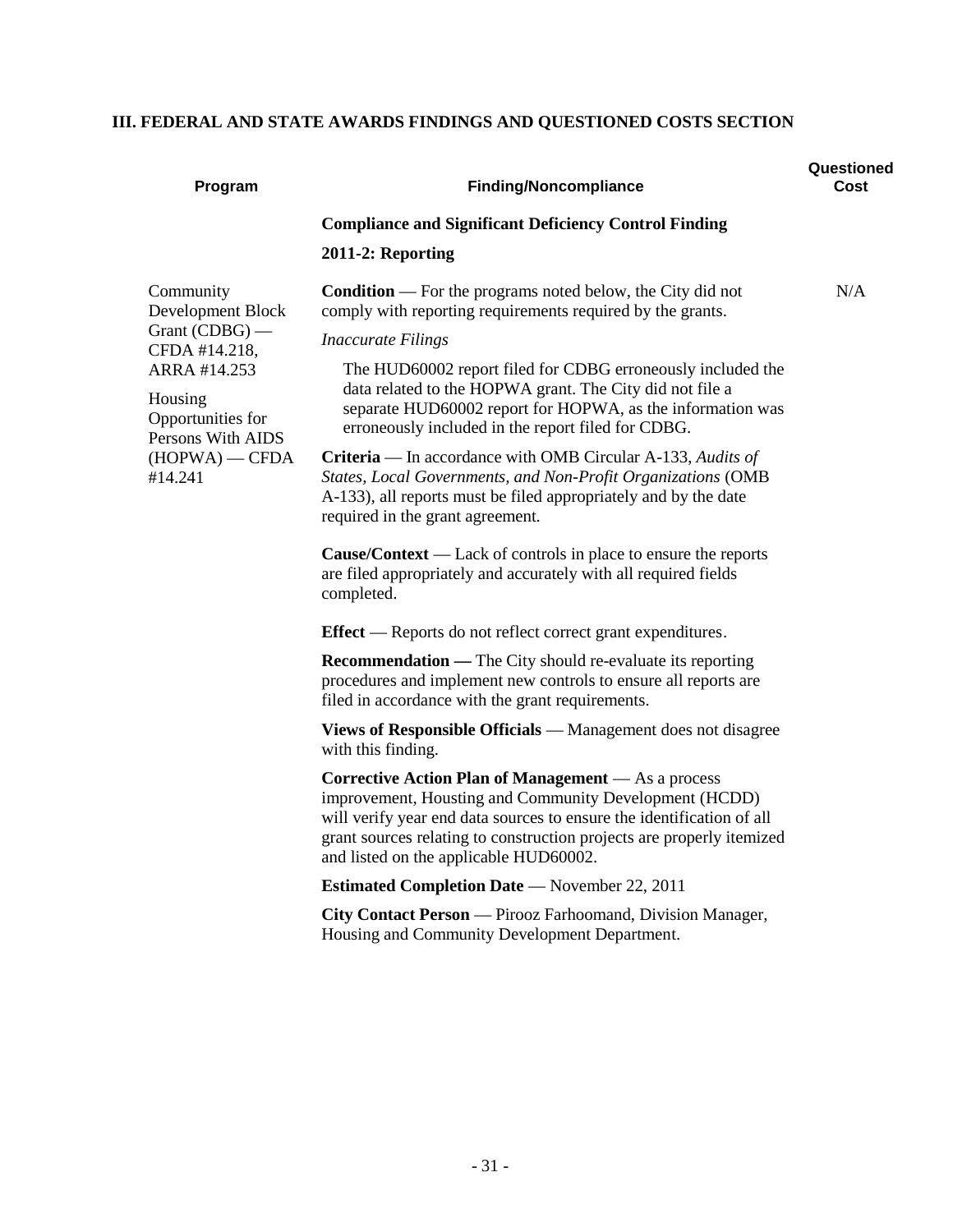| Program                                                                                 | <b>Finding/Noncompliance</b>                                                                                                                                                                                                                                                                                                                                                                                            | Questioned<br>Cost |
|-----------------------------------------------------------------------------------------|-------------------------------------------------------------------------------------------------------------------------------------------------------------------------------------------------------------------------------------------------------------------------------------------------------------------------------------------------------------------------------------------------------------------------|--------------------|
|                                                                                         | <b>Significant Deficiency Control Finding</b>                                                                                                                                                                                                                                                                                                                                                                           |                    |
|                                                                                         | 2011-3: Subrecipient Monitoring                                                                                                                                                                                                                                                                                                                                                                                         |                    |
| Energy Efficiency and<br><b>Conservation Block</b><br>Grant $(EECBG)$ —<br>CFDA #81.128 | <b>Condition</b> — In testing the internal controls related to the EECBG<br>program, we noted an overall weak control environment and<br>understanding of the OMB A-133 requirements. The City<br>appeared to have difficulty in differentiating between subrecipients<br>and vendors and inconsistency in reporting.                                                                                                   | N/A                |
|                                                                                         | <b>Criteria</b> — In accordance with OMB A-133, the City is<br>responsible for identifying subrecipients related to the grant, in<br>order to properly monitor the activities of said subrecipients. In<br>addition, the reporting requirements for this program require the<br>City to report the number of awards made to subrecipients and<br>vendors.                                                               |                    |
|                                                                                         | <b>Cause</b> — Lack of controls in place to ensure subrecipients are<br>appropriately identified by the City.                                                                                                                                                                                                                                                                                                           |                    |
|                                                                                         | <b>Effect</b> — Contracts between the City and related subrecipients<br>could be inappropriately structured, lacking sufficient language<br>required for contracts between pass through entities and<br>subrecipients that receive federal funds. In addition, reports<br>required to be filed under the grant could be inaccurate.                                                                                     |                    |
|                                                                                         | Recommendation - The City should review current policies and<br>OMB A-133 guidance. Each department should be aware of the<br>requirements for subrecipients that receive federal or state awards,<br>and the distinction between subrecipients and vendors. In addition,<br>the City should ensure that each department is knowledgeable<br>about grant agreements and the type of work performed by<br>subrecipients. |                    |
|                                                                                         | Views of Responsible Officials — Management does not disagree<br>with this finding.                                                                                                                                                                                                                                                                                                                                     |                    |
|                                                                                         | Corrective Action Plan of Management - Since the sponsor of<br>the grant, the Department of Energy (DOE), makes the reporting<br>determination General Service Department (GSD) will continue to<br>collaborate with the DOE to ensure that the proper designation has<br>been made.                                                                                                                                    |                    |
|                                                                                         | <b>Estimated Completion Date</b> — On Going                                                                                                                                                                                                                                                                                                                                                                             |                    |
|                                                                                         | <b>City Contact Person</b> — Ja'nice Sparks, Deputy Assistant<br>Director, General Services Department                                                                                                                                                                                                                                                                                                                  |                    |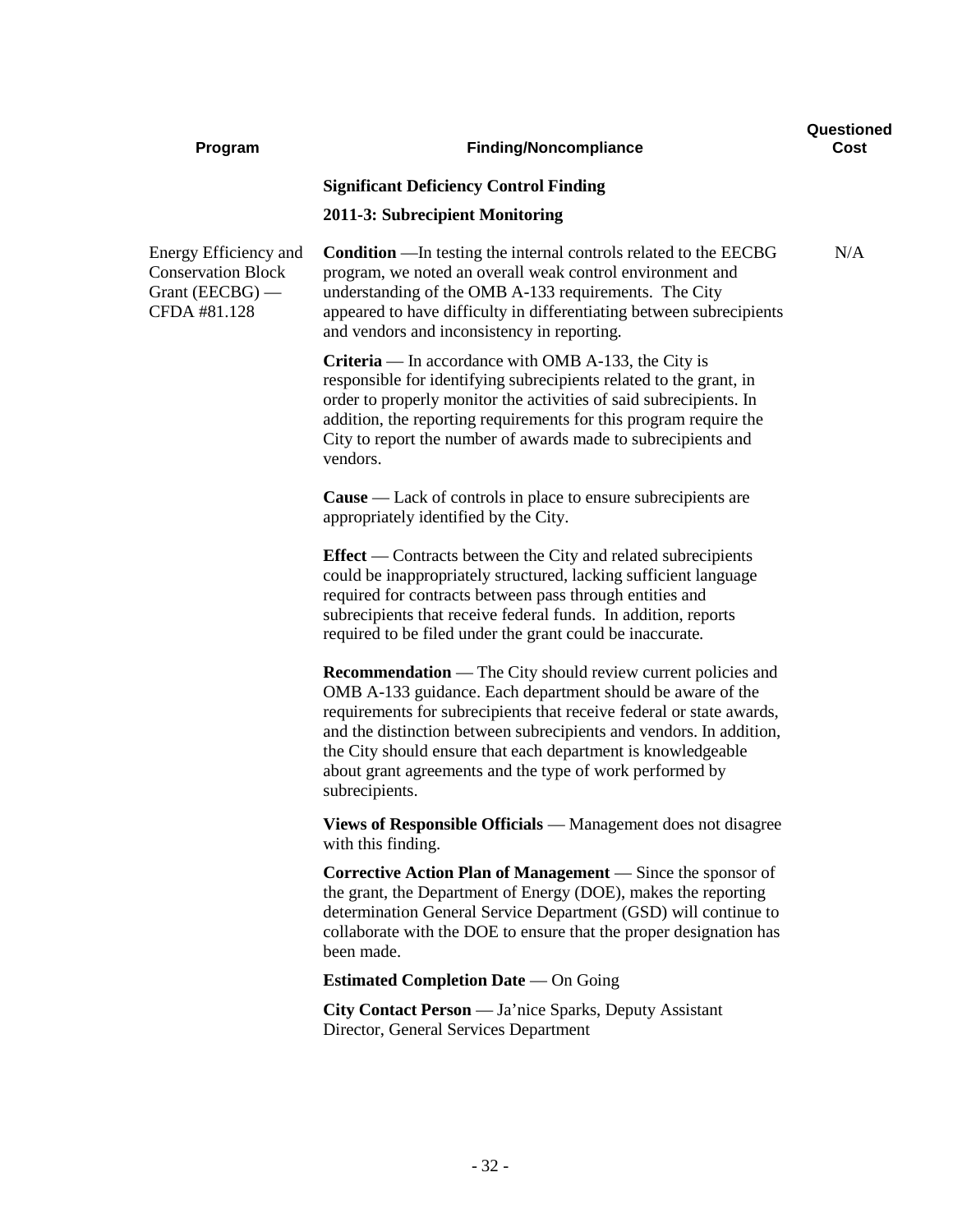| Program                                                          | <b>Finding/Noncompliance</b>                                                                                                                                                                                                                                                                                                                                                                                                                                                                                                                                                                                                                                                                                                                                       | Questioned<br>Cost |
|------------------------------------------------------------------|--------------------------------------------------------------------------------------------------------------------------------------------------------------------------------------------------------------------------------------------------------------------------------------------------------------------------------------------------------------------------------------------------------------------------------------------------------------------------------------------------------------------------------------------------------------------------------------------------------------------------------------------------------------------------------------------------------------------------------------------------------------------|--------------------|
|                                                                  | <b>Compliance and Significant Deficiency Control Finding</b>                                                                                                                                                                                                                                                                                                                                                                                                                                                                                                                                                                                                                                                                                                       |                    |
|                                                                  | 2011-4: Subrecipient Monitoring                                                                                                                                                                                                                                                                                                                                                                                                                                                                                                                                                                                                                                                                                                                                    |                    |
| <b>Social Services Block</b><br>Grant $(SSBG)$ —<br>CFDA #93.667 | <b>Condition</b> — The City has not established, nor did the subrecipient<br>contracts contain language regarding, a monitoring process for any<br>subrecipient receiving SSBG funds.                                                                                                                                                                                                                                                                                                                                                                                                                                                                                                                                                                              | N/A                |
|                                                                  | <b>Criteria</b> — In accordance with OMB A-133, the City is<br>responsible for maintaining a monitoring process for all<br>subrecipients who receive federal or state awards through the City.<br>The subrecipients are to be monitored for compliance with grant<br>requirements. In some cases, single audits are required for the<br>entities that receive federal or state funding; any findings or other<br>instances of noncompliance should be investigated. Contracts<br>between the City and the subrecipients should include all required<br>language regarding the OMB A-133 single audit requirements and<br>related grant funding requirements. Management of the City is<br>responsible for monitoring subrecipients of federal and state<br>awards. |                    |
|                                                                  | <b>Cause</b> — Lack of controls in place to ensure subrecipients are<br>adequately monitored by the City, and to ensure contracts include<br>all language and terms required by OMB A-133 for subrecipients.                                                                                                                                                                                                                                                                                                                                                                                                                                                                                                                                                       |                    |
|                                                                  | <b>Effect</b> — Subrecipients could be inappropriately handling grant<br>funds without proper monitoring by the City.                                                                                                                                                                                                                                                                                                                                                                                                                                                                                                                                                                                                                                              |                    |
|                                                                  | <b>Recommendation</b> — The City should review current policies and<br>subrecipient monitoring processes. Each department should be<br>aware of the requirements for subrecipients that receive federal or<br>state awards, and the distinction between subrecipients and<br>vendors. In addition, the City should ensure that each department is<br>knowledgeable about grant agreements and the type of work<br>performed by subrecipients.                                                                                                                                                                                                                                                                                                                      |                    |
|                                                                  | Views of Responsible Officials — Management does not disagree<br>with this finding.                                                                                                                                                                                                                                                                                                                                                                                                                                                                                                                                                                                                                                                                                |                    |
|                                                                  | Corrective Action Plan of Management — Management will<br>ensure that contracts contain language regarding a monitoring<br>process for all sub-recipients who receive federal or state awards<br>through the City.                                                                                                                                                                                                                                                                                                                                                                                                                                                                                                                                                 |                    |
|                                                                  | <b>Estimated Completion Date</b> — March 31, 2012                                                                                                                                                                                                                                                                                                                                                                                                                                                                                                                                                                                                                                                                                                                  |                    |
|                                                                  | City Contact Person — Celina G. Ridge, Assistant Director-<br>Health and Human Services Department                                                                                                                                                                                                                                                                                                                                                                                                                                                                                                                                                                                                                                                                 |                    |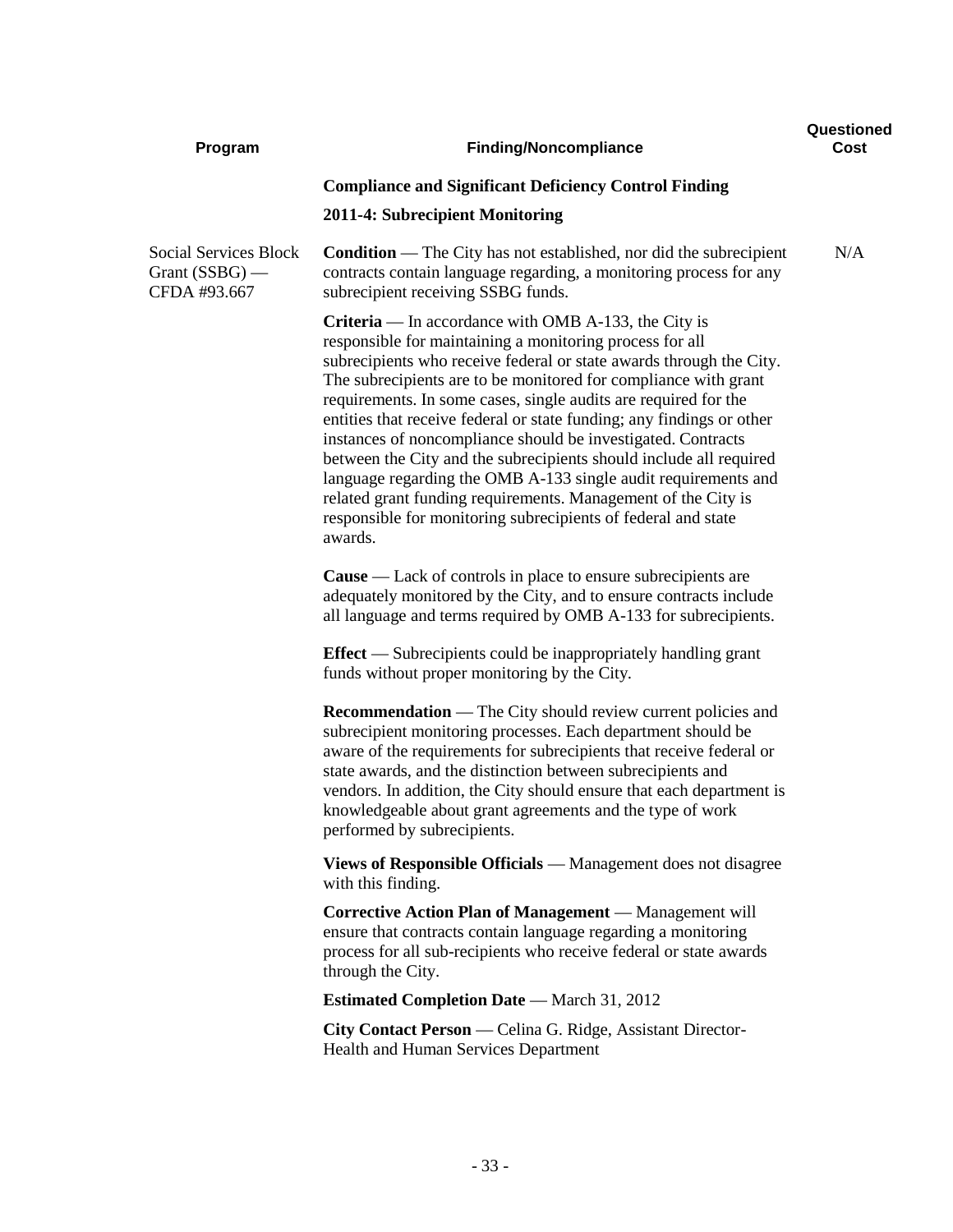| Program                      | <b>Finding/Noncompliance</b>                                                                                                                                                                                                                                                                                                                                                                       | Questioned<br>Cost |
|------------------------------|----------------------------------------------------------------------------------------------------------------------------------------------------------------------------------------------------------------------------------------------------------------------------------------------------------------------------------------------------------------------------------------------------|--------------------|
|                              | <b>Material Noncompliance and Material Weakness Control</b><br><b>Finding</b>                                                                                                                                                                                                                                                                                                                      |                    |
|                              | <b>2011-5: Matching</b>                                                                                                                                                                                                                                                                                                                                                                            |                    |
| Herman Brown<br>Park - State | <b>Condition</b> — The City did not properly track nor manage the<br>matching requirements for the Herman Brown Park grant in<br>accounting for grant expenditures. As a result, the City erroneously<br>recorded \$69,221 of City-matched expenditures on the SEFA as<br>State expenditures, causing the SEFA to be overstated. The amount<br>is now properly shown in the fiscal year 2011 SEFA. | \$69,221           |
|                              | Criteria — Management of the City is responsible for ensuring<br>compliance with the grant agreements and contracts, and for<br>properly accounting for the matching of local funds.                                                                                                                                                                                                               |                    |
|                              | <b>Cause/Context</b> — Lack of controls in place to ensure matching<br>requirements are identified and met for the program, and that<br>matched expenditures are appropriately recorded.                                                                                                                                                                                                           |                    |
|                              | <b>Effect</b> — Noncompliance with the State of Texas' Uniform Grant<br>Management Standards.                                                                                                                                                                                                                                                                                                      |                    |
|                              | <b>Recommendation</b> — The City should review current policies and<br>procedures in identifying matching requirements for each grant<br>agreement. Each department should be aware of the matching<br>requirements, how the matching requirements will be met, and how<br>to properly account for local matching of funds.                                                                        |                    |
|                              | Views of Responsible Officials - Management does not disagree<br>with this finding.                                                                                                                                                                                                                                                                                                                |                    |
|                              | <b>Corrective Action Plan of Management</b> — The Parks and<br>Recreation Department will review each grant thoroughly with the<br>Finance Team, the Project Management Team and Administrative<br>staff to assure that all have a proper understanding of the policies<br>and procedures pertaining to local matching funds.                                                                      |                    |
|                              | All questionable items will be submitted to the Finance Department<br>and/or the Grantor/Sponsor of the Grant for clarification. The<br>Parks and Recreation Department will maintain a sub-ledger to<br>assure that all matching fund requirements are met; and that all<br>match funding is properly recorded.                                                                                   |                    |
|                              | <b>Estimated Completion Date</b> — June 30, 2012                                                                                                                                                                                                                                                                                                                                                   |                    |
|                              | City Contact Person — Cheryl D. Johnson, Deputy Director, Park<br>& Recreation Department                                                                                                                                                                                                                                                                                                          |                    |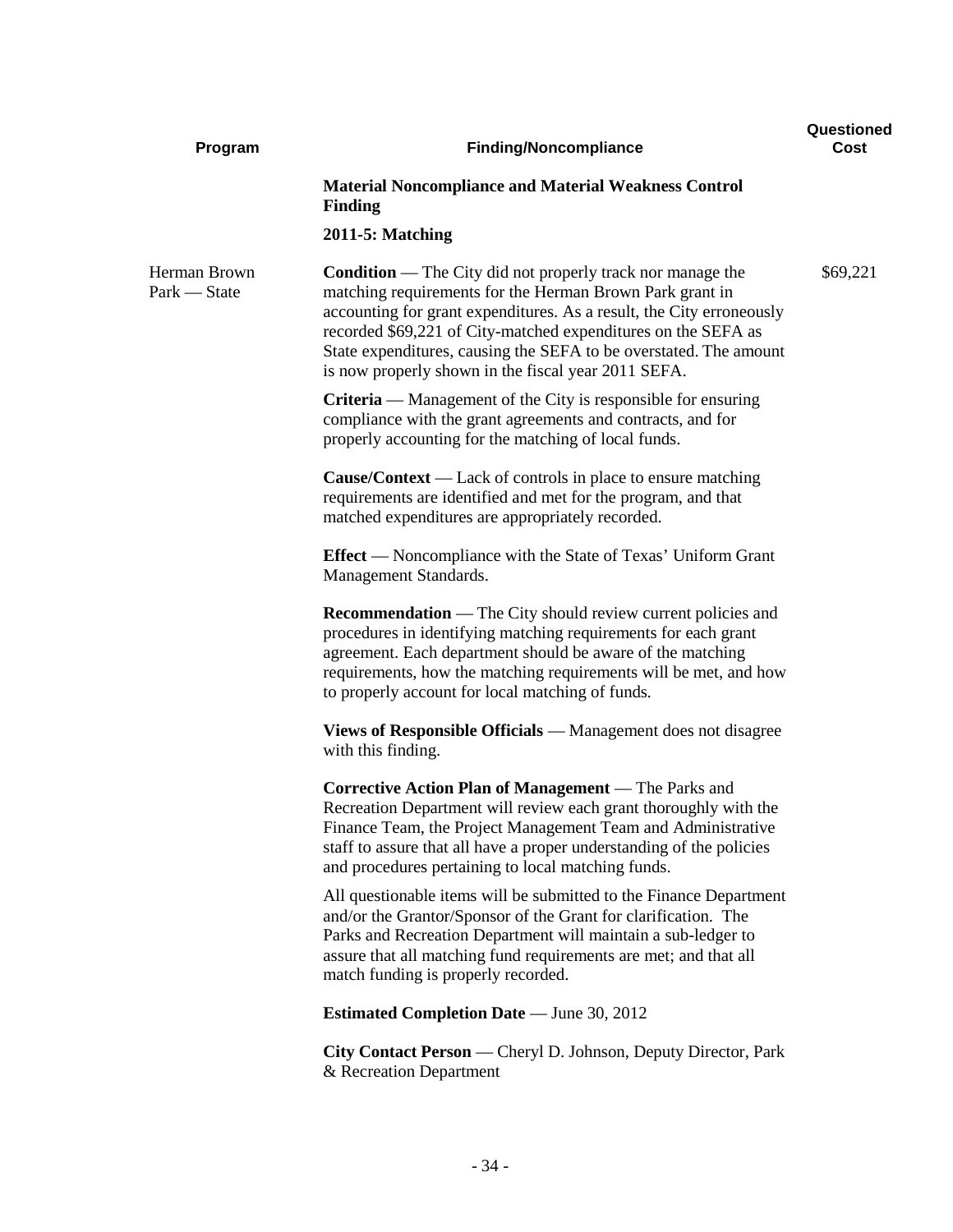| Program                                                                             | <b>Finding/Noncompliance</b>                                                                                                                                                                                                                                                                                                                                                                                                                                                                                                           | Questioned<br>Cost |
|-------------------------------------------------------------------------------------|----------------------------------------------------------------------------------------------------------------------------------------------------------------------------------------------------------------------------------------------------------------------------------------------------------------------------------------------------------------------------------------------------------------------------------------------------------------------------------------------------------------------------------------|--------------------|
|                                                                                     | <b>Compliance and Significant Deficiency Control Finding</b><br>2011-6: Special Tests & Provisions                                                                                                                                                                                                                                                                                                                                                                                                                                     |                    |
| Community<br>Development Block<br>Grant $(CDBG)$ —<br>CFDA #14.218,<br>ARRA #14.253 | <b>Condition</b> — In testing the special provisions for CDBG, 6 of the<br>14 items selected for testing had missing or incomplete<br>documentation. The City was unable to furnish adequate<br>documentation to prove they are in compliance with the<br>Environmental Review and Rehabilitation Inspection special<br>provisions of the grant agreement.                                                                                                                                                                             | N/A                |
|                                                                                     | <b>Criteria</b> — The grant sets forth multiple special provisions in the<br>grant agreements that are direct and material for this cluster. These<br>include federally funded projects to be subject to environmental<br>review, and inspections of rehabilitation projects. OMB A-133<br>requires that special provisions be tested if material as they<br>represent significant areas of compliance. Management of the City<br>is responsible for ensuring all material provisions in the grant<br>agreements are sufficiently met. |                    |
|                                                                                     | <b>Cause</b> — Lack of controls in place to ensure documentation of<br>environmental reviews and rehabilitation inspections are<br>adequately maintained and kept on-hand for a reasonable amount<br>of time.                                                                                                                                                                                                                                                                                                                          |                    |
|                                                                                     | <b>Effect</b> — Without appropriate documentation, expenditures could<br>be made that do not meet the criteria of the grant.                                                                                                                                                                                                                                                                                                                                                                                                           |                    |
|                                                                                     | <b>Recommendation</b> — The City should re-evaluate its procedures<br>regarding maintaining adequate records when material special<br>provisions in grant agreements are identified and documented.                                                                                                                                                                                                                                                                                                                                    |                    |
|                                                                                     | Views of Responsible Officials - Management does not disagree<br>with this finding.                                                                                                                                                                                                                                                                                                                                                                                                                                                    |                    |
|                                                                                     | <b>Corrective Action Plan of Management</b> — All selected items for<br>testing pre-date the reorganization of the single family division.<br>The division has since implemented a Quality Control process to<br>ensure all proper documentation is complete and accurate.                                                                                                                                                                                                                                                             |                    |
|                                                                                     | <b>Estimated Completion Date</b> - September 2010                                                                                                                                                                                                                                                                                                                                                                                                                                                                                      |                    |
|                                                                                     | City Contact Person - Christon Butler, Deputy Assistant<br>Director-Single Family Programs                                                                                                                                                                                                                                                                                                                                                                                                                                             |                    |
|                                                                                     |                                                                                                                                                                                                                                                                                                                                                                                                                                                                                                                                        |                    |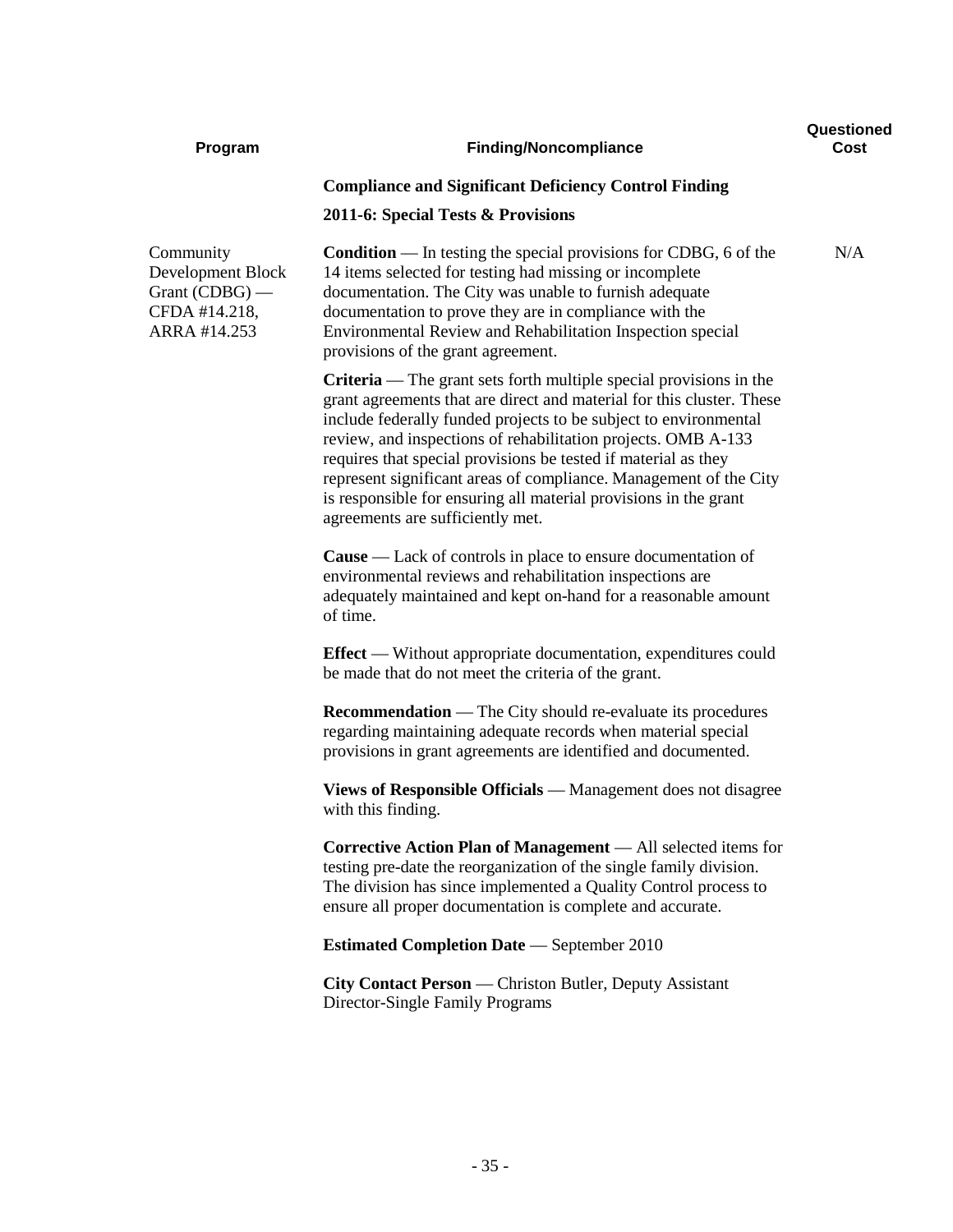#### **Program Finding/Noncompliance**

**Questioned Cost**

\$31,477

#### **Compliance and Significant Deficiency Control Finding**

#### **2011-7: Allowable Costs**

Community Development Block Grant (CDBG) — CFDA #14.218 & ARRA #14.253

Special Supplemental Nutrition Program for Women, Infants, and Children (WIC) – CFDA #10.557

Home Investment Partnerships Program (HOME) – CFDA #14.239

Disaster Grants - Public Assistance (Disaster Recovery) – CFDA # 97.036

Dolly and IKE Disaster Relief (DIDR) and HERA Neighborhood Stabilization (HERA NSP) Programs – CFDA # 14.228

**Condition** — Certain timesheets and related payroll expenditures were not appropriately accounted for in the correct fiscal periods nor coded to the correct grants, therefore causing the SEFA to be inaccurate. Several payroll expenditures were recorded under an original program that related to entire payroll periods for multiple personnel whom contributed time to both the original program and other programs. In addition, each entry of this type that is recorded to a program includes expenditures related to other programs, which are not allowable costs under the grant agreements and should not be charged to original program. Subsequent reversals and expenditure entries were recorded to reallocate the payroll expenses to the appropriate grant ID. However, the below reallocations did not occur until a subsequent fiscal year, at which point the expenses were recorded in the incorrect fiscal period for the grant, causing the SEFA to be inaccurate.

Of the 20 payroll selections tested for CDBG single audit purposes, 1 expenditure represented an allocation of a payroll period from fiscal year 2010 in the amount of \$6,387 to Disaster Recovery.

Of the 20 payroll selections tested for financial statement purposes, 3 expenditures represented allocations of a payroll period from fiscal year 2010.

- \$22,260 was charged to CDBG in fiscal year 2010 (pay period May 21, 2010) that was re-allocated in fiscal year 2011 to HOME and DIDR (CFDA 14.228)
- \$305 was charged to CDBG in fiscal year 2010 that was re-allocated in fiscal year 2011 to HERA NSP (CFDA 14.228)
- \$2,525 was charged to WIC for payroll from 6/12/2010 to 7/31/2011 and was re-allocated in fiscal year 2011 to the general fund (non-grant).

**Criteria** — Management of the City is responsible for ensuring all expenditures are correctly coded and recorded in each respective grant in the correct accounting periods.

**Cause** — Lack of controls in place to ensure proper timesheet allocation of activities for personnel involved in administering multiple grants.

**Effect** — Inappropriate controls over grant expenditures could allow charges to be made to incorrect grant programs.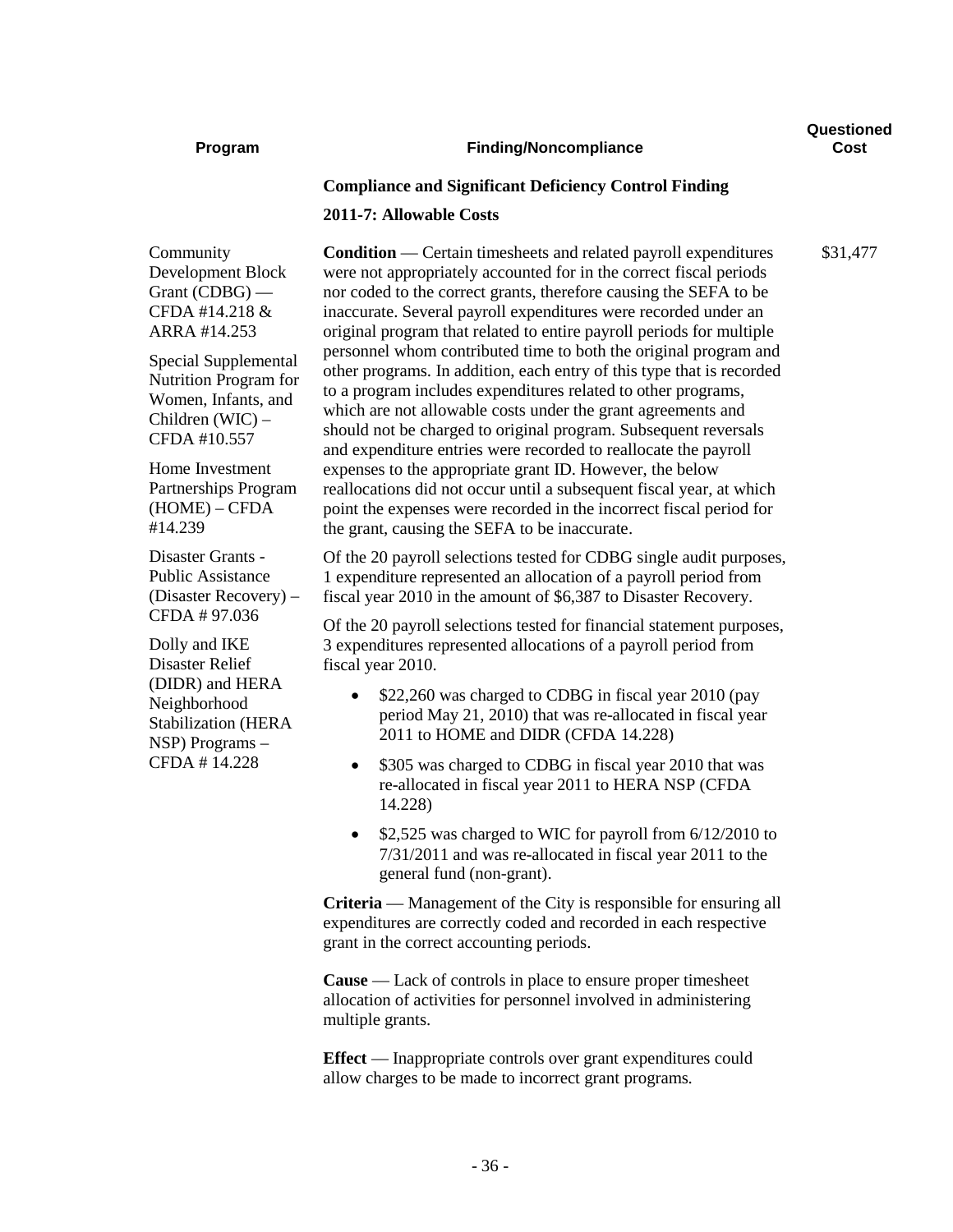#### **Program Finding/Noncompliance**

**Recommendation** — The City should re-evaluate its procedures regarding timesheet allocation and recording. An effort should be made to ensure that all time is accurately recorded based on time spent on various grant activities, and is recorded in the proper period.

**Views of Responsible Officials** — Management does not disagree with this finding.

**Corrective Action Plan of Management** — Starting August 20, 2011, the City moved to KRONOS, the City's electronic timekeeping system. This system virtually eliminates the need for charge backs because time allocations are being recorded and charged to the correct grants during the pay period

**Estimated Completion Date** — August 20, 2011

**City Contact Person** — Renee Carrington, Assistant Director, Housing & Community Development Department, Finance Section.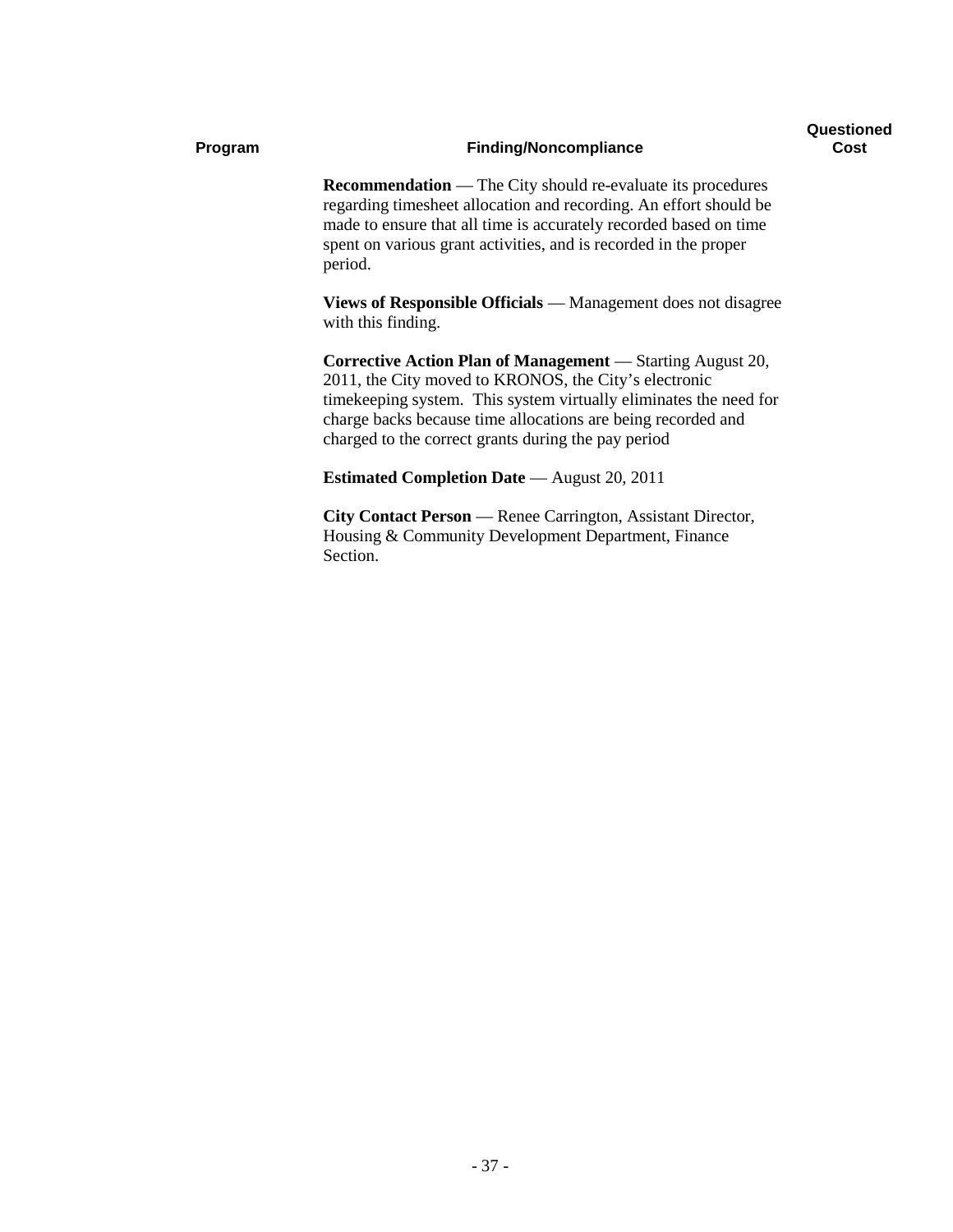#### **IV. STATUS OF PRIOR-YEAR FINANCIAL STATEMENT FINDINGS AND QUESTIONED COSTS**

#### **Program Finding/Noncompliance**

**Questioned Cost**

#### **Financial Reporting Finding 2010 - 1**

**Finding** — The City's financial accounting and reporting process is not adequate to ensure that accounting transactions are being properly captured and reported by the City in its financial statements in a timely manner.

**Recommendation —** The City should evaluate its current financial accounting and reporting process. Within the evaluation there should be a critical review of the way in which financial information flows to and from departments and the City Controller's Office. The City should also evaluate the current financial accounting and reporting structure to assure that there are adequate resources in place to limit the likelihood of future accounting errors.

**Status —** The City formed a CAFR task force to implement the "Improvement Initiative and Opportunity for Single Audit Reporting" to ensure the reportable expenditures captured in Financial Report in timely manner.

#### **Finding 2010- 2**

Public Safety Interoperable Communications (PSIC) Grant — CFDA #11.555

Urban Area Security Initiative (UASI) — CFDA #97.008

Community Oriented Policing Services (COPS) — CFDA #16.710

Federal Surplus Property Program — CFDA #39.003

**Finding** — It was noted that a net total of \$11,545,985 was initially recorded in the wrong fiscal year related to the following programs: PSIC (was tested as a major program during the 2010 single audit), UASI, COPS and Federal Surplus Property Program (which were not selected to be tested as major federal programs during the 2010 single audit). The expenditures were recorded to fiscal year 2011 when they should have been recorded to fiscal year 2010.

**Recommendation —** The City should review its policy and procedures related to the recording of transactions related to federal and state awards and provide adequate training for all departments receiving federal and state awards to ensure that expenditures are coded to the respective grant when incurred.

**Status** — The City has been provided year-end closing Accounting & Reporting training to City personnel who are responsible for the year-end accrual process yearly. Changes to improve the year end accrual process have been implemented. Accrual information is now being reviewed.

N/A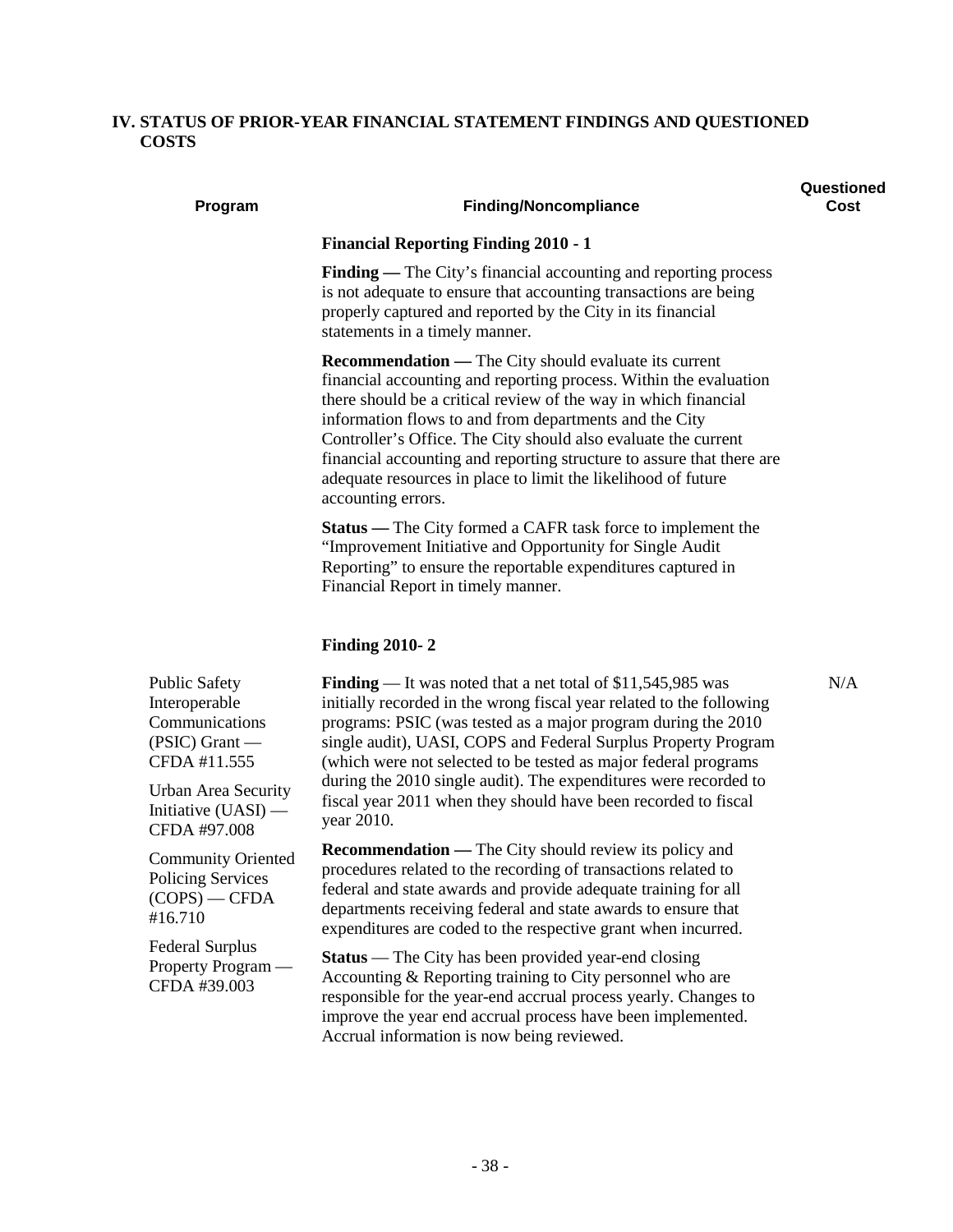| Program             | <b>Finding/Noncompliance</b>                                                                                                                                                                                                        | Questioned<br>Cost |
|---------------------|-------------------------------------------------------------------------------------------------------------------------------------------------------------------------------------------------------------------------------------|--------------------|
| West Park           | <b>Finding 2010-3</b>                                                                                                                                                                                                               | N/A                |
| $Recvcling - State$ | <b>Finding</b> — It was noted that the City procured services through<br>the Texas Procurement and Support Services Texas Multiple<br>Awards Schedule and failed to obtain any certified payroll reports<br>from the subcontractor. |                    |
|                     | <b>Recommendation</b> — The City should monitor all subcontractor<br>projects for compliance with Davis Bacon, regardless of<br>procurement procedures.                                                                             |                    |
|                     | <b>Status</b> — The City's procedures on Davis Bacon compliance have<br>been updated to ensure that all requirements are met.                                                                                                       |                    |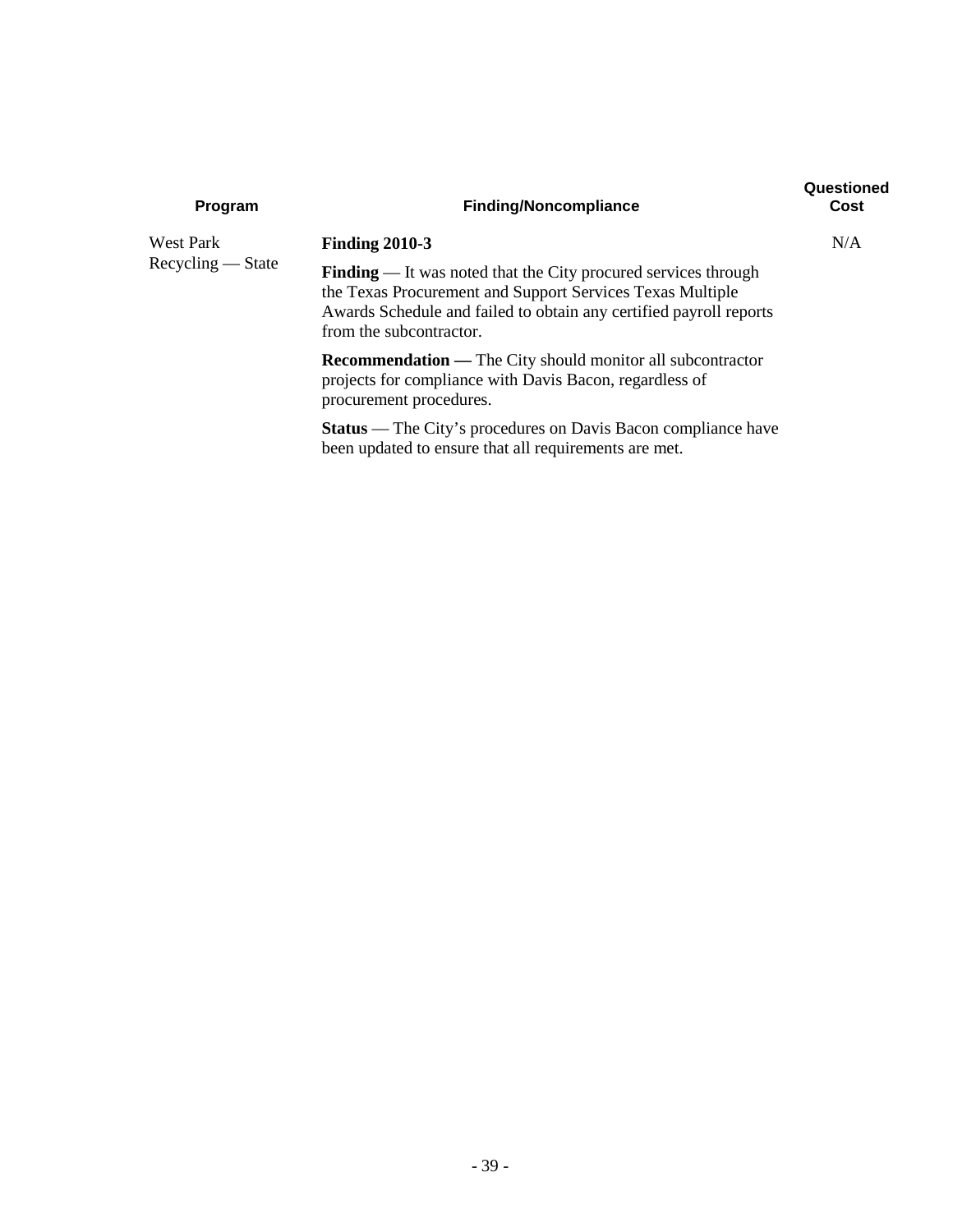| Program                                                   | <b>Finding/Noncompliance</b>                                                                                                                                                                            | Questioned<br>Cost |
|-----------------------------------------------------------|---------------------------------------------------------------------------------------------------------------------------------------------------------------------------------------------------------|--------------------|
|                                                           | <b>Compliance and Significant Deficiency Control Finding</b>                                                                                                                                            |                    |
|                                                           | 2010-4: Reporting                                                                                                                                                                                       |                    |
| <b>Public Safety</b><br>Interoperable                     | <b>Finding</b> — For the programs noted below, the City did not comply<br>with reporting requirements required by the grants:                                                                           | N/A                |
| <b>Communication Grant</b><br>$Program - CFDA$<br>#11.555 | Energy Efficiency and Conservation Block Grant, National<br>Clean Diesel Program, HHSP, HIV Prevention, Community<br>Development Block Grant, and the Public Safety Interoperable                       |                    |
| Energy Efficiency and                                     | Communication Grant Program.                                                                                                                                                                            |                    |
| <b>Conservation Block</b><br>$G$ rant — CFDA<br>#81.128   | <b>Recommendation</b> — The City should re-evaluate its reporting<br>procedures and implement new controls to ensure all reports are<br>filed in accordance with the grant requirements.                |                    |
| <b>National Clean Diesel</b><br>Program — CFDA<br>#66.039 | <b>Status</b> — The communication on submitting timely reports has<br>taken place. Providing adequate documentation for any late<br>findings, as well as, maintaining proper documentation of extension |                    |
| $HHSP - State$                                            | has been emphasized.                                                                                                                                                                                    |                    |
| $HIV$ Prevention —<br>CFDA #93.940                        |                                                                                                                                                                                                         |                    |
| Community<br>Development Block<br>Grant - CFDA<br>#14.218 |                                                                                                                                                                                                         |                    |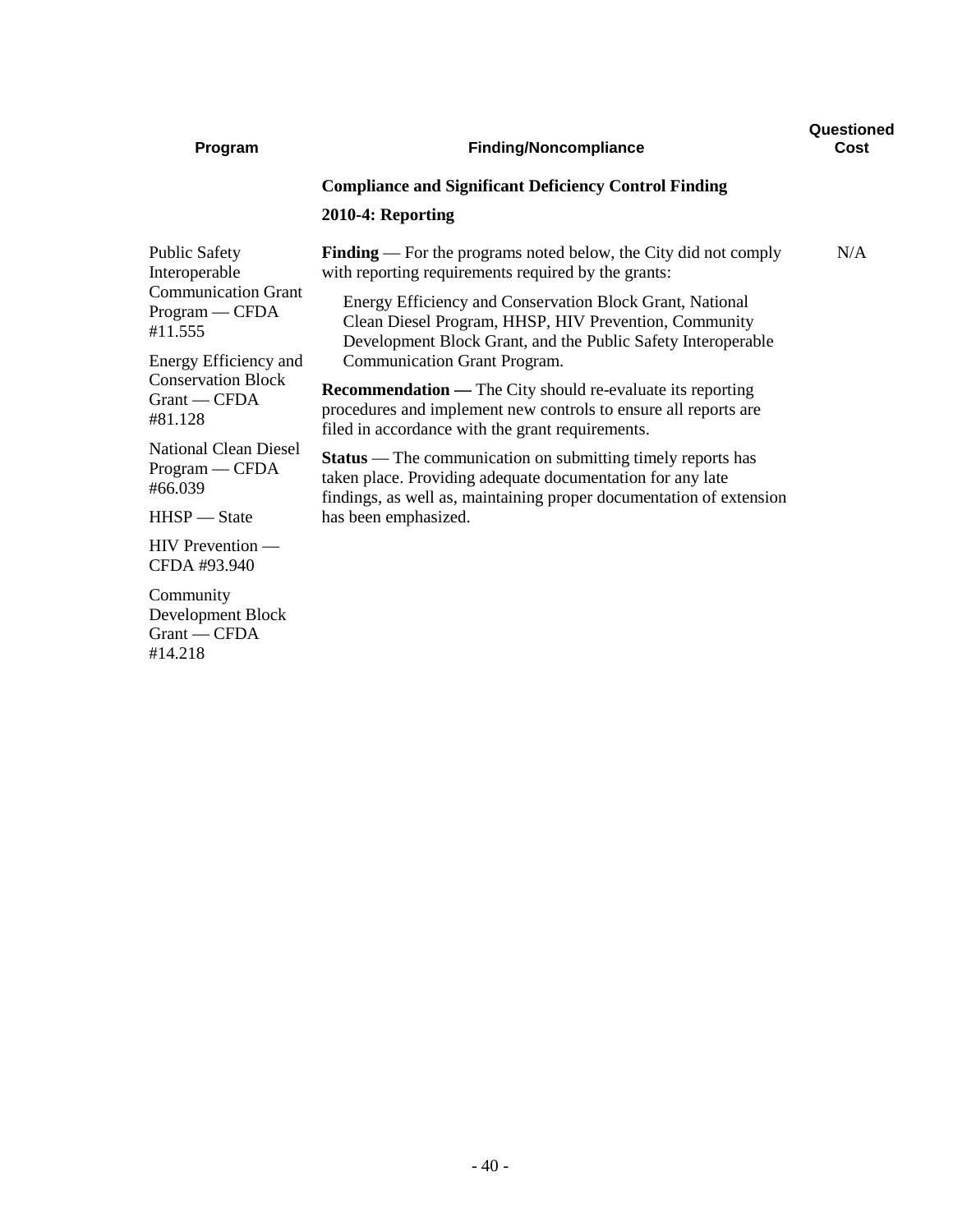| Program                                                     | <b>Finding/Noncompliance</b>                                                                                                                                                                                                                                                                                                                                                                                  | Questioned<br>Cost |
|-------------------------------------------------------------|---------------------------------------------------------------------------------------------------------------------------------------------------------------------------------------------------------------------------------------------------------------------------------------------------------------------------------------------------------------------------------------------------------------|--------------------|
|                                                             | <b>Material Noncompliance and Material Weakness Control</b><br><b>Finding</b>                                                                                                                                                                                                                                                                                                                                 |                    |
|                                                             | 2010-5: Reporting                                                                                                                                                                                                                                                                                                                                                                                             |                    |
| Community<br>Development Block<br>$Grant - CFDA$<br>#14.218 | <b>Finding</b> — Noted $$3,347,788$ of expenditures were originally<br>reported as CFDA #14.256 and as American Recovery and<br>Reinvestment Act ("ARRA") expenditures. However, we noted<br>that it should have been reported as CFDA #14.218 and they were<br>not ARRA related.                                                                                                                             | N/A                |
|                                                             | <b>Recommendation</b> — The City should continue its efforts to<br>improve the overall quality of the process of consolidating and<br>reviewing the awards received. The City should continue to review<br>the information for completeness, accuracy, and reasonableness<br>and monitor new grants or awards. In addition, the City should<br>ensure that it is properly categorizing ARRA grants or awards. |                    |
|                                                             | <b>Status</b> — The City has provided the grant management training to<br>city grant personnel. Staff has been assigned to verify that all our<br>grants reported in the SEFA have correct CFDA numbers.                                                                                                                                                                                                      |                    |